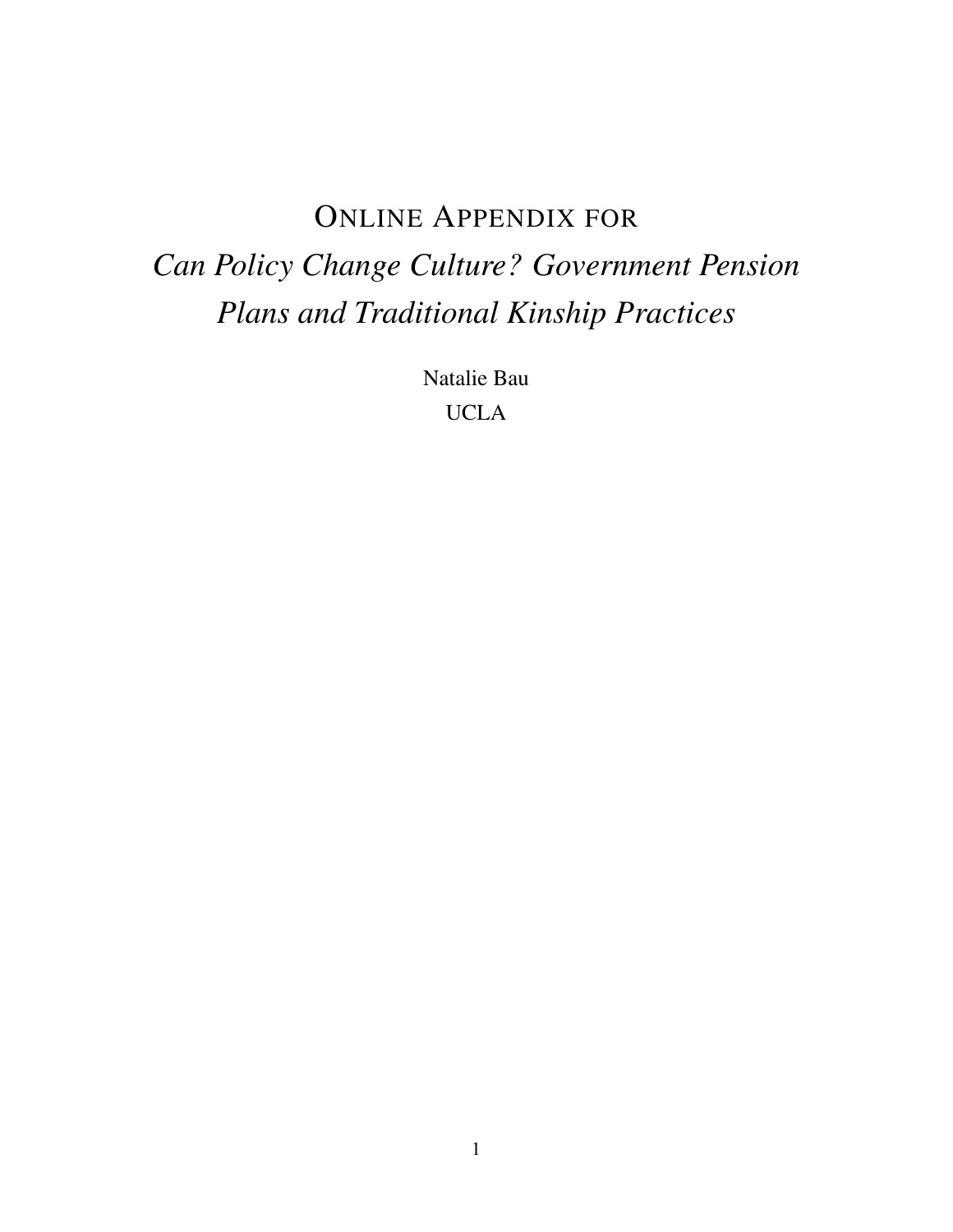# A Theoretical Framework

In this section, I develop a simple model providing formal support for the predictions discussed in Section 3. The model captures the relationship between the intergenerational transmission of co-residence traditions, education, and pension policies. In the first subsection, I describe the parent's decision problem, where an imperfectly altruistic parent decides whether or not to educate and whether or not to transmit a cultural tradition to her son or daughter. The existence of the cultural tradition allows the parent to "save" for old age by investing in the human capital of the same child to whom she transmits the tradition. There is a reduced-form cultural externality: transmission of the tradition is more successful if more co-ethnics transmit it. In the second subsection, I characterize the parent's equilibrium actions. Reflecting the empirical reality that matrilocal, patrilocal, and neolocal ethnic groups co-exist, I show that all three types of equilibria exist. Thus, different ethnic groups can be in different equilibria. In a neolocal equilibrium, cultural traditions are never transmitted. In a matrilocal/patrilocal equilibria, parents who educate a child of the targeted gender also transmit the tradition. Then, education rates for the targeted gender are high relative to in the neolocal equilibrium or the equilibrium that targets the other gender. When pension plans are sufficiently large, they completely crowd-out parents' "saving" through investing in the child's human capital and transmitting the tradition. Then, the matrilocal/patrilocal equilibria cease to exist. Due to the cultural externality, this occurs even if only part of the population is treated with the pension plan. Thus, the model generates three testable predictions: (1) education rates are higher for the targeted gender relative to the other gender in the matrilocal/patrilocal equilibria relative to the neolocal equilibrium, (2) the introduction of pension plans reduces both education and the practice of the cultural tradition, and (3) the share of the population exposed to the pension plan will have non-linear effects on education and the practice of matrilocality/patrilocality.

### A.1 Setup

The decision-maker in the model is a parent *j* who has one male and one female child (indexed by *m* and *f*). The children's returns to education,  $v^m$  and  $v^f$ , which vary with ability, are independent draws from the distribution function  $F$ . The parent lives for two periods but make decisions only in the first period. In period 1, she decides whether or not to transmit one of two cultural traditions – that males support parents in old age (patrilocality) or that females support parents in old age (matrilocality) – and whether or not to invest in the child's education. The parent can only transmit one of the cultural traditions; that is, she cannot tell sons that males support parents in old age while telling daughters that daughters support parents in old age. The parent consumes in both periods and also has some altruism towards her children. Suppressing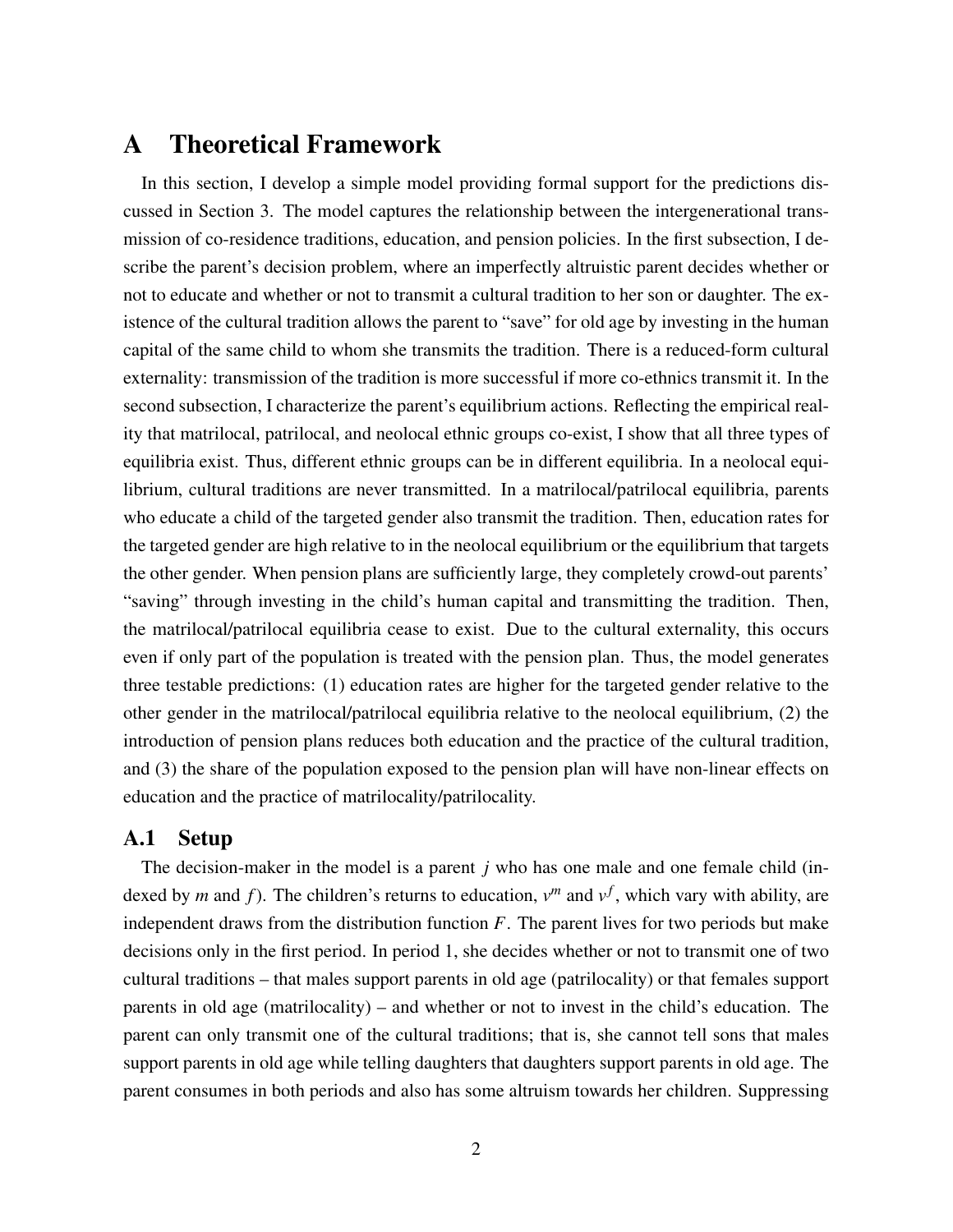the index *j*, the parent solves

$$
\max_{e^f, e^m, i^f, i^m} U^p(e^f, e^m, i^f, i^m, \mathbf{I}) = \max_{e^f, e^m, i^f, i^m} u(c_1^p(e^f, e^m, i^f, i^m, \mathbf{I})) \n+ \beta E \left( u(c_2^p(e^f, e^m, i^f, i^m, \mathbf{I})) + \gamma U^f(e^f, i^f, I^f) + \gamma U^m(e^m, i^m, I^m) \right),
$$
\n(1)

such that

$$
c_1^p, c_2^p \ge 0 \tag{2}
$$

$$
c_{1,1}^p(e^f, e^m, i^f, i^m) + c_{1,2}^p(e^f, e^m, i^f, i^m) = y_1 - \sum_{k \in \{f, m\}} d_e e^k - \sum_{k \in \{f, m\}} d_i i^k - p,\tag{3}
$$

$$
c_{2,1}^p(e^f, e^m, i^f, i^m) + c_{2,2}^p(e^f, e^m, i^f, i^m) = y_2 + \sum_{k \in \{f, m\}} \tau^k e^k s^k + rp \tag{4}
$$

$$
E(s^k) = g(i^k, I^k) \tag{5}
$$

$$
g(0, I^k) = 0, g(i^k, 0) = 0
$$
\n<sup>(6)</sup>

$$
c_1^k(e^k, i^k) + c_2^k(e^k, i^k) = s^k(b^k + e^k(v^k - d_\tau)) + (1 - s^k)(b^k + e^k v^k) \forall k
$$
\n<sup>(7)</sup>

Here,  $c_1^p$  $\frac{p}{1}$  and  $c_2^p$  $\frac{p}{2}$  are vectors of the parent's consumption of two different goods in periods 1 and 2.  $c_1^p$  $_{1,1}^p$  denotes the parent's consumption of the first good in period one, and so on.  $U^k$ is the utility of a child of type  $k \in \{f,m\}$  in period 2. The parameter  $\gamma$  measures the parent's altruism toward the children, while  $\beta$  measures the parent's discount factor. The parent's choice variables are  $e^k \in \{0,1\}$  and  $i^k \in \{0,1\}$ , which denote discrete investments in education,  $e^k$ , and transmitting the tradition,  $i^k$ . For education, this assumption matches the reality in lowincome countries, where parents often believe that all or most of the returns to education come from completing a given level of schooling (e.g. primary or secondary). I is the vector of the aggregate investments among co-ethnics  $I^f = E(i^f)$  and  $I^m = E(i^m)$ , which sum the individual investments by co-ethnics in  $i^m$  and  $i^f$  and capture the extent to which the rest of society invests in the different traditions.

Equation (10) is the parent's budget constraint in period 1, where  $y_1$  is the parent's exogenous income,  $d_e$  is the cost of educating a child,  $d_i$  is the cost of transmitting a cultural tradition, and *p* is the exogenous amount the parent pays into a pension program.

Equation (11) is the parent's budget constraint in period 2, where  $y_2$  is the exogenous period 2 income, *s k* is a random binary variable that is 1 if an educated child provides the parent with old age support (we normalize the amount an uneducated child provides to 0),  $\tau_k$  is the transfers from the child when  $e^k = 1$  and  $s^k = 1$ , and r is the return on the pension investment.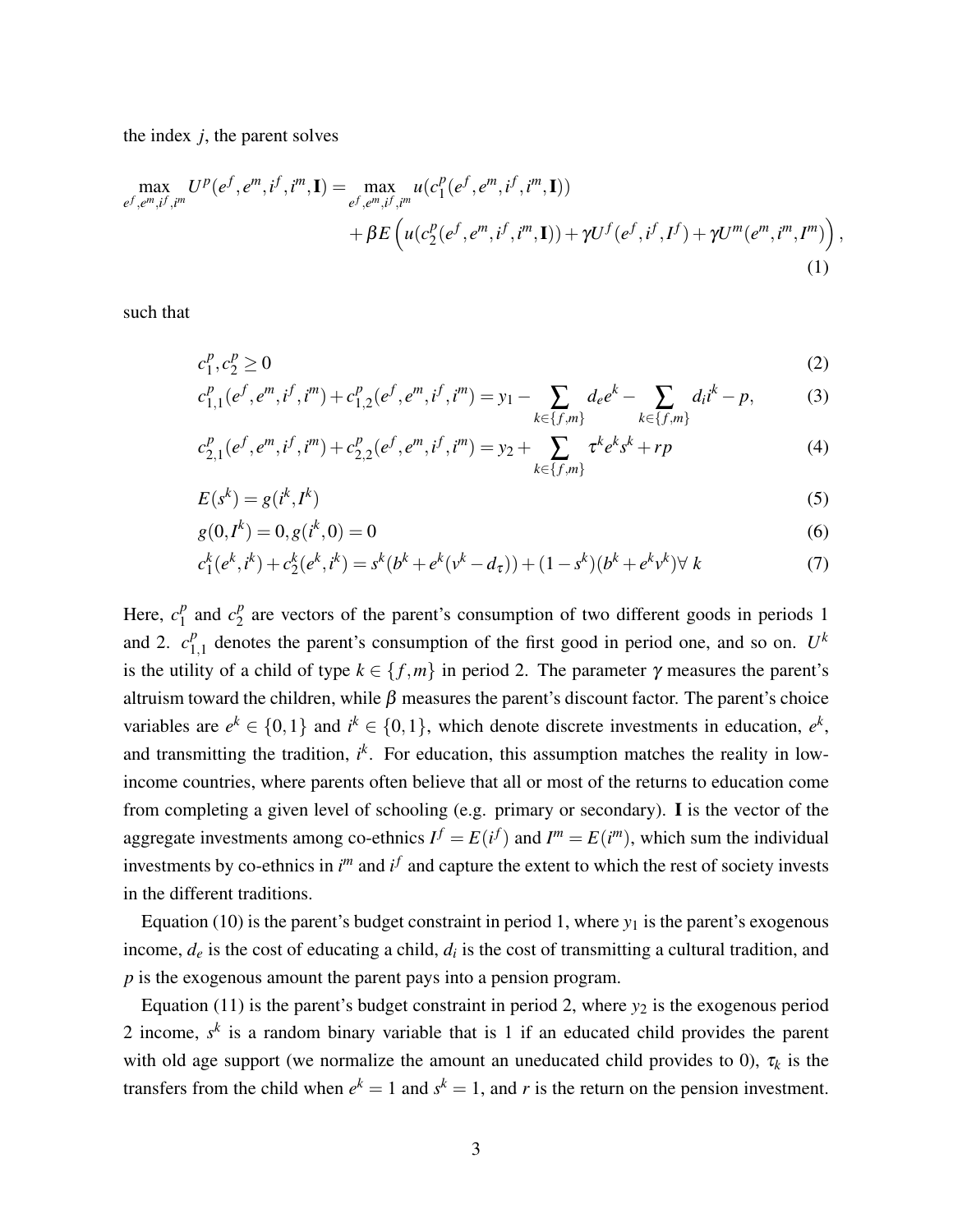So, parental consumption in period 2 is equal to exogenous income  $y_2$  plus transfers from the child and pension returns. Note that in the parent's budget constraint, for simplicity, the model abstracts from borrowing and formal sources of saving. This is consistent with the fact that most of the population in Indonesia and Ghana in the 1970s (the period I study) had little access to the formal banking sector. $<sup>1</sup>$  $<sup>1</sup>$  $<sup>1</sup>$ </sup>

Equation (12) captures the assumption that the probability that  $s^k = 1$  is given by  $g(i^k, I^k)$ , representing a reduced-form cultural externality. By assumption,  $s^k$  is increasing in  $I^k$ . Equation (13) captures the assumption that  $s^k = 0$  if the parent doesn't transmit the tradition or if no coethnics transmit the tradition. The function  $g(i^k, I^k)$  is an important ingredient in the model because it captures the importance of culture for ensuring that children provide old age support. If parents unilaterally try to change or instill a new co-residence tradition, this tradition would conflict with the tradition of the child's eventual spouse. Additionally, when following cultural traditions is costly, social stigma may play a powerful role in enforcing the tradition. The cultural externality explains both why culture can be sticky in some circumstances (e.g. it is impossible for parents to unilaterally deviate to matrilocality in a neolocal society) and also why traditional practices may exhibit tipping point behavior, disappearing quickly when the underlying economic environment changes.

Equation (14) is a child *k*'s budget constraint for period 2, where  $b<sup>k</sup>$  is the exogenous baseline income of child *k* if she does not receive any education, and  $\delta_{\tau}$  is the cost of making a transfer to the parent, which may be lower than the transfer itself if parents and children share public goods.

I further assume that the utility functions of the parent and the children are quasi-linear over the two goods consumed in a given period. So,  $u = U^f = U^m = log(c_{t,1}^k) + c_{t,2}^k$ , where *t* indexes the time period. Intuitively, the first good can be thought of as the necessities required for subsistence, such as food and housing. Children in the second period are assumed to be at an interior solution, where their income is high enough that they spend on both goods. The parent is assumed to be at an interior solution in the first period and a corner solution in the second period, where she only spends on the log good. This captures the fact that the retiree's income is low and often close to subsistence. Since the retiree's income is low, quasi-linear utility provides the parent with an incentive to transfer income across periods.

Under this assumption, I can rewrite the expected utility of consumption in period 2 for the

<sup>&</sup>lt;sup>1</sup>As late as 2011, 30–40 years after the pension plans I study were introduced and the first year for which data is available, only 20 percent of adult Indonesians and 29 percent adult Ghanians had savings accounts [\(World Bank,](#page-18-0) [2018\)](#page-18-0).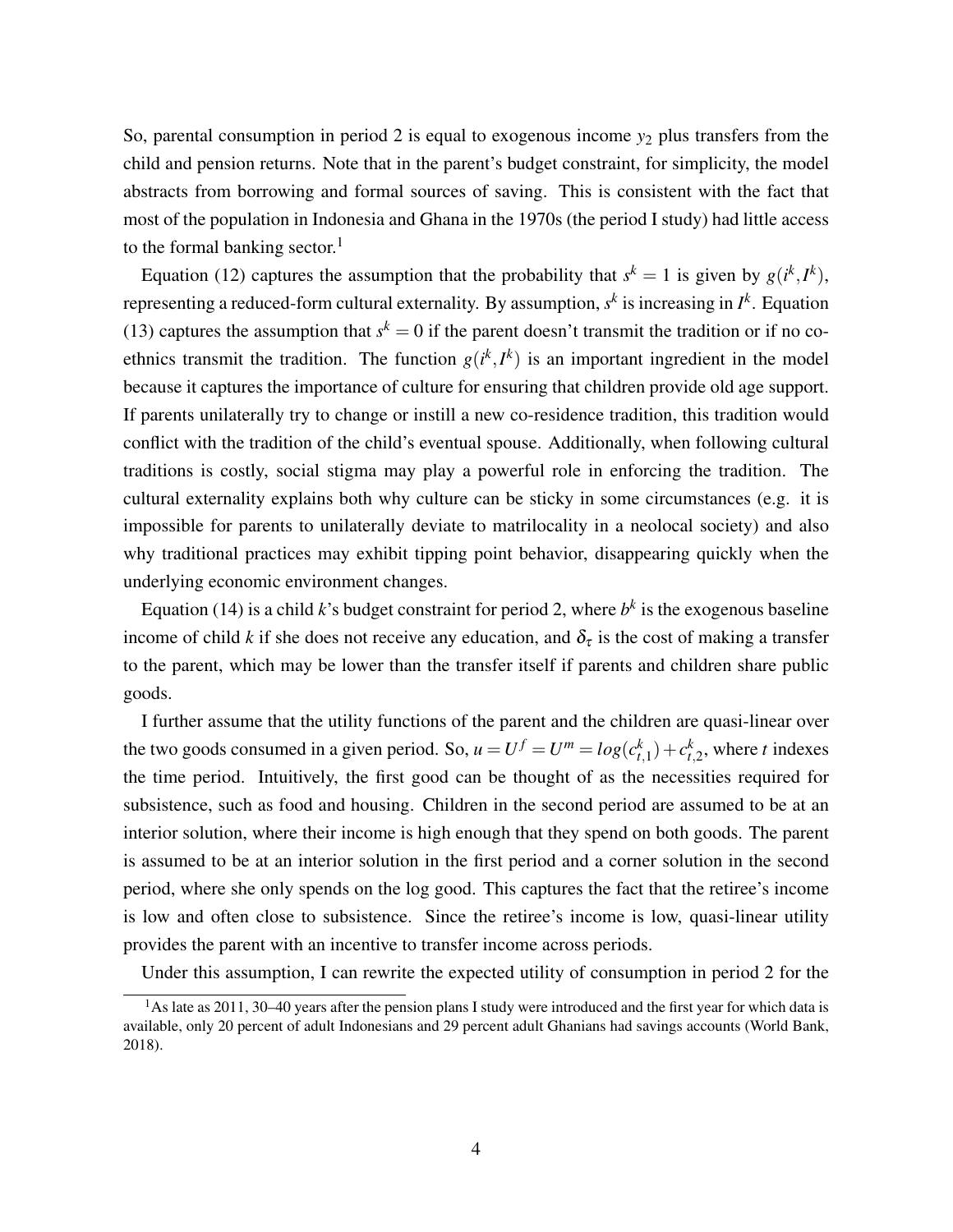parent as

$$
E(u(c_2^p(e^f, e^m, i^f, i^m, \mathbf{I}))) = \sum_{k \in \{f, m\}} \mathbf{1}_{i^k = 1} \Big( g^k(i^k, I^k) \log \Big( y_2 + \tau^k e^k + rp \Big) + (1 - g^k(i^k, I^k)) \log \Big( y_2 + rp \Big) + \mathbf{1}_{i^f + i^m = 0} \log \Big( y_2 + rp \Big),
$$

where  $\mathbf{1}_{i^k=1}$  is an indicator variable equal to 1 if  $i^k = 1$  and  $\mathbf{1}_{i^f + i^m = 0}$  is an indicator variable equal to 1 if  $i^f + i^m = 0$ .

Similarly, a child *k*'s expected utility is

$$
E(U^{k}) = g(i^{k}, I^{k})(b^{k} + s^{k}e^{k}(v^{k} - d_{\tau})) + (1 - g(i^{k}, I^{k}))(b^{k} + e^{k}v^{k}).
$$

I consider the one-shot static equilibrium of this game. For the first two predictions, for simplicity, I'll restrict  $p$  to be the same for all parents. In the final prediction, to allow for spillovers to individuals who do not receive the pension plan, I will assume there are two types of individuals. A share  $\lambda$  of individuals receive the pension, while for  $(1-\lambda)$ ,  $p = 0$ .

### A.2 Predictions

Now, we characterize the types of equilibria this model can have, and relate them to the pension parameter *p*. Before proceeding to the propositions, I define a "matrilocal" equilibria to be an equilibria where  $I^f \geq I^m$  and a "patrilocal" equilibria to be an equilibria where  $I^m > I^f$ . Matrilocal and patrilocal equilibria are "gendered equilibria." A "neolocal" equilibria is one where  $I^f = I^m = 0$ .

<span id="page-4-0"></span>Proposition 1. *There are three types of equilibria: matrilocal equilibria, patrilocal equilibria, and a neolocal equilibrium. The neolocal equilibrium always exists. Denote by* α *k the share of children of gender k who are educated. Then,*  $\alpha^f_{mat} - \alpha^m_{mat} \geq \alpha^f_{neo} - \alpha^m_{neo} > \alpha^f_{pat} - \alpha^m_{pat}.$ 

*Proof.* See Appendix Subsection [A.3.](#page-8-0)

It is clear that a neolocal equilibrium will always exist since, if  $I^k = 0$ ,  $g^k(i^k, 0) = 0$ , and it is never rational to invest in a tradition. However, gendered equilibria may also exist if enough individuals choose to invest in a tradition. In these equilibria, all parents who educate a child of the targeted gender will also choose to transmit the tradition to her since the returns to transmitting the tradition do not depend on  $v^k$ . Since the decision to invest in the tradition depends on the share of co-ethnics who invest in the tradition, a gendered equilibrium is characterized by a fixed point in  $I^k$ . That is, the number of parents who invest in the predominant tradition  $I^k$  is also equal to the number of children of the targeted gender who are educated. Transmitting the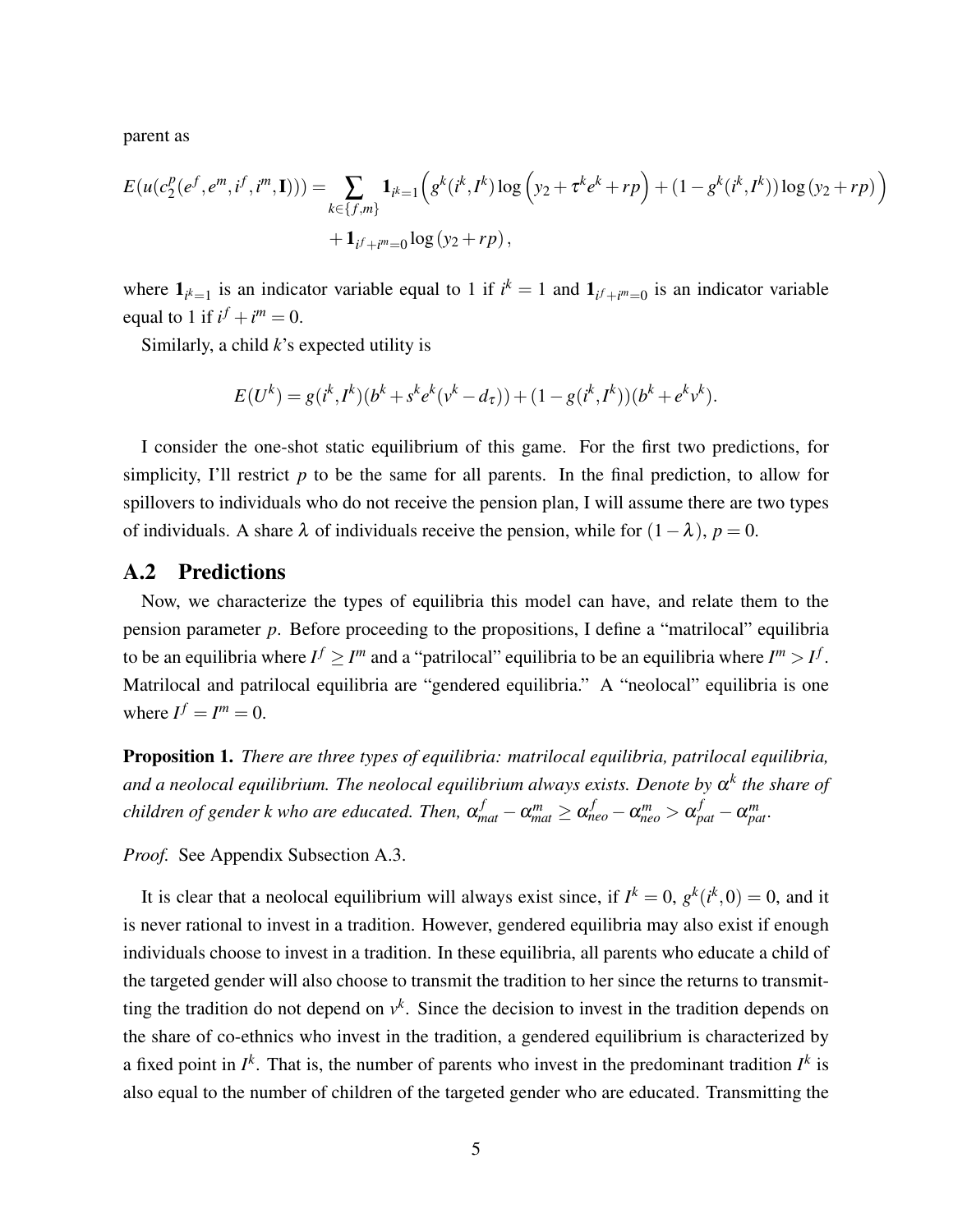tradition creates an additional incentive to invest in the child's education as a way of "saving" for old age, increasing education rates for that gender. As the matrilocal equilibrium generates stronger incentives to educate females relative to males, the female education rate net of the male education rate is higher in the matrilocal equilibrium than the neolocal and patrilocal equilibria. The opposite is true for the patrilocal equilibrium.

Now consider the effects of increasing the size of the pension payments *p*.

<span id="page-5-0"></span>Proposition 2. *There exists p<sup>H</sup> such that if p* > *p <sup>H</sup>, no household that receives the pension plan will invest in transmitting the tradition.*

*Proof.* See Appendix Subsection [A.3.](#page-8-0)

Receiving the pension plan increases a household's second period income, reducing the value of saving through transfers from their child. Thus, when the value of the pension payments is high enough, households no longer invest in transmitting the tradition. Indeed, raising second period income on its own could eventually lead households to stop transmitting the cultural tradition, even if the cost of transmitting the tradition  $d_i = 0$ , as long as the cost of a child making a transfer to her parent  $d_{\tau}$  is sufficiently high.<sup>[2](#page-0-0)</sup> As second period incomes increase, parents will no longer value the additional consumption extracted from their children more than the loss to the child's utility of making those transfers, capturing the fact that higher incomes and economic development can themselves lead the gendered equilibria to disappear.

To better understand the properties of the equilibria, we consider the conditions under which the matrilocal equilibria exist. Let  $i^{f*}(v^f, e^f, I^f)$  be the parent's equilibrium investment in the tradition conditional on the child's ability, the choice of investment in education, and the response of other families. The parent will invest in a daughter's education if the returns to educating are higher than not educating

$$
\max_{e^m} U^p(1, e^m, i^{f*}(v^f, 1, e^m, I^f), 0, I) \ge \max_{e^m, i^m} U^p(0, e^m, 0, i^m, I),
$$

Substituting and rearranging gives a cut-off value  $v^{f*}(I^f)$  for ability such that the child is educated if, and only if,  $v^f > v^{f*}(I^f)$ .<sup>[3](#page-0-0)</sup>

The parent will choose to invest in the tradition if, and only if the utility from investing in

 ${}^{3}v^{f*} = \frac{d_i + d_e}{\beta \gamma} + \frac{g(i^{f*}, I^f) \left( \log(y_2 + rp) + \gamma d_\tau - \log(y_2 + rp + \tau) \right)}{\gamma}$  $\frac{f(x)}{y}$ , where  $i^{f*}$  is the equilibrium investment in transmitting the tradition given  $e^f = 1$ .

<sup>&</sup>lt;sup>2</sup>One important cost of making the transfer could be the cost of not migrating to pursue better work opportunities.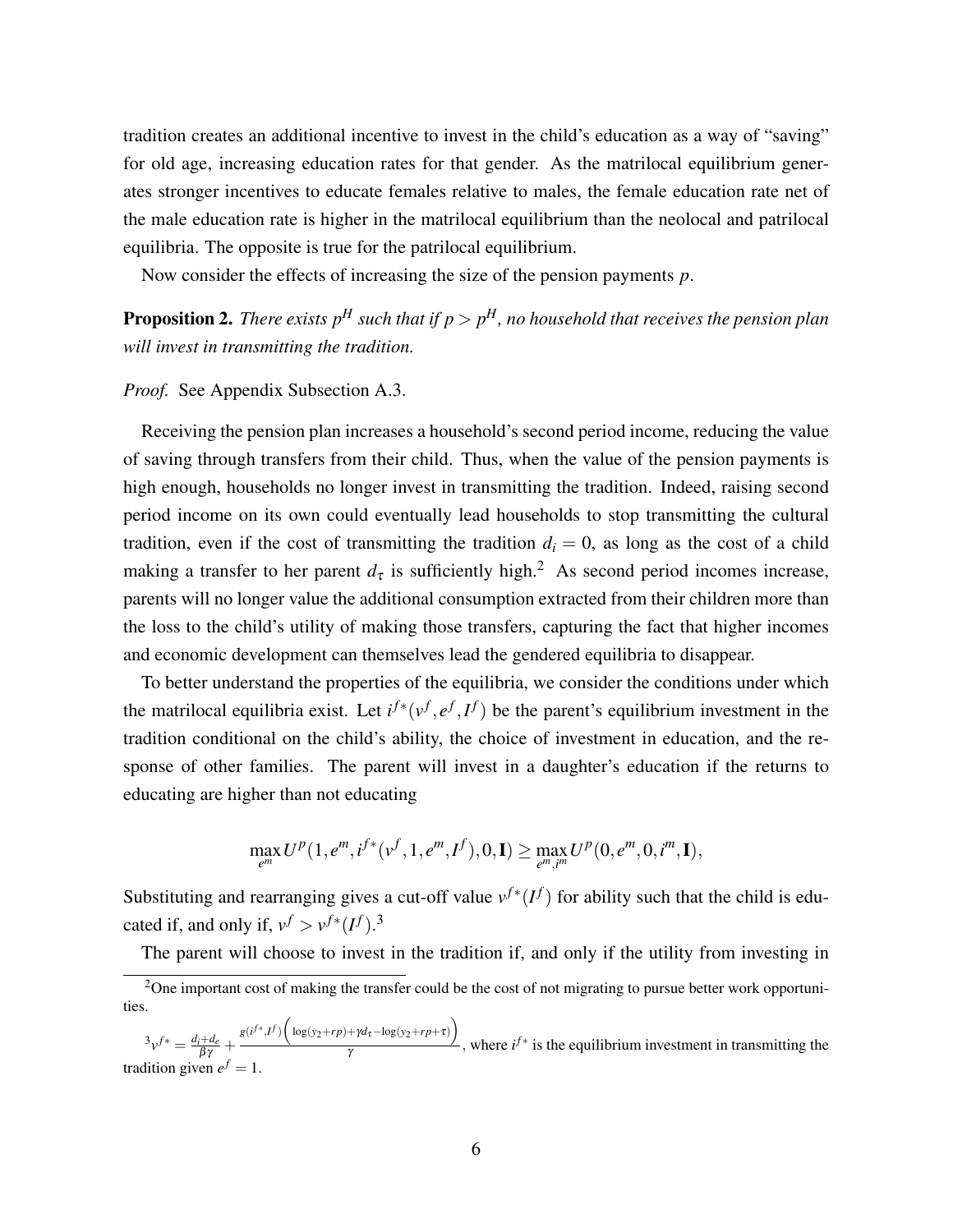transmitting the tradition to an educated daughter is higher than the utility of not transmitting it,

$$
U^{p}(1, e^{m}, 1, 0, I) \geq U^{p}(1, e^{m}, 0, i^{m*}, I).
$$

Rearranging this implies that investment in the tradition is only optimal if  $I^f$  is sufficiently high such that  $I^f \geq I^{f*}.$ <sup>[4](#page-0-0)</sup> Crucially,  $I^{f*}$  does not depend on  $v^f$ , since the payoff to the parent if  $s^k = 1$ instead of 0 does not depend on  $v^f$ . Hence, if  $I^f \geq I^{f*}$ , then every parent who educates their child will also invest in the tradition, so  $I^f = 1 - F(v^{f*})$ .

These relationships are depicted graphically for matrilocal and neolocal equilibria in an example in Appendix Figure [1.](#page-7-0) The left panel of Appendix Figure [1](#page-7-0) shows an example with three candidate equilibria, which are the points where the red line (the share of parents who would invest in education given  $I^f$ ) intersects the blue line (the 45 degree line). The pink line shows the incentive compatibility constraint  $I^f \geq I^{f*}$ . The three candidates for an equilibrium are the case where no one invests  $I^f = 0$ , everyone invests  $I^f = 1$ , and an intermediate case where only some fraction invest in matrilocality. In this example, the intermediate case is not an equilibrium because even if all parents who educate their daughters also transmit the tradition, the payoff of transmitting the tradition would be lower than the cost. That is,  $I^f < I^{f*}$  (shown by the dotted lines). Hence, the example in the left-panel has equilibria where everyone invests in matrilocality and where no-one invests in it.

In the right panel, we increase the size of pension payments from zero to a positive number. Increased second period income reduces the value of transmitting the cultural tradition. So, the pension plan increases the cut-off  $I^{f*}$  since the tradition needs to be practiced more widely to make the investment worthwhile. At the same time, the pension plan also increases  $v^{f*}$  for every value of  $I^f$  since it reduces the payoffs of saving through the child. This causes the red line  $1 - F(v^{f*}(I^f))$  to move to the right (a stochastically dominated shift in the countercumulative distribution). In this case, the matrilocal equilibrium ceases to exist, and only the neolocal equilibrium is left.

In this comparative static exercise, for an ethnic group initially in the neolocal equilibrium, there is no decrease in education due to the pension plan. However, for the matrilocal equilibrium, there is potentially a drastic decrease in female education. If the starting point is a gendered equilibrium, the pension policy may eliminate this equilibrium, and cause a discontinuous switch to the neolocal equilibrium, which has a lower rate of education for children of the targeted gender.

For the next proposition, I now consider a case where pension coverage is not universal. This

$$
{}^{4}I^{f*} \text{ is characterized by } \beta g(1,I^{f*}) \Big( \log(y_2 + rp + \tau) - \log(y_2 + rp) - \gamma d_{\tau} \Big) = d_i.
$$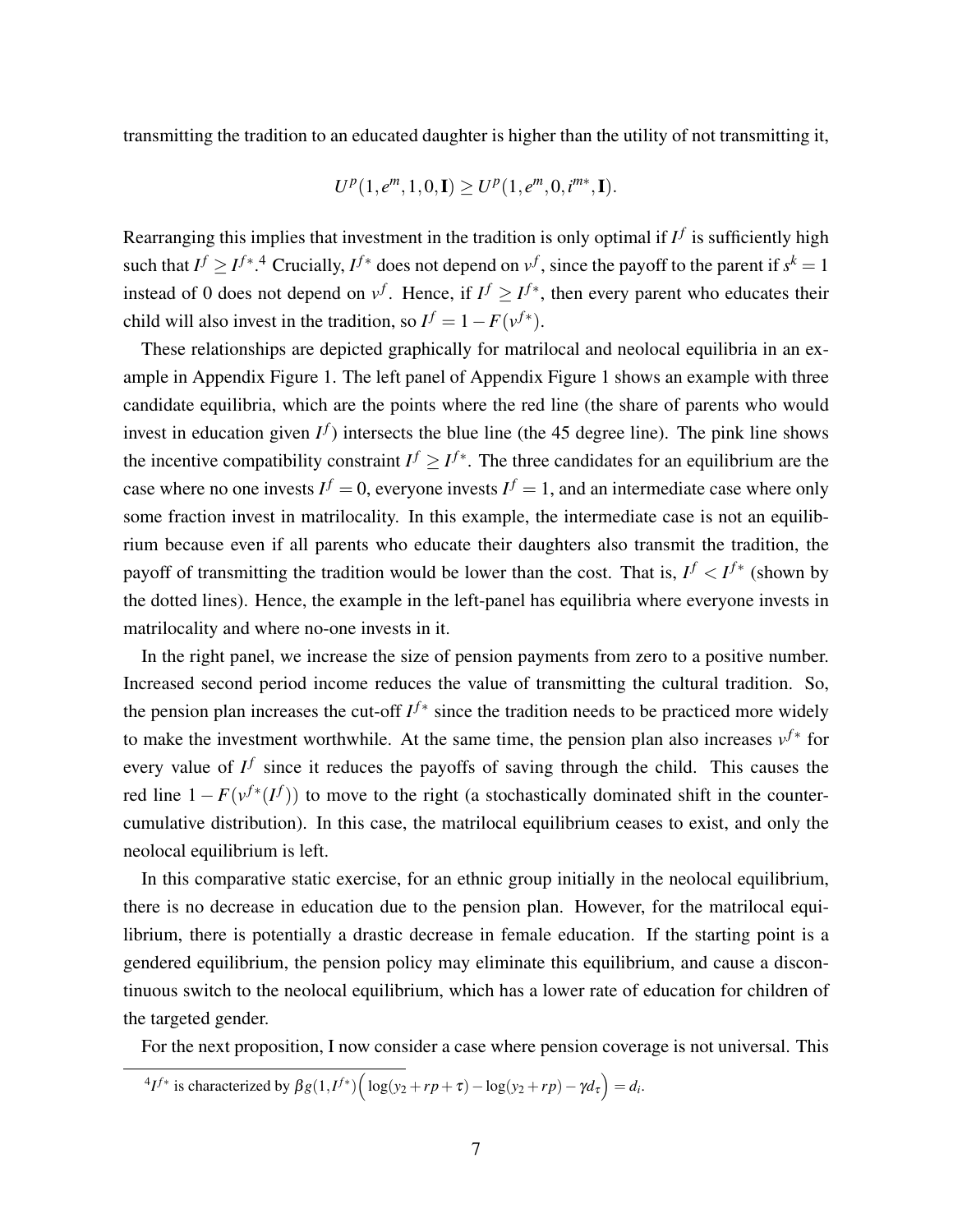#### <span id="page-7-0"></span>Figure 1: Existence of the Matrilocal Equilibrium and the Introduction of the Pension Plan



This figure shows the circumstances under which there is a matrilocal equilibrium. The red line gives the share of daughters educated for a given  $I^f$ , which is  $1 - F(v^{f*}(I^f))$ . The blue line gives the share of households who transmit the matrilocal tradition,  $I^f$ . The pink dotted lines are the incentive compatibility constraints  $I^f \geq I^{f*}$ . The area above and to the right of these lines satisfies the constraint that parents who educate their daughters are made better off by transmitting the cultural tradition. The left figure shows one matrilocal equilibrium at  $I^f = 1$ , characterized by the fixed point in the share educated and the share who transmit the tradition. The right figure shows a case where no matrilocal equilibrium exists.

shows that a similar effect can occur, holding fixed the size of pension payments *p*, in response to an increase in pension coverage  $\lambda$ .

<span id="page-7-1"></span>**Proposition 3.** There exists  $\lambda^H < 1$  such that if  $\lambda > \lambda^H$  and  $p > p^H$ , a gendered equilibria no *longer exists.*

### *Proof.* See Appendix Subsection [A.3.](#page-8-0)

If those who receive the pension plan cease to practice the tradition, the returns to transmitting the tradition for other households will fall due to the cultural externality. Therefore, when enough households receive the pension plan, the conditions for a gendered equilibrium will no longer be satisfied, even for households who did not receive the pension plan. The gendered equilibrium ceases to exist. Then, the practice of gendered traditions falls even for those whose parents were not eligible for the plan.

Propositions [2](#page-5-0) and [3](#page-7-1) suggest that the introduction and expansion of a compulsory pension program will differentially reduce education for ethnicities that practice gendered co-residence traditions prior to the introduction of the pension plan by breaking down the tradition. Proposition [3](#page-7-1) shows that even households who are not treated directly by the pension program can undergo dramatic changes in both the practice of the tradition and investment in education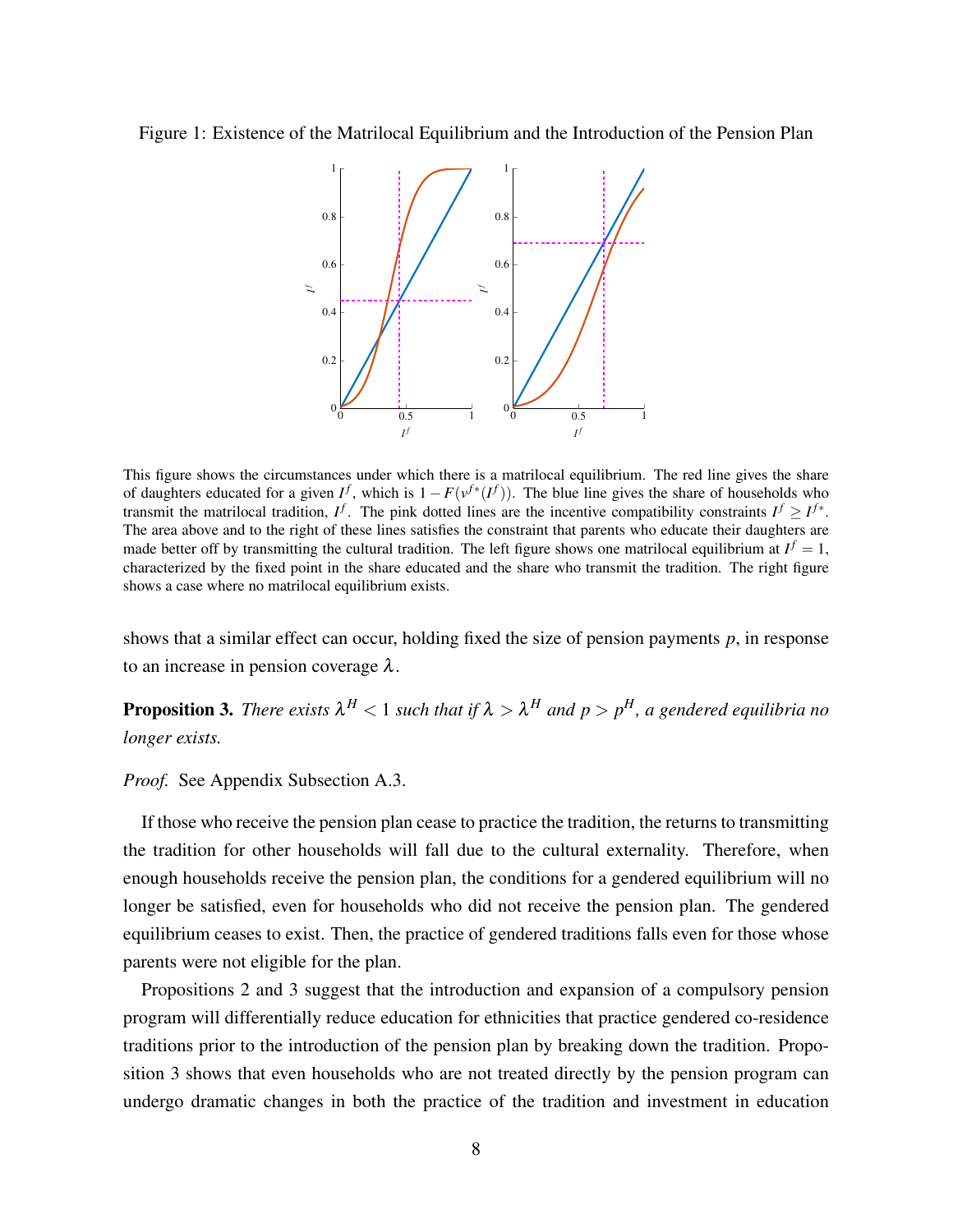due to equilibrium effects. Because large effects of the expansion occur when the equilibrium switches, Proposition [3](#page-7-1) also suggests that the share of the population treated by a pension plan will have non-linear effects on both education and the practice of the cultural traditions.

### <span id="page-8-0"></span>A.3 Proofs

### Proof of Proposition [1.](#page-4-0)

#### *Proof.*

*Existence of Neolocal Equilibrium.* Consider the case where  $I^f = I^m = 0$ . Then, it is always individually rational for all parents to choose  $i^f = i^m = 0$ , since the returns to investing in the tradition are 0. Solving for when  $U^p(1,0,0,0,0) > U^p(0,0,0,0,0)$  shows that a daughter is educated in the neolocal equilibrium if  $v^f \ge v_{neo}^*$ , where  $v_{neo}^{f*} = \frac{d_e}{\beta \gamma}$ . Symmetrically,  $v_{neo}^{m*} = \frac{d_e}{\beta \gamma}$ . *Gendered Equilibria.* I now turn to the matrilocal case where  $I^f > 0$  and  $I^f \geq I_m$ . Everything is symmetric for the patrilocal case where  $I^m > I^f$ . The returns to transmitting  $i^k$  do not depend on  $v^k$ , so if  $I^f > 0$  and  $I^m > 0$ , a parent must be willing to transmit the tradition for any child she educates if the constraint  $i^{m} + i^{f} \leq 1$  is non-binding. If a parent only educates k, she will choose  $i^k = 1$  and  $i^{k'} = 0$ . If a parent educates both children, she will transmit the tradition to *f* if  $U^p(1,1,1,0,\mathbf{I}) \ge U^p(1,1,0,1,\mathbf{I})$ . With a little algebra, this is the case if  $g(1,I^f) \ge g(1,I^m)$ , which is the case if  $I^f \geq I^m$ . Thus, if a parent educates both children, she chooses  $i^f = 1$  in the matrilocal equilibrium. Then,  $v_{mat}^{f*}$  is given by solving for  $U^p(1, e^m, i^f, 0, I) > U^p(0, e^m, 0, i^m, I)$ since if  $e^f = 1$ ,  $i^m = 0$ . This produces

$$
v_{mat}^{f*} = \frac{d_i + d_e}{\beta \gamma} + \frac{g(1, 1 - F(v_{mat}^{f*})) \left( \log(y_2 + rp) + \gamma d_{\tau} - \log(y_2 + rp + \tau) \right)}{\gamma},
$$
(8)

where  $\alpha_{mat}^f = 1 - F(v_{mat}^{f*}) = I^f$ .

Then, there is a probability  $\alpha_{mat}^{f*}$  that  $e^f = 1$ ,  $i^f = 1$ ,  $i^m = 0$  and a probability  $1 - \alpha_{mat}^{f*}$ ,  $e^f = 1$  $0, i^f = 0$ . Let  $v_{ma}^{m*}$  $\frac{m*}{mat|e^f=1}$  be the cut-off ability for a boy to be educated in a matrilocal equilibrium, given his sister is educated.  $v_{\text{match}}^{m*}$  is given by  $U^p(1,1,1,0,\mathbf{I}) > U^p(1,0,1,0,\mathbf{I})$ , which sim- $|net|$  $e^f$ =1

plifies to  $v_{ma}^{m*}$  $\frac{m}{\pi}$  *m t*<sub>1</sub>*e*  $f$  = 1 =  $\frac{d_e}{\beta \gamma}$  =  $v^{m*}_{neo}$ . If  $e^f$  = 0,  $v^{m*}_{ma}$  $\frac{m*}{m\alpha t}$ <sub>|e</sub>f<sub>=0</sub> =  $\frac{d_i+d_e}{\beta \gamma}$  +  $g(1,I^m)$  $\left(\log(y_2+rp)+\gamma d_\tau-\log(y_2+rp+\tau)\right)$  $\frac{1}{\gamma}$ , where  $I^m = (1 - \alpha_{mat}^{f*})F(v_{mat}^{m*})$  $_{mat|e^f=0}^{m*}$ ). So,

$$
\alpha_{mat}^{m} = (1 - F(v_{mat}^{f*})) (1 - F(v_{neo}^{m*}))
$$
  
+ 
$$
F(v_{mat}^{f*}) \left( 1 - F\left(\frac{d_i + d_e}{\beta \gamma} + \frac{g(1, I^m)) F(v_{mat}^{m*}) \left(\log(y_2 + rp) + \gamma d_{\tau} - \log(y_2 + rp + \tau)\right)}{\gamma}\right) \right),
$$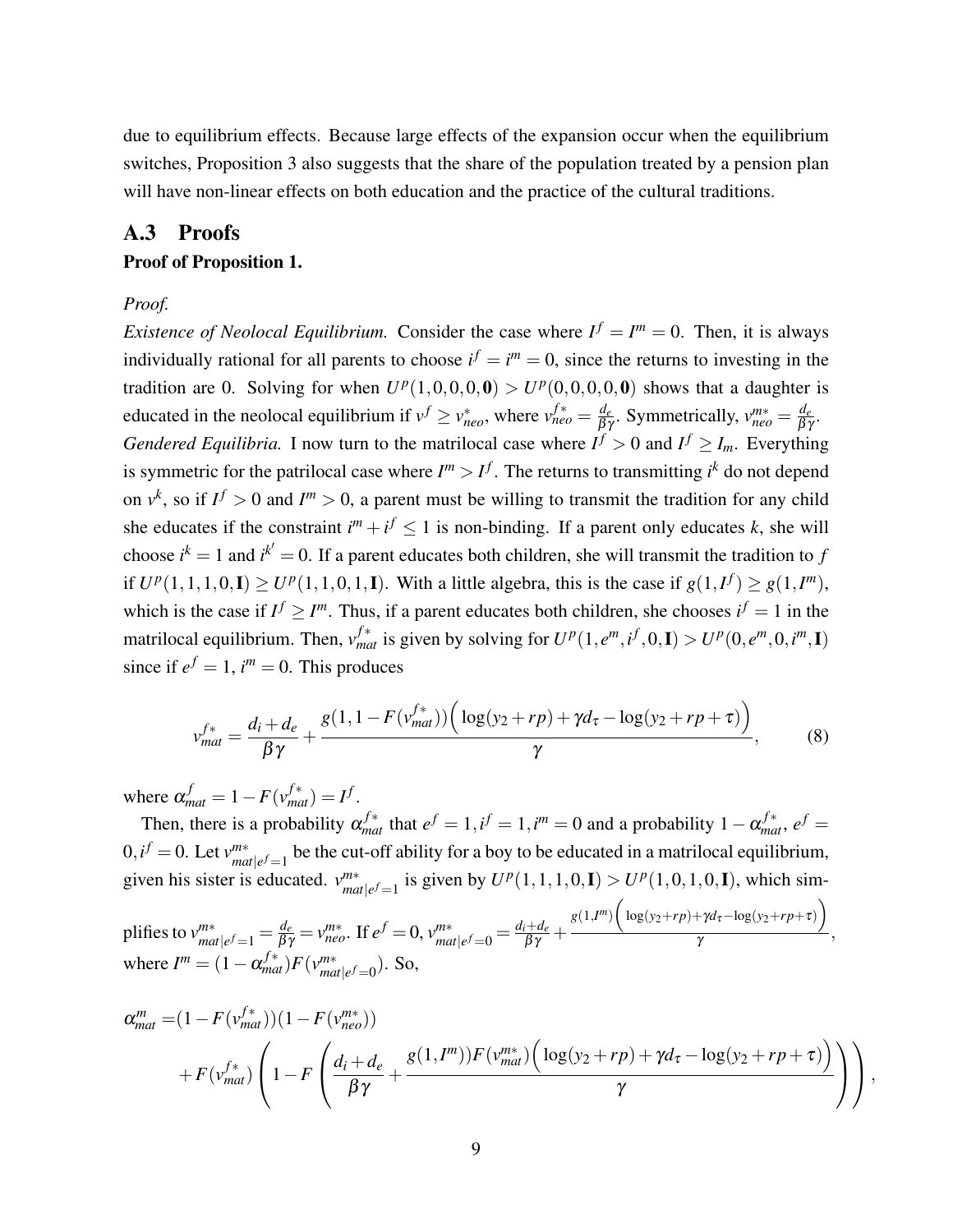where 
$$
I^m = F(v_{mat}^{f*}) \left( 1 - F \left( \frac{d_i + d_e}{\beta \gamma} + \frac{g(1, I^m)) F(v_{mat}^{m*}) \left( \log(y_2 + rp) + \gamma d_{\tau} - \log(y_2 + rp + \tau) \right)}{\gamma} \right) \right)
$$
. Then, since  $\alpha_{neo}^f = \alpha_{neo}^m$  and  $\alpha_{mat}^f \ge \alpha_{mat}^m$ , it follows that  $\alpha_{mat}^f - \alpha_{neo}^f \ge \alpha_{mat}^m - \alpha_{neo}^m$  and re-arranging, this implies  $\alpha_{mat}^f - \alpha_{mat}^m \ge \alpha_{neo}^f - \alpha_{meo}^m$ .

#### Proof of Proposition [2.](#page-5-0)

*Proof.* Without loss of generality, I focus on a matrilocal equilibrium where  $I^f \geq I^m$ . Everything is symmetric for the patrilocal equilibrium. Conditional on educating the daughter, the parent chooses  $i^f = 1$  if  $U^p(1, e^m, 1, 0, I) \ge U^p(1, e^m, 0, 0, I)$ . Re-arranging this relationship shows that a parent chooses  $i^f = 1$  if

$$
\beta g(1,I^f)\Big(\log(y_2+r p+\tau)-\log(y_2+r p)-\gamma d_\tau\Big)\geq d_i.
$$

The maximal value for the left-side is given by  $g(1, I^f) = 1$ . So a parent will only choose  $i^f = 1$ if  $\left(\log(y_2 + rp + \tau) - \log(y_2 + rp)\right) \ge d_i + \gamma \beta d_\tau$ . Note that *p* does not affect the right-side of this relationship, but taking the derivative of the left-side shows that  $\frac{\partial LHS}{\partial p} = \frac{r}{y_2 + rp + \tau} - \frac{r}{y_2 + p} < 0$ . Thus, the left-side is decreasing in *p* and as  $p \rightarrow \infty$ , the left-side goes to 0. This implies singlecrossing between the left- and right-sides of the inequality. So, there must exist a  $p<sup>H</sup>$  such that if  $p > p<sup>H</sup>$ , the inequality is no longer satisfied, and all parents will choose  $i<sup>f</sup> = 0$ . If it is no longer incentive compatible to choose  $i^f = 1$ , it will also no longer be incentive compatible to choose  $i^m = 1$ .

#### Proof of Proposition [3.](#page-7-1)

*Proof.* Again consider a matrilocal equilibrium, where  $I^f \geq I^m$ . We again use the fact that the parent will only choose  $i^f = 1$  if  $\beta g(1, I^{f*}) \Big( \log(y_2 + rp + \tau) - \log(y_2 + rp) \Big) \ge d_i + \gamma \beta d_{\tau}$ . If  $\lambda$  individuals get a pension plan with  $p > p^H$ , the maximal value for the left-side is  $g(1,(1-p)^H)$  $\lambda$ )). Substituting this into the inequality, the matrilocal equilibrium only exists if  $g(1,(1 \lambda$ ))  $\left(\log(y_2 + rp + \tau) - \log(y_2 + rp)\right) \ge d_i + \gamma \beta d_\tau$ . We see that the left-side is decreasing in  $\lambda$ with  $\frac{\partial LHS}{\partial \lambda} = -g'(1,(1-\lambda)) \left( \log(y_2 + rp + \tau) - \log(y_2 + rp) \right) < 0$ . When  $\lambda \to 1$ , the left-side is equal to 0 under the assumption that  $g(1,0) = 0$ . The right-side does not depend on  $\lambda$ . So, there is single-crossing between the left- and right-sides at  $\lambda^*$ , and if  $\lambda > \lambda^*$ , the gendered equilibrium can no longer exist.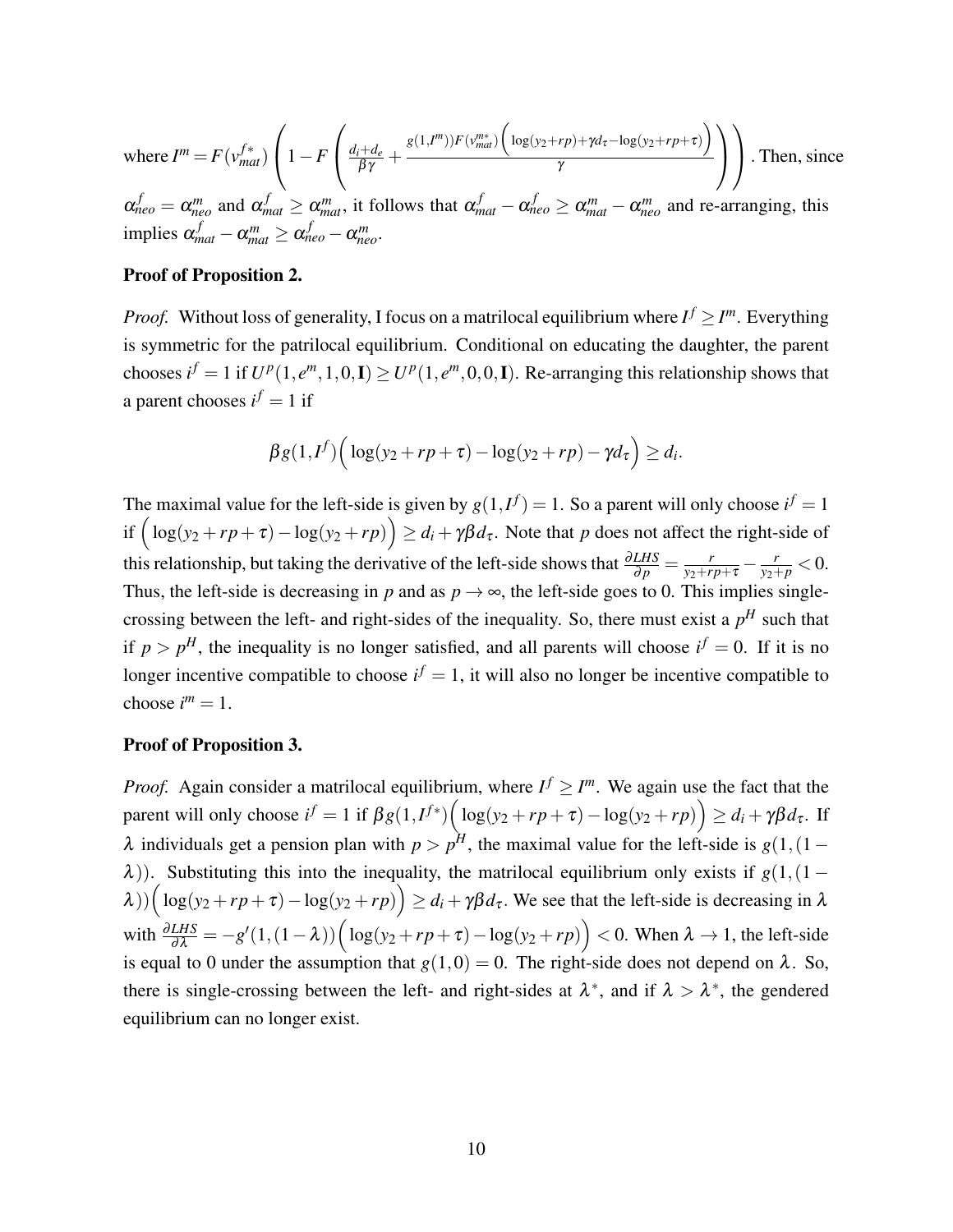## B Cross-country Gender Gap Regressions

The conceptual framework predicts that female education should be higher relative to male education in matrilocal societies and vice versa in patrilocal societies. This section tests whether this is the case in cross-country data. I combine country-level data on the percent of the population belonging to ethnic groups that traditionally practiced these customs based on a match to the *Ethnographic Atlas* created by [Alesina et al.](#page-18-1) [\(2013\)](#page-18-1) with country-level data on gender gaps from the 2013 World Economic Forum. The World Economic Forum reports measures of gender gaps along 4 sub-indices, as well as an overall index. These sub-indices are "Economic Participation and Opportunity," "Educational Attainment, " Health and Survival," and "Political Empowerment."<sup>[5](#page-0-0)</sup>

Using this country-level data set, I estimate the following regression

<span id="page-10-0"></span>
$$
y_c = \beta_0 + \beta_1 \text{income}_c + \beta_2 \text{income}_c^2 + \gamma \text{PerPartialocal}_c + \delta \text{PerMatrilocal}_c + \alpha_r + \varepsilon_c, \quad (9)
$$

where *c* denotes a country and *yc*, the outcome variable, may be the combined gender gap score, the economics score, the education score, the health score, or the political score; *income<sup>c</sup>* is country *c*'s log gdp per capita, *PerPatrilocal<sup>c</sup>* and *PerMatrilocal<sup>c</sup>* are the percent of a country's population that belong to historically patrilocal or matrilocal ethnic groups, and  $\alpha_r$  is a continent fixed effect. Then, the coefficients of interest are  $\gamma$  and  $\delta$ . Since a higher gender gap score indicates that women are better off relative to men, the model predicts that  $\gamma < 0$  and  $\delta > 0$ .

Appendix Table [A9](#page-27-0) reports the estimates from these regressions. Column 1 estimates equation [\(9\)](#page-10-0) for the aggregate score. The estimates from column 1 indicate that patrilocality is statistically significantly associated with worse gender gaps. Matrilocality is associated with better gender gaps with a coefficient of similar magnitude, although the relationship is not statistically significant.<sup>[6](#page-0-0)</sup>

<sup>&</sup>lt;sup>5</sup>The "Economic Participation and Opportunity Index" is based on measures of the ratio of female labor force participation over male labor force participation; female wage over male wage for similar work; the ratio of female estimated earned income over male estimated earned income; the ratio of female over male legislators, senior officials and managers; and the ratio of female over male professional and technical workers. The "Educational Attainment" index is based on female over male literacy; female net primary enrollment over male net primary enrollment; female net secondary enrollment over male net secondary enrollment; and female gross tertiary enrollment over male gross tertiary enrollment. The "Health and Survival Index" is based on the sex ratio at birth and the ratio of female health life expectancy over male healthy life expectancy. Finally, the "Political Empowerment" index is composed of the ratio of females with seats in parliament over males with seats; the ratio of females at the ministerial level over males; and the ratio of years of a female head of state (last 50 years) over the male value. For more information on these indices, see [Bekhouche et al.](#page-18-2) [\(2013\)](#page-18-2).

<sup>&</sup>lt;sup>6</sup>The fact that the association between matrilocality and the global gender gap is statistically insignificant may in part be due to the fact that matrilocality is relatively rare. In 75 percent of the countries in the sample, the percent matrilocal variable is equal to 0.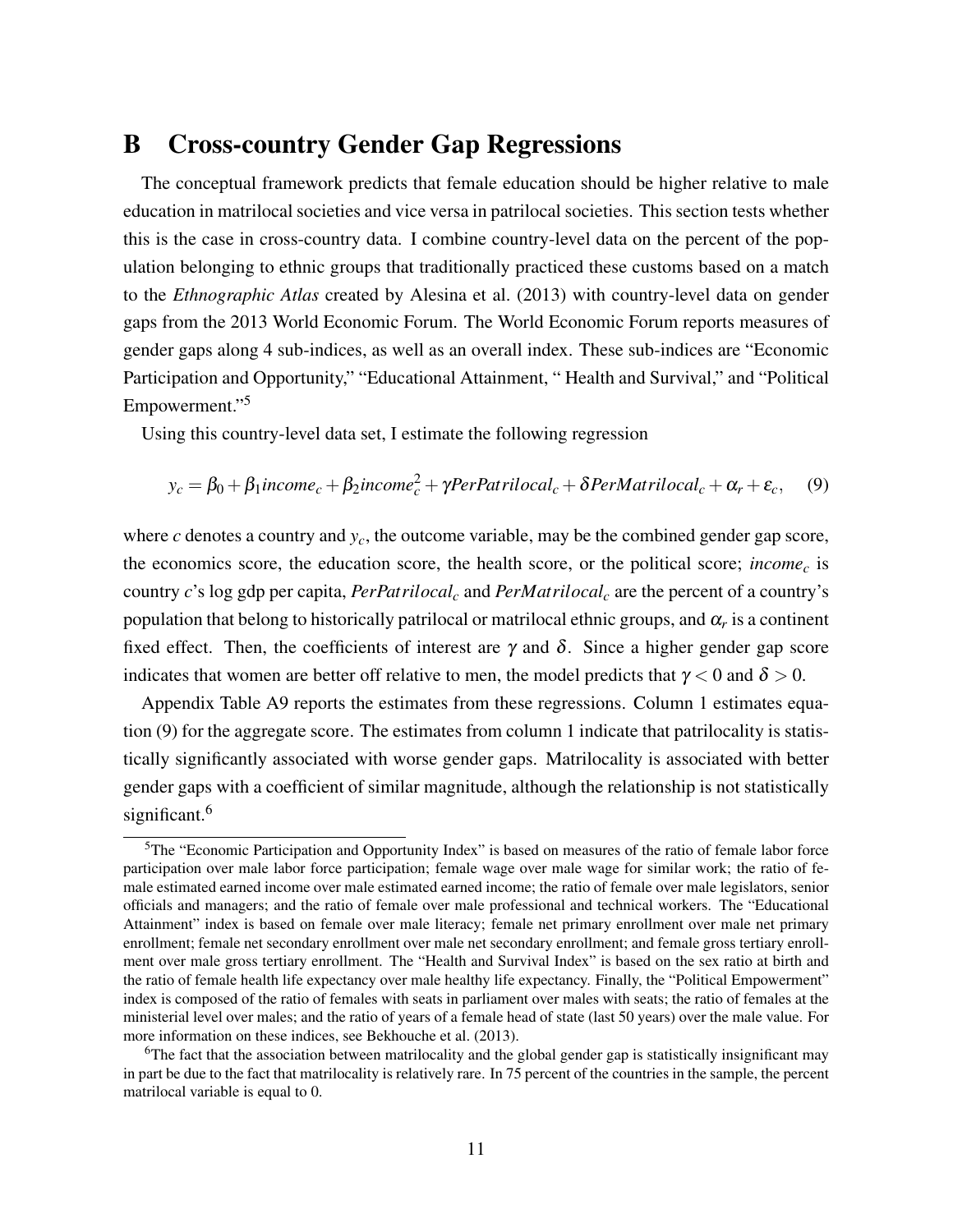Notably, if the regression in column 1 did not include *PerPatrilocal<sup>c</sup>* and *PerMatrilocalc*, the adjusted  $R^2$  would be 0.219, while in column 1, the adjusted  $R^2$  is 0.257. Thus, the inclusion of controls for matrilocality and patrilocality increases the percentage of the variation explained by the regressors by 4 percentage points. Additionally, moving from 0 to 100 percent of the population belonging to traditionally patrilocal ethnicities decreases the overall gender gap score by 5 percent.

The remaining columns estimate equation [\(9\)](#page-10-0) for the economics (column 2), education (column 3), health (column 4), and political scores (column 5). The large and significant effect of patrilocality on the overall gender gap in column 1 appears to be mainly driven by its effect on the economics gap (column 3) and the education gap (column 4). In contrast, patrilocality does not significantly affect the health or political gender gaps. Moreover, matrilocality is associated with an even larger improvement in the education gap, although this relationship is not statistically significant. These findings are consistent with the idea that patrilocality and matrilocality will mainly affect gender gaps through differences in human capital investments.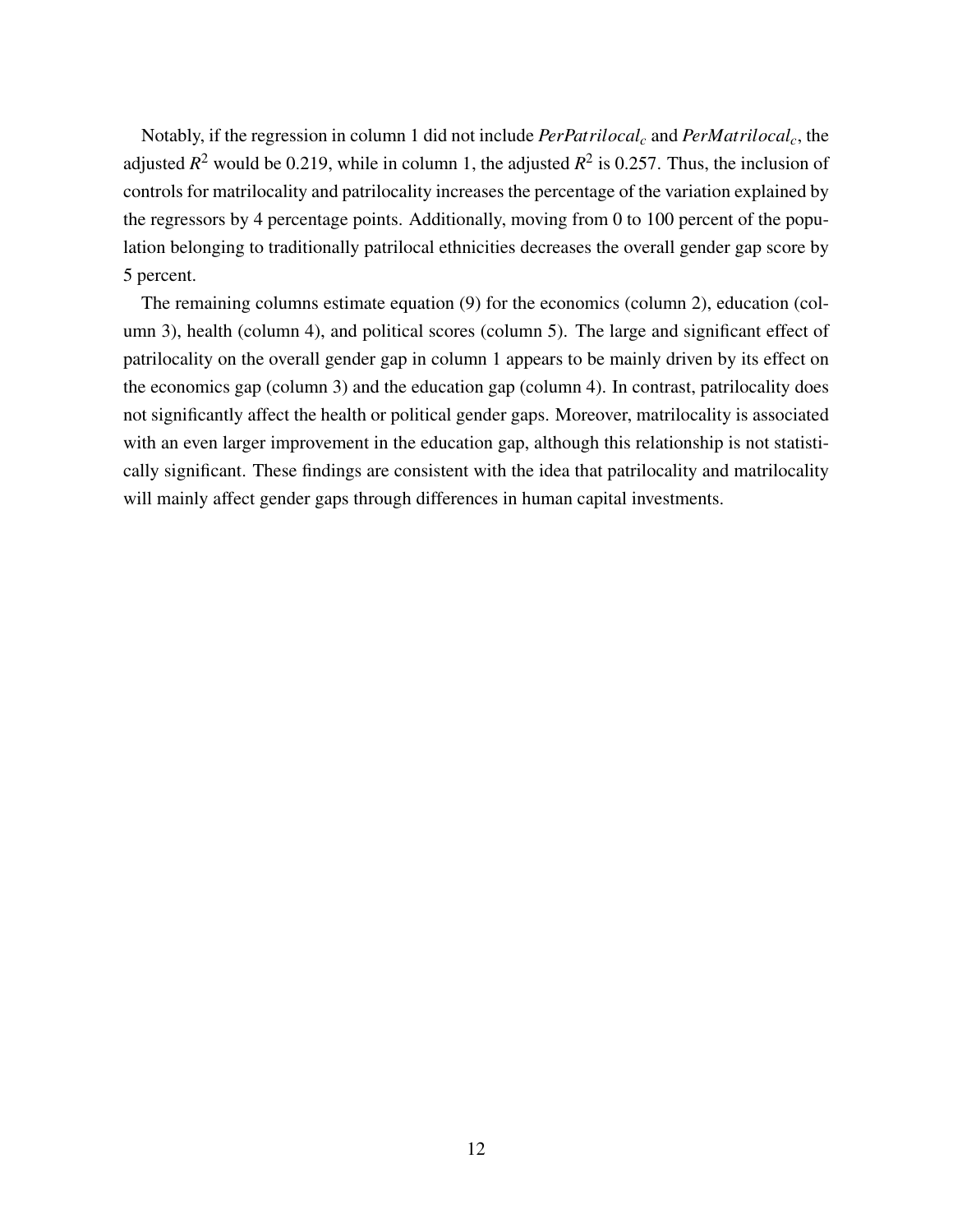# C Formal Sector Employment Variation

In this appendix, I introduce an alternative triple-differences identification strategy for testing whether the pension plan crowded out female education and the practice of matrilocality among traditionally matrilocal females in Indonesia. Instead of exploiting variation in the locations of pension offices as a source of geographic variation, in this strategy, I exploit variation in the location of large manufacturing firms. Since the pension plan was obligatory for formal sector firms with greater than 100 employees, we would expect the pension plan to have larger effects in areas with more large, formal sector establishments. To identify these areas, I use the Statistics Industry 1976 survey (from the year prior to the introduction of Astek) [\(Badan Pusat](#page-18-3) [Statistik, 1976\)](#page-18-3). Statistics Industry attempts to assemble data on the universe of manufacturing establishments in Indonesia, and it includes data on the number of employees at each establishment. For each province, I can calculate the number of workers at establishments with more than 100 employees. I replace *Intensity<sub>p</sub>* in equations [\(2\)](#page-0-0) and [\(3\)](#page-0-0) with  $log(Share\,Mant{acturing_p})$ , where *Share Manu f acturing*<sup>*p*</sup> is the share of the labor force that is employed at these establish-ments.<sup>[7](#page-0-0)</sup>

Before reporting the results, I caution that (1) early (pre-1986) versions of the SI are known to have less-than universal coverage,  $8(2)$  $8(2)$  the pension plan rule states that the cut-off is for the number of employees at the firm-level, not the establishment level, so this measure may undercount eligibility for multi-establishment firms, and (3) manufacturing is only a fraction of the formal sector.

Panel A of Appendix Table [A19](#page-37-0) reports the results for the difference-in-differences estimates (equation [\(3\)](#page-0-0)) for traditionally matrilocal females, while Panel B reports the triple-differences estimates (equation [\(2\)](#page-0-0)). Panel A shows that among traditionally matrilocal women, fully treated women in provinces where a larger share of the labor force works at large manufacturing establishments were less likely to complete primary, secondary, and university education. They were also less likely to practice matrilocality as adults. Panel B uses the triple-differences strategy to examine whether the pension plan differentially negatively affected traditionally matrilocal females. Across all outcomes, the point estimates remain negative and are significant or marginally significant for university completion and the practice of matrilocality. Overall, though the triple-differences estimates are less precise, these estimates are consistent with estimates of the pension plan's effects that exploit variation in the locations of pension offices.

 $17$  count the number of employees at establishments with more than 100 employees in each province and then divide that value by the number of individuals between the ages of 25-55 in the province in the 1971 census. To arrive at accurate counts, I use the census' population weights.

 $8$ This issue is documented by RAND at [https://www.rand.org/well-being/](https://www.rand.org/well-being/social-and-behavioral-policy/data/bps/statistik_industri.html) [social-and-behavioral-policy/data/bps/statistik\\_industri.html](https://www.rand.org/well-being/social-and-behavioral-policy/data/bps/statistik_industri.html).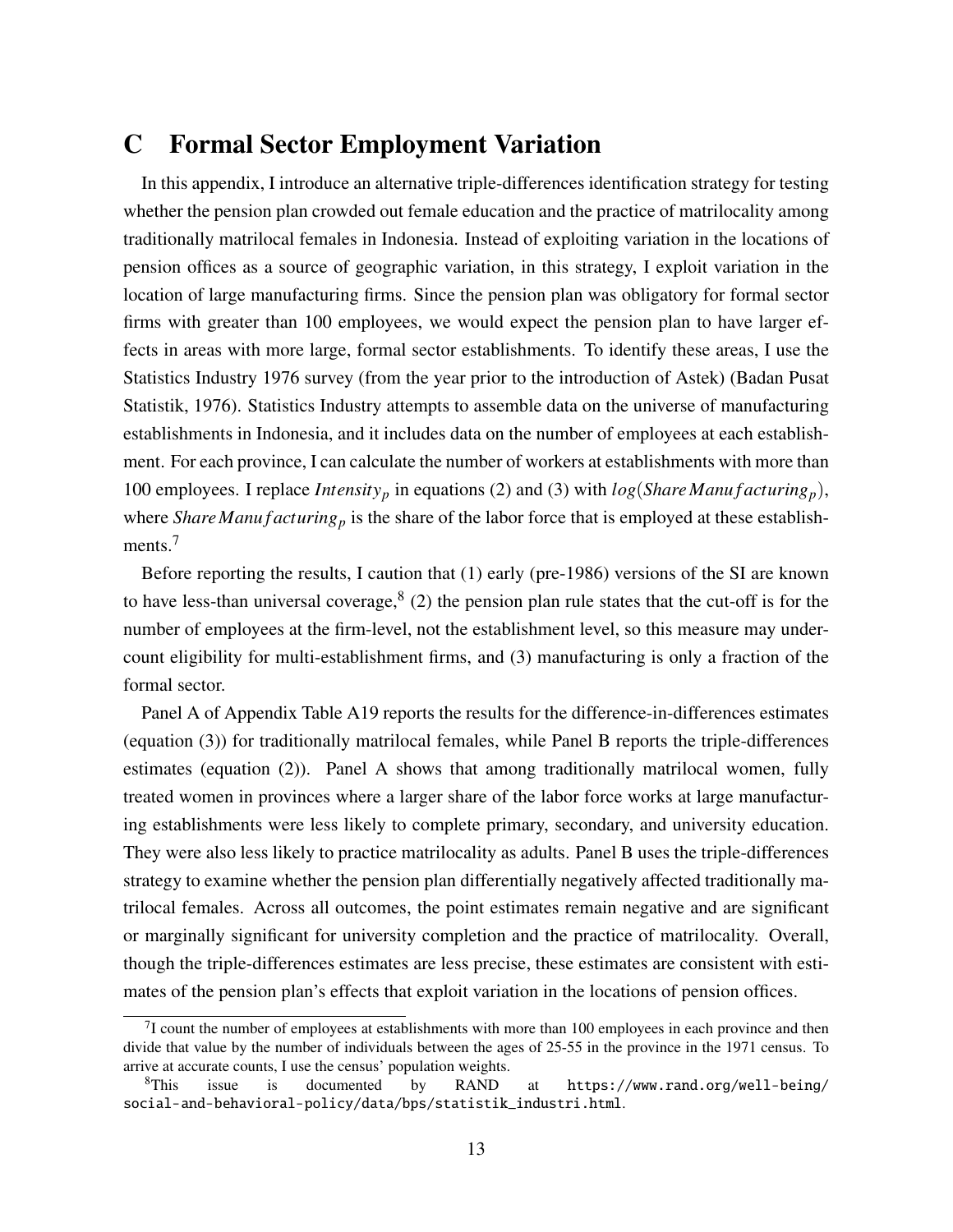# D Additional Results

Pension Programs & Fertility. If the pension program reduced the need for old age support, it may have also differentially affected the fertility of matrilocal/patrilocal parents, who may be more likely to rely on their children for old age support. Since family size affects the resources available for educational investment, this may in turn affect the educational estimates observed in Tables [3](#page-19-0) and [6.](#page-23-0) However, exploring whether the pension plan affected contemporaneous fertility requires a somewhat different identification strategy because we are interested in the fertility of the *parents* of the individuals in the education samples and exposure to the pension plan during childbearing years rather than during childhood is more likely to be important for fertility decisions.

To test whether the pension plan affected contemporaneous fertility, I exploit the fact that women differ in how much of their child-bearing years are affected by the program. Using data provided by the UN on the number of births per 100,000 women by age (estimates for 1971- 1975 in the case of Indonesia and 1968-1969 in the case of Ghana), I construct a measure of a woman's ex ante expected fertility during the years the plan was in place. This variable then takes the place of the part and full treatment indicator variables in equations [\(3\)](#page-0-0), [\(2\)](#page-0-0), and [\(8\)](#page-0-0), so that variation in the regressions is coming from the fact that more of the female's expected fertility overlaps with the pension plan. In Ghana, the key explanatory variable is the interaction of the expected fertility following the pension with belonging to a patrilocal ethnic group. In Indonesia, it is the interaction of this variable with *Intensity<sub>d</sub>* and (in the triple-differences specification) belonging to a traditionally matrilocal group. Since I use data from 2000 (in Ghana) and 2010 (in Indonesia), to reduce concerns about differential mortality or capturing the educational effects of the pension plan, I restrict the sample to individuals who were 20-35 at the time the pension plans were instituted (1977 in Indonesia and 1972 in Ghana).

Appendix Table [A20](#page-38-0) reports the results. I find no evidence the pension plans differentially affected fertility for matrilocal females in Indonesia or patrilocal females in Ghana.

Differential Returns to Education. A natural question is whether the returns to education are different between matrilocal and non-matrilocal females in Indonesia and patrilocal and non-patrilocal males in Ghana. If matrilocal females and patrilocal males have larger returns to education, this could explain the correlation that we observe between the gender gap and traditional customs. It is less clear that differential returns could explain the reductions of education and the practice of patrilocality and matrilocality due to the pension plan.

Without random or quasi-random variation in the amount of education an individual attains, I cannot causally estimate the returns to education for males in Ghana and females in Indonesia.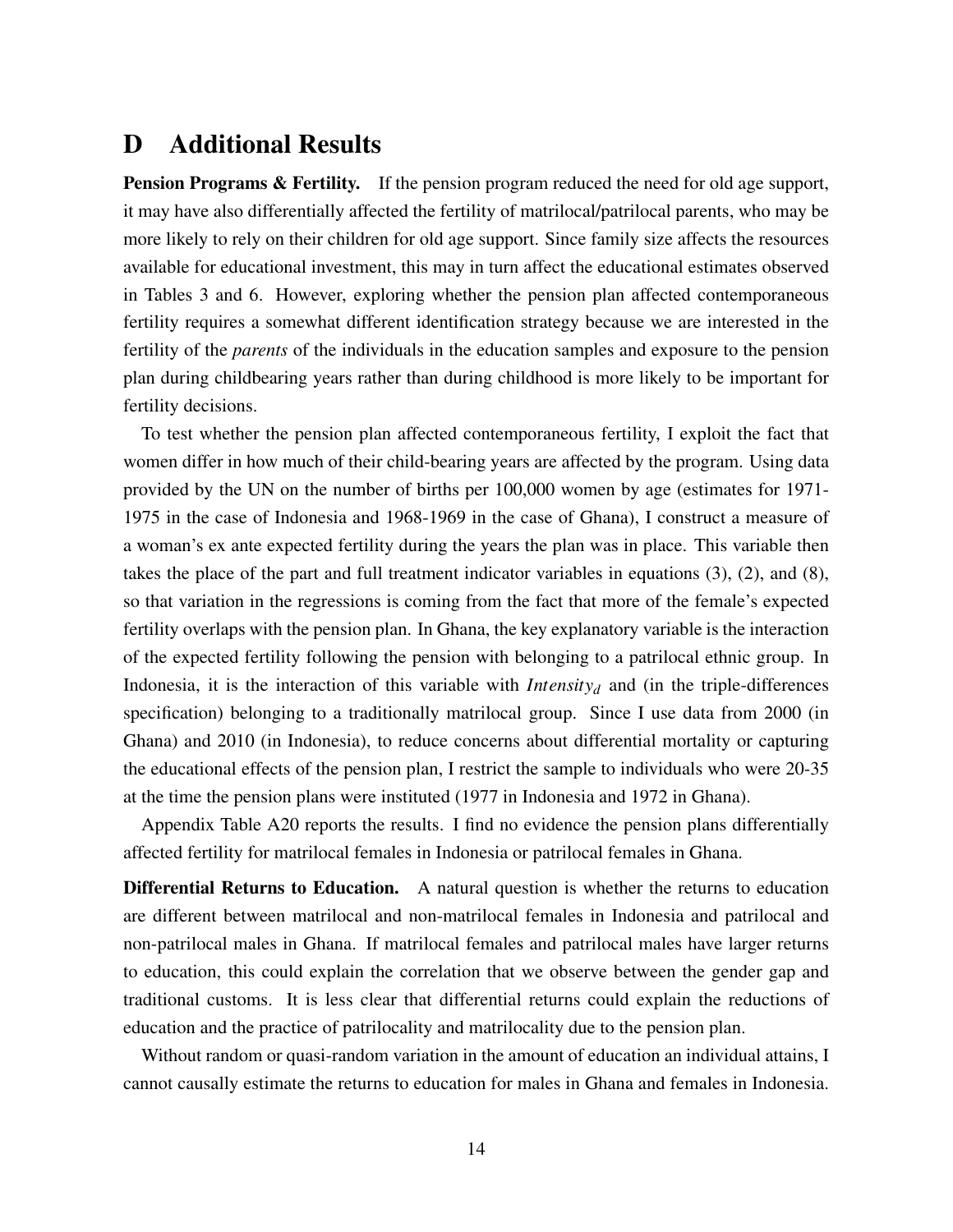As a second best, I estimate hedonic regressions, regressing labor market outcomes and proxies for household wealth on educational attainment (indicator variables for primary school, secondary school, and university completion) and its interaction with matrilocality (in Indonesia) or patrilocality (in Ghana). Since formal sector workers report their wages in the 1995 Intercensal survey (but not the 2010 census), I use the 1995 Intercensal data for these regressions in Indonesia. This has the additional advantage of estimating the association between education and later-life outcomes closer to when the pension plan creation and expansion occurred. In both Ghana and Indonesia, I restrict my samples to individuals aged 25-45 at the time of the survey to (1) ensure that those included in the sample have completed their education and (2) help ensure that differential mortality does not bias the results.

Appendix Table [A21](#page-39-0) reports the results of this exercise. Column 1 shows that education is not more predictive of employment by traditionally matrilocal females relative to non-matrilocal females. Column 2 regresses log wages on the educational attainment measures and their in-teractions with matrilocality<sup>[9](#page-0-0)</sup> and shows that the interactions are jointly insignificant predictors of log wages in Indonesia. In column 3, the interactions between matrilocality and education are jointly significant predictors of the wealth index,  $10$  but they are systematically negative. Turning to Ghana, in columns 5 and 6, I find that the interactions between the educational attainment measures and the indicator variable for traditional patrilocality are jointly statistically significant *negative* predictors of whether an individual is employed and household wealth.

Altogether, in the hedonic regressions, there is little evidence that there are greater returns to education for matrilocal females or patrilocal males. These results may be negatively biased since, as the conceptual framework suggests, females with lower returns to education will be more likely to receive education in matrilocal ethnic groups relative to non-matrilocal ethnic groups. The same is true for males in patrilocal groups. This is consistent with the fact that, in columns 3, 4, and 5 of Appendix Table [A21,](#page-39-0) the estimated returns to education are significantly lower for matrilocal females and patrilocal males.

Traditions & Gender Biased Behavior. If traditionally matrilocal ethnic groups are generally more positively gender biased toward females, and vice versa for patrilocal groups, this could also explain the positive associations between matrilocality and female enrollment/patrilocality and male enrollment. As with differential returns to education, it is less clear that gender bias

<sup>9</sup>The much reduced sample size is because very few women work in the formal sector in 1995.

 $10$ In Indonesia, the wealth index is formed by predicting the first principal component of a principal components analysis of indicator variables for ownership of a automobile, tv, radio, buffet, stove, bicycle boat, and motor boat. In Ghana, the wealth index is the predicted first component from a principal components analysis of indicator variables for whether a household has a toilet, whether it has electricity, and whether it has running water, and the number of rooms in the house. In both cases, the units are standard deviations. For a discussion of this methodology, see [Filmer and Pritchett](#page-18-4) [\(2001\)](#page-18-4).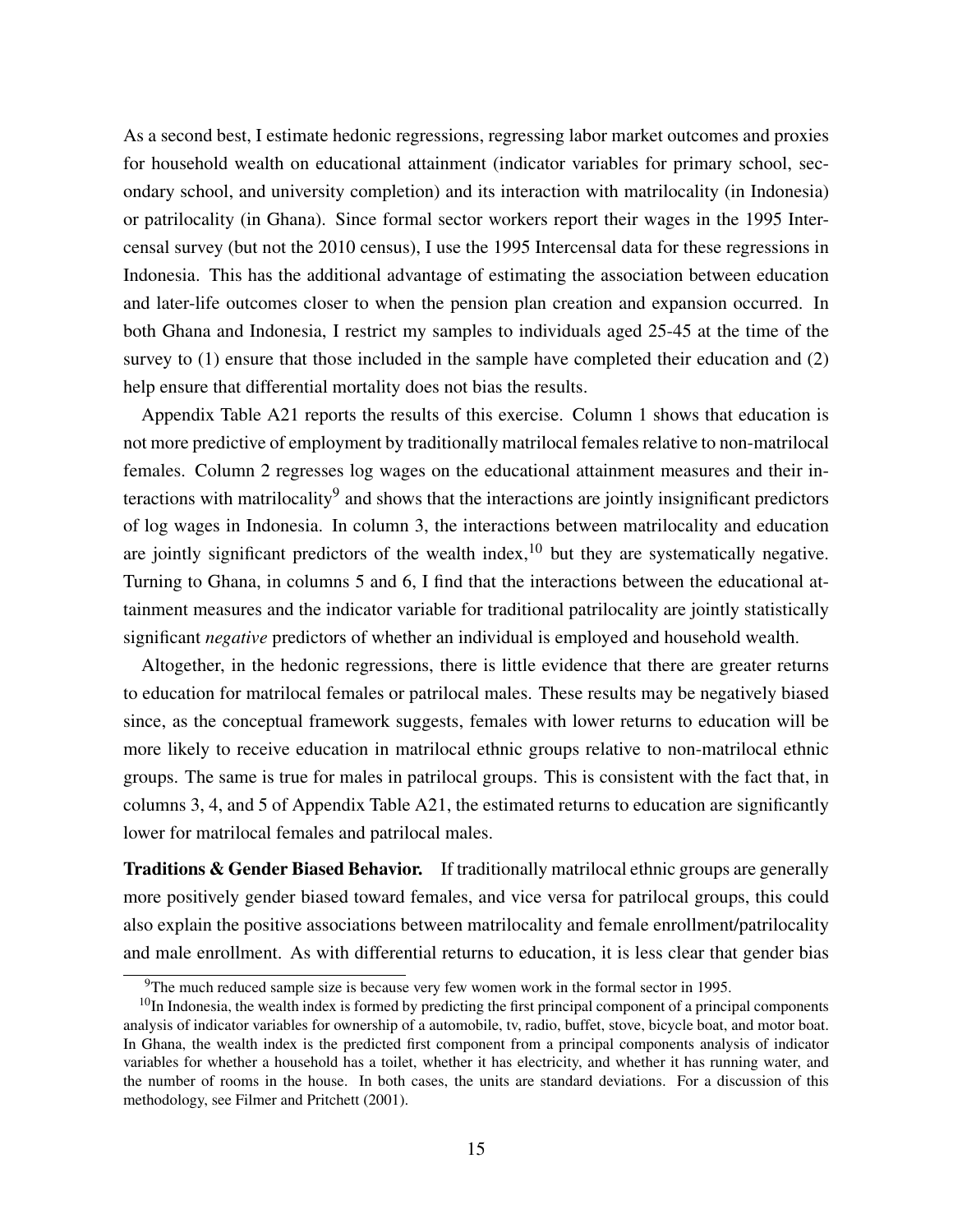would lead to the pension program's differential negative effects.

To test whether matrilocal ethnic groups are more biased toward females, I again draw upon the IFLS, which includes questions about decision-making in the household. I create indicator variables equal to 1 if a female respondent is coded as one of the decision-makers for decisions about her own clothes, large household purchases, and how much time she spends socializing respectively. For male respondents, the indicator variables are coded as 1 if a male respondent mentions his spouse as one of the key decision-makers for her clothes, large household purchases, and how much time she spends socializing. I then regress these outcomes on whether the respondent belongs to a matrilocal ethnic group, controlling for age, respondent gender, province, and survey-year fixed effects. Appendix Table [A22](#page-40-0) reports the results of these regressions. Overall, there is no strong positive relationship between traditional matrilocality and these proxies for gender bias.

Remittances & Old Age Support. The analysis in this paper assumes that a decline in the practices of matrilocality and patrilocality also leads to a reduction in old age support. However, traditionally matrilocal daughters could still provide their parents with more old age support than non-matrilocal daughters through remittances. If this were the case, the pension plan might not crowd out old age support even if it crowds out cohabitation. I use the IFLS data set, in which respondents report their support for parents who are *not* co-resident, to test whether matrilocality is associated with greater support of parents who live outside the household. In Appendix Table [A23,](#page-41-0) I regress an indicator variable for whether daughters provide any financial support (columns 1 and 2), the log of the amount of financial support (3 and 4) conditional on providing financial support, and days spent on chores for parents in the past year (5 and 6) on whether the adult daughter belongs to a matrilocal ethnic group, controlling for age, province, and survey-year fixed effects. Across all three measures, traditionally matrilocal daughters who do *not* live with their parents do not provide any more support than non-matrilocal daughters.

Value of Practicing Matrilocality. In this subsection, I estimate the value of practicing matrilocality to parents and consider whether ex post the pension plan provided a similar level of old age support, cautioning that this back-of-the-envelope exercise necessarily requires strong assumptions. There are a variety of mechanisms that could lead parents to benefit from living with their adult daughters and in particular, living with more educated adult daughters. While daughters are unlikely to work in the formal sector, they still may be employed and have positive returns to education. In the 2010 Indonesia census, 51 percent of women aged 25-55 report working. Additionally, as [Ashraf et al.](#page-18-5) [\(2020\)](#page-18-5) show, there is strong assortative matching in the marriage market in Indonesia. Thus, more educated daughters are likely to be married to more educated men who also may come from wealthier families and have higher incomes. The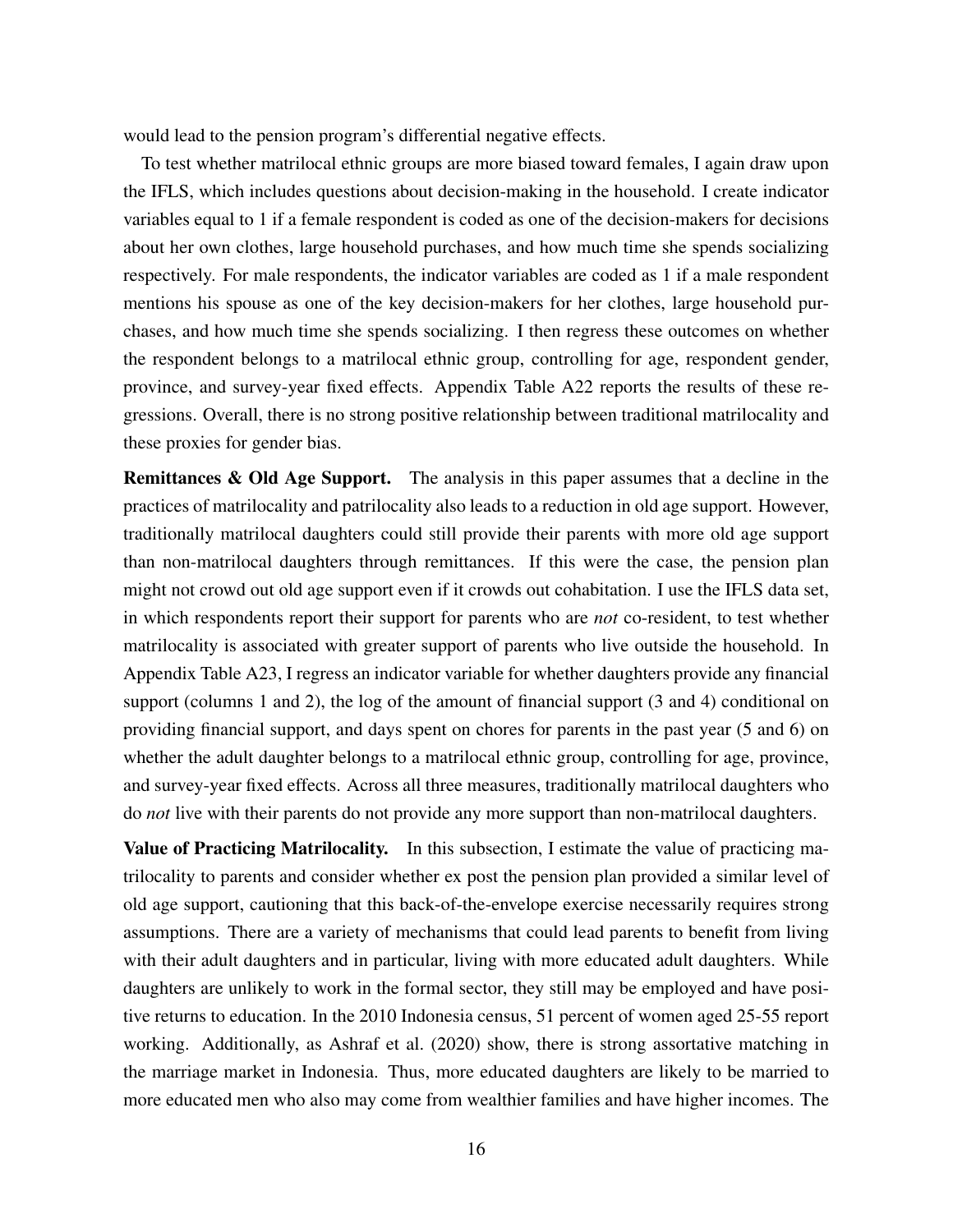hedonic regressions in Appendix Table [A21](#page-39-0) provide evidence that more educated women in Indonesia live in households with greater wealth (as measured by the asset index).

Since there are a number of difficult to observe mechanisms through which matrilocality may affect older adults' consumption, instead of focusing on measuring each of these channels, I directly estimate the relationship between practicing matrilocality (and living with more educated daughter) and consumption. This provides me with a summary measure of the value of matrilocality that includes unobservable or difficult to measure mechanisms. To do so, I exploit the fact that the IFLS collects detailed consumption data. Using the 2000 and 2007 rounds of the IFLS, for a sample of retirement age (aged 55-80), traditionally matrilocal adults, I first regress log household consumption on whether the adult practices matrilocality, controlling for province-age fixed effects, sex, and own-education. I include these controls to help account for selection, including differences in selecting into practicing matrilocality by cohort and province due to the pension plan. I also control for the number of adults and children in the household to account for mechanical differences in household size that affect consumption. Then, in a second specification, I allow the relationship of matrilocality with log household consumption to vary by the education of the daughter parents live with, including the same set of controls as before. This provides (non-causal) estimates of the effect of practicing matrilocality with a daughter of a given education level.

Appendix Table [A24](#page-42-0) reports the results of these regressions. Column 1 shows that practicing matrilocality is associated – on average – with 15 percent higher household consumption, conditional on family size. Column 2 shows that this positive association is driven by parents who live with more educated daughters. Parents who live with a daughter with no education live in households that consume 36 percent less (although this is very rare, occurring only 3 percent of the time). Parents living with a daughter who attended primary school, live in households with on net 6 percent higher consumption, and parents who live with a daughter that attended secondary school live in households with (a statistically significant) 20 percent higher consumption relative to those who do not practice matrilocality.

With these numbers in mind, we can shed light on whether the pension at least roughly replaced the amount of consumption parents gained from practicing matrilocality on average. Furthermore, we can compare the old age support returns to providing daughters with secondary schooling (which appears to be the key educational margin at the time) to its cost.

*Comparison of Pension Pay-out to Average Gains From Practicing Matrilocality.* [Leechor](#page-18-6) [\(1999\)](#page-18-6) estimates that after taking inflation into account, the pension plan would provide enrollees with a lump-sum equivalent to an annuity replacing 7-10 percent of their salaries during retirement. Focusing on 2007 (the fourth round of the IFLS), GDP per capita was 1,860 in cur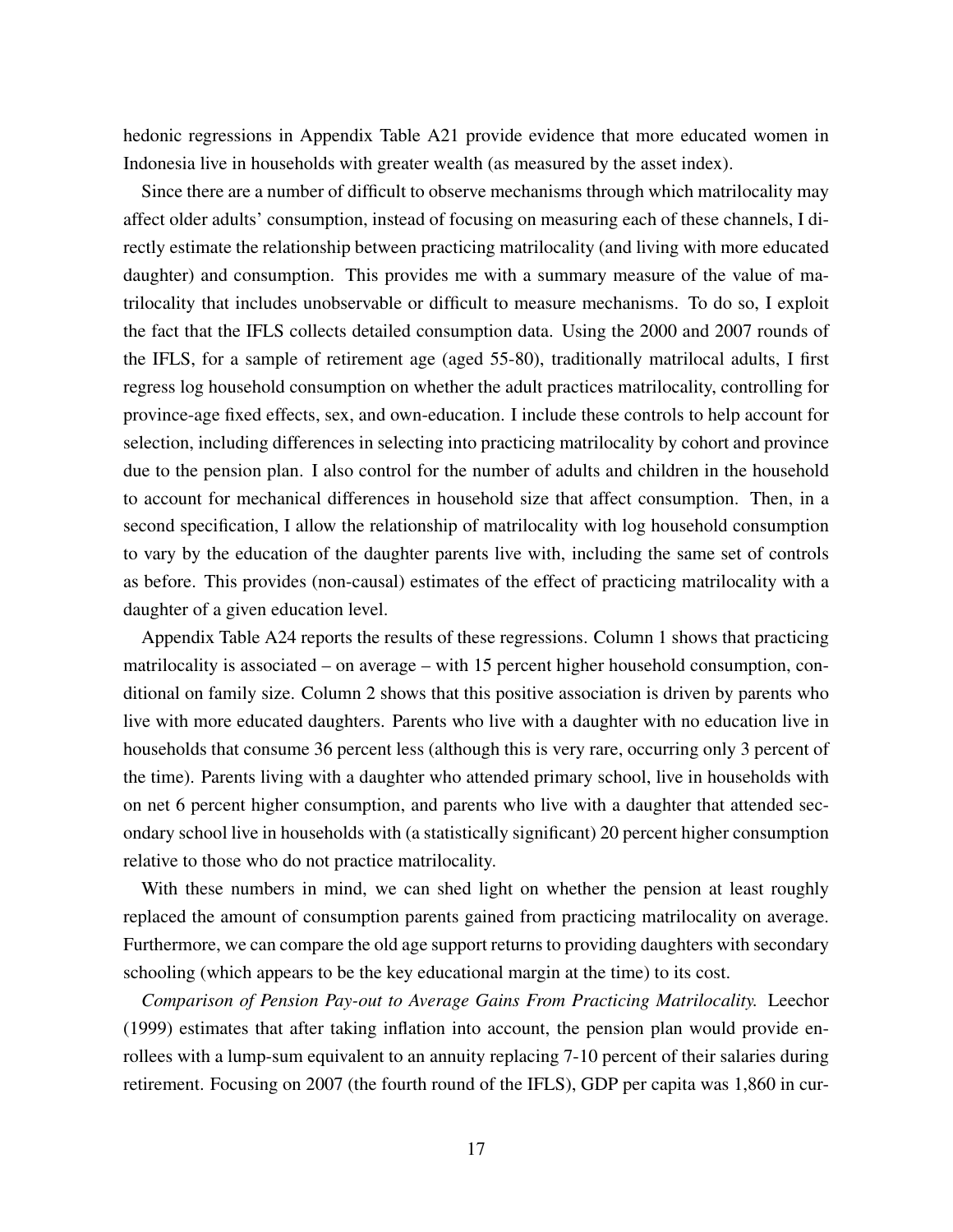rent USD. Thus, for an individual earning GDP per capita who retired in 2007, the pension plan would increase yearly consumption by 130-186 USD. In contrast, in 2007, mean household consumption for traditionally matrilocal individuals aged  $55$ -80 was 3,288 USD.<sup>[11](#page-0-0)</sup> Then, Column 1 of Appendix Table [A24](#page-42-0) indicates that practicing matrilocality leads to living in a household with 493 USD  $(0.15 \times 3,288)$  more consumption per year. However, these consumption gains are household-level and must be divided up among household members. The average traditionally matrilocal, elderly individual lives in a household with 6 adults (individuals over the age of 15). Under the strong assumption that extra consumption is split evenly among adults, and that one of the other 6 adults is the elderly individual's spouse, elderly individuals can expect to capture one-third of the consumption or 164 USD. Then, the benefits of practicing matrilocality are similar to the estimated benefits of the pension plan.

However, it is important to remember that this is a back-of-the-envelope exercise and that the relative sizes of the benefits will depend on the assumptions used to arrive at these numbers in important ways. If elderly adults capture a smaller or larger share of household consumption, the benefits to practicing matrilocality will likewise be smaller or larger. Similarly, if there are public goods that all household members benefit from, the benefits may also be greater. If individuals on the pension plan typically earn more than GDP per capita, the retirement payout of the pension plan will be larger.

These calculations also abstract from the cost of investing in a daughter's education. Below, I quantify the returns in old age support from investing in a daughter's secondary schooling and compare them to the costs. However, I note that even if the costs of secondary schooling were lower than the old age returns, traditional matrilocality can still incentivize education. Parents also educate their children for reasons besides old age support such as altruism. As the model in Appendix A shows, all that is needed for traditional matrilocality to incentivize educational investment is for there to be a mass of parents who are on the margin of educating their daughters.

*Relative Costs and Benefits of Providing Daughter with Secondary Education.* Column 2 of Appendix Table [A24](#page-42-0) provides an estimate of the marginal gains to household consumption of living with a secondary school educated daughter instead of a primary school educated daughter (14 percent). Under the same assumptions as used above, this leads to a yearly consumption gain for the elderly couple of 156 USD. To compare these benefits to the costs of education, we need to calculate the present discounted value of the parents' consumption gains at the time the education decision was made. For this calculation, I assume parents make the secondary school education decision for daughters 20 years before retirement and expect to live with a

<sup>&</sup>lt;sup>11</sup>To avoid having the mean driven by a few very large, extreme outliers, I trim the top 5 percent of observations.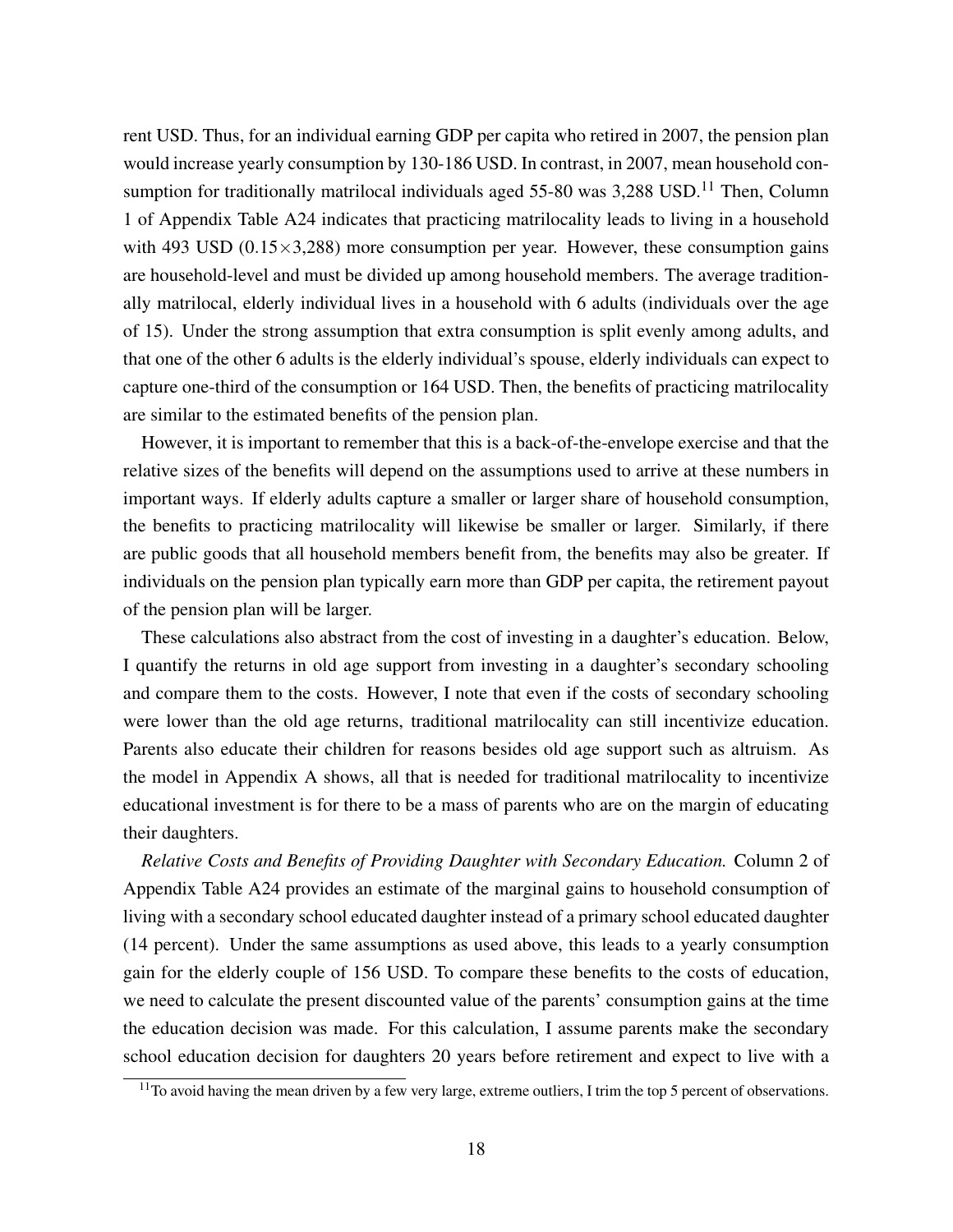daughter after retirement for 15 years. I further assume parents have a discount factor  $\beta$  = 0.95, in line with [Haacker et al.](#page-18-7) [\(2020\)](#page-18-7). Then the present discounted value of living with a secondary educated daughter (rather than a primary educated daughter) is  $\sum_{t=20}^{35} \beta^t 156 =$ 347 USD. Note that this calculation does not account for the insurance benefits of the old age support. Additional consumption in old age may be more valuable than additional consumption during the prime of parents' lives.

Turning to the cost side, the IFLS provides detailed educational expenditure data. Based on this data, the cost of a year of secondary school education in 2007 was 16 percent of GDP per capita. For a parent making an investment decision in 1987, 20 years before retirement in 2007, this is equivalent to 70 USD.<sup>[12](#page-0-0)</sup> Then, the present discounted cost of six years of secondary school investment is  $\sum_{t=0}^{5} \beta^t 70 = 316$  USD. Taking these back-of-the-envelope estimates at face value and ignoring the possibility that a daughter reneges on practicing the tradition, an investment in secondary schooling has a 9 percent return for *total* parental consumption. Thus, conditional on practicing matrilocality, a daughter's secondary education seems to more than pay for itself in the form of increased old age consumption.

# References

- <span id="page-18-1"></span>Alesina, A., P. Giuliano, and N. Nunn (2013). On the origins of gender roles: Women and the plough. *The Quarterly Journal of Economics 128*(2), 469–530.
- <span id="page-18-5"></span>Ashraf, N., N. Bau, N. Nunn, and A. Voena (2020). Bride price and female education. *Journal of Political Economy 128*(2), 591–641.
- <span id="page-18-3"></span>Badan Pusat Statistik (1976). Statistik Industri.
- <span id="page-18-2"></span>Bekhouche, Y., R. Hausmann, L. Tyson, and S. Zahidi (2013). The global gender gap report 2013. *Geneva Switzerland World Economic Forum 2013*.
- <span id="page-18-4"></span>Filmer, D. and L. H. Pritchett (2001). Estimating wealth effects without expenditure data—or tears: An application to educational enrollments in states of India. *Demography 38*(1), 115– 132.
- <span id="page-18-7"></span>Haacker, M., T. B. Hallett, and R. Atun (2020). On discount rates for economic evaluations in global health. *Health Policy and Planning 35*(1), 107–114.
- <span id="page-18-6"></span><span id="page-18-0"></span>Leechor, C. (1999). *Reforming Indonesia's pension system*. World Bank Working Paper.
- World Bank (2018). Global financial inclusion (global findex) database.

<sup>12</sup>Indonesian GDP per capita in 1987 in current USD was 442 USD.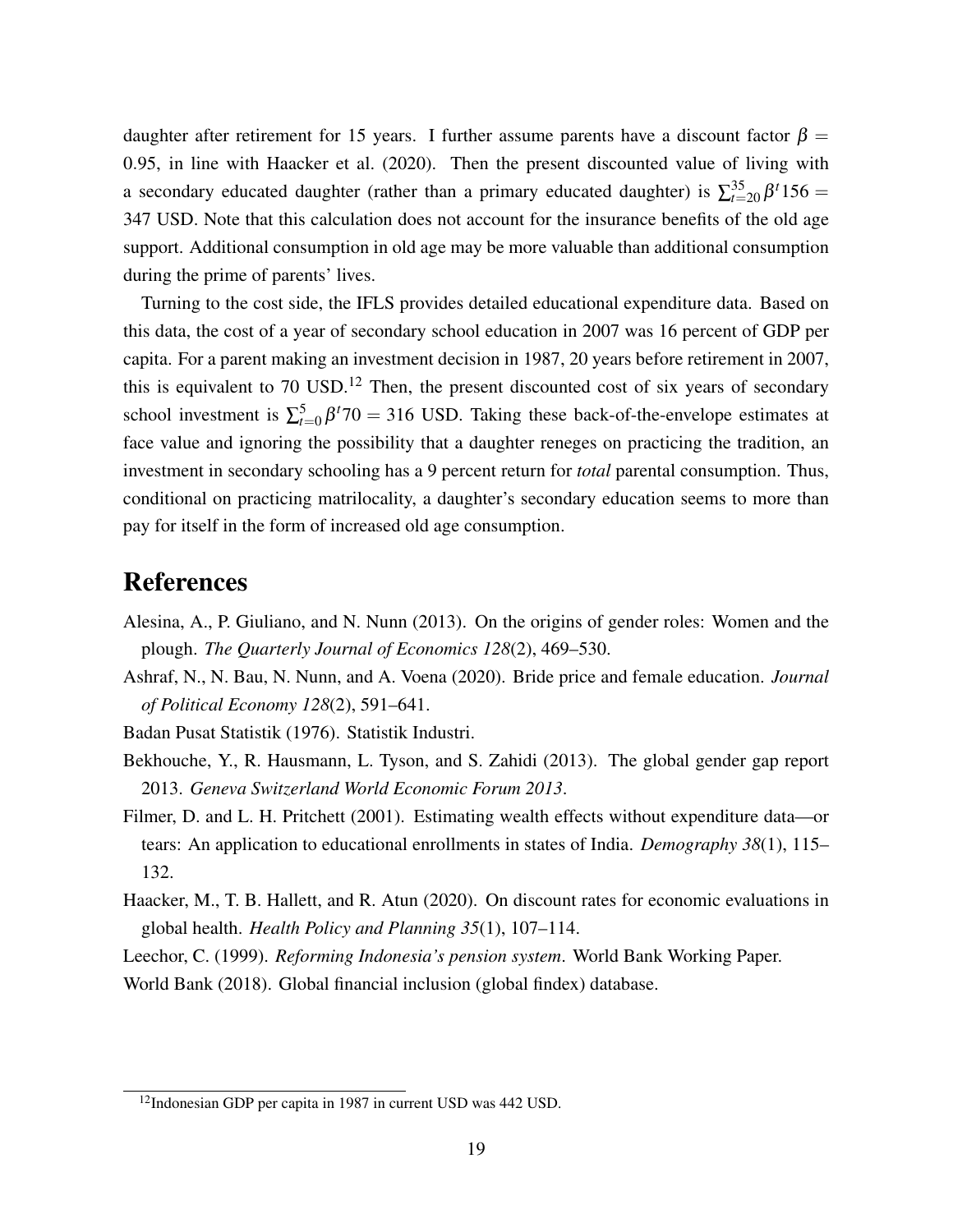# Appendix Tables

Table A1: Association Between Matrilocality and Patrilocality and Other Traditional Practices for All Ethnic Groups in the *Ethnographic Atlas*

|                            | (1)      | (2)     | (3)      | (4)                                      | (5)      | (6)                                      | (7)      | (8)     | (9)      | (10)    |
|----------------------------|----------|---------|----------|------------------------------------------|----------|------------------------------------------|----------|---------|----------|---------|
|                            |          |         |          | <b>Indicator variable for patrilocal</b> |          | <b>Indicator variable for matrilocal</b> |          |         |          |         |
| Plow                       | $-0.064$ |         |          |                                          |          | $-0.017$                                 |          |         |          |         |
|                            | (0.060)  |         |          |                                          |          | (0.051)                                  |          |         |          |         |
| <b>Bride Price</b>         |          | 0.137   |          |                                          |          |                                          | $-0.130$ |         |          |         |
|                            |          | (0.030) |          |                                          |          |                                          | (0.025)  |         |          |         |
| Male-Dominated Agriculture |          |         | $-0.040$ |                                          |          |                                          |          | 0.027   |          |         |
|                            |          |         | (0.058)  |                                          |          |                                          |          | (0.050) |          |         |
| Polygamy                   |          |         |          | 0.139                                    |          |                                          |          |         | $-0.060$ |         |
|                            |          |         |          | (0.036)                                  |          |                                          |          |         | (0.031)  |         |
| Matrilineal                |          |         |          |                                          | $-0.501$ |                                          |          |         |          | 0.547   |
|                            |          |         |          |                                          | (0.036)  |                                          |          |         |          | (0.029) |
| Region FE                  | Y        | Y       | Y        | Y                                        | Y        | Y                                        | Y        | Y       | Y        | Y       |
| N                          | 1,137    | 1,237   | 936      | 1,210                                    | 1,222    | 1,137                                    | 1,237    | 936     | 1,210    | 1,222   |
| Adjusted $\mathbb{R}^2$    | 0.337    | 0.351   | 0.322    | 0.360                                    | 0.435    | 0.285                                    | 0.302    | 0.266   | 0.300    | 0.457   |

<span id="page-19-0"></span>This table regresses indicator variables for practicing matrilocality or patrilocality on indicator variables for other ethnicity-level traditions. All regressions control for region (sub-continent) fixed effects. The data is drawn from Murdock's *Ethnographic Atlas.* Standard errors are heteroskedasticity robust.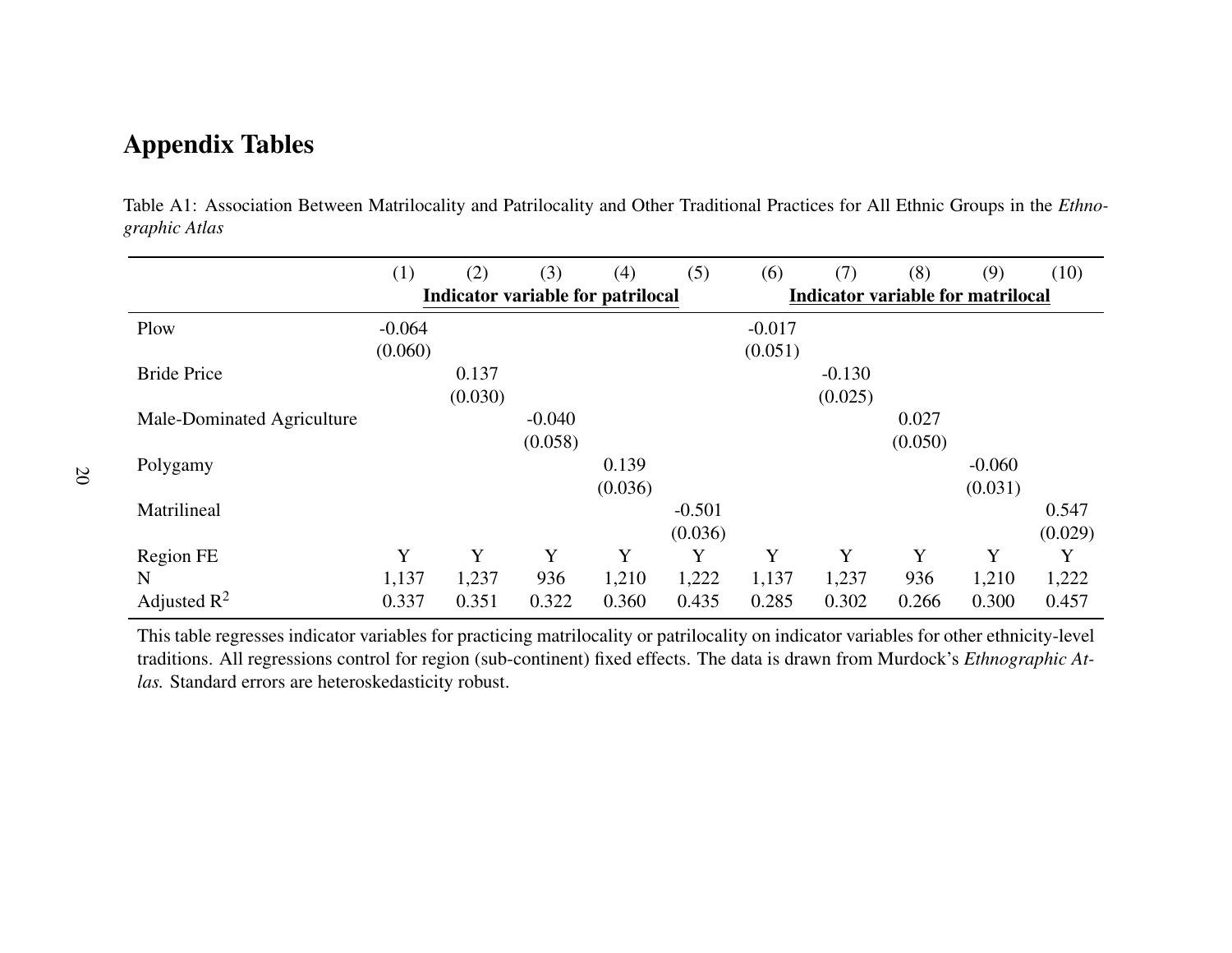|                            | (1)        | (2)          | (3)                               | (4)        | (5)          | (6)       | (7)                               |
|----------------------------|------------|--------------|-----------------------------------|------------|--------------|-----------|-----------------------------------|
|                            |            |              | <b>Indonesia</b>                  |            |              |           | Ghana                             |
|                            |            |              | Indicator variable for matrilocal |            |              |           | Indicator variable for patrilocal |
| Plow                       | $-0.403$   |              |                                   |            |              |           |                                   |
|                            | (0.167)    |              |                                   |            |              |           |                                   |
| <b>Bride Price</b>         |            | $-0.047$     |                                   |            |              | $-0.071$  |                                   |
|                            |            | (0.042)      |                                   |            |              | (0.416)   |                                   |
| Male Dominated Agriculture |            |              | $-0.066$                          |            |              |           |                                   |
|                            |            |              | (0.066)                           |            |              |           |                                   |
| Polygamy                   |            |              |                                   | $-0.512$   |              |           |                                   |
|                            |            |              |                                   | (0.184)    |              |           |                                   |
| Matrilineal                |            |              |                                   |            | 0.996        |           | 0.192                             |
|                            |            |              |                                   |            | (0.005)      |           | (0.402)                           |
| N                          | 21,176,375 | 21, 267, 789 | 20,957,869                        | 21,258,451 | 21, 267, 789 | 1,603,351 | 1,597,917                         |
| Clusters                   | 39         | 45           | 33                                | 44         | 45           | 24        | 23                                |
| Adjusted $\mathbb{R}^2$    | 0.661      | 0.554        | 0.556                             | 0.690      | 0.713        | 0.001     | 0.013                             |

### Table A2: Association Between Matrilocality and Patrilocality and Other Traditional Practices Within Indonesia and Ghana

This table regresses indicator variables for practicing matrilocality or patrilocality on indicator variables for other ethnicity-level traditions using within-Indonesia and within-Ghana variation. Regressions for polygamy, aboriginal plow use, and male-dominated agriculture are excluded for Ghana since there is no within-country variation in these variables. The regressions for Indonesia include province fixed effects. To weight ethnic groups by their size, an observation is an individual in the 2010 Indonesia census or the 2000 Ghana census. The data is drawn from Murdock's *Ethnographic Atlas.* Standard errors are clustered at the *Ethnographic Atlas* ethnicity-level.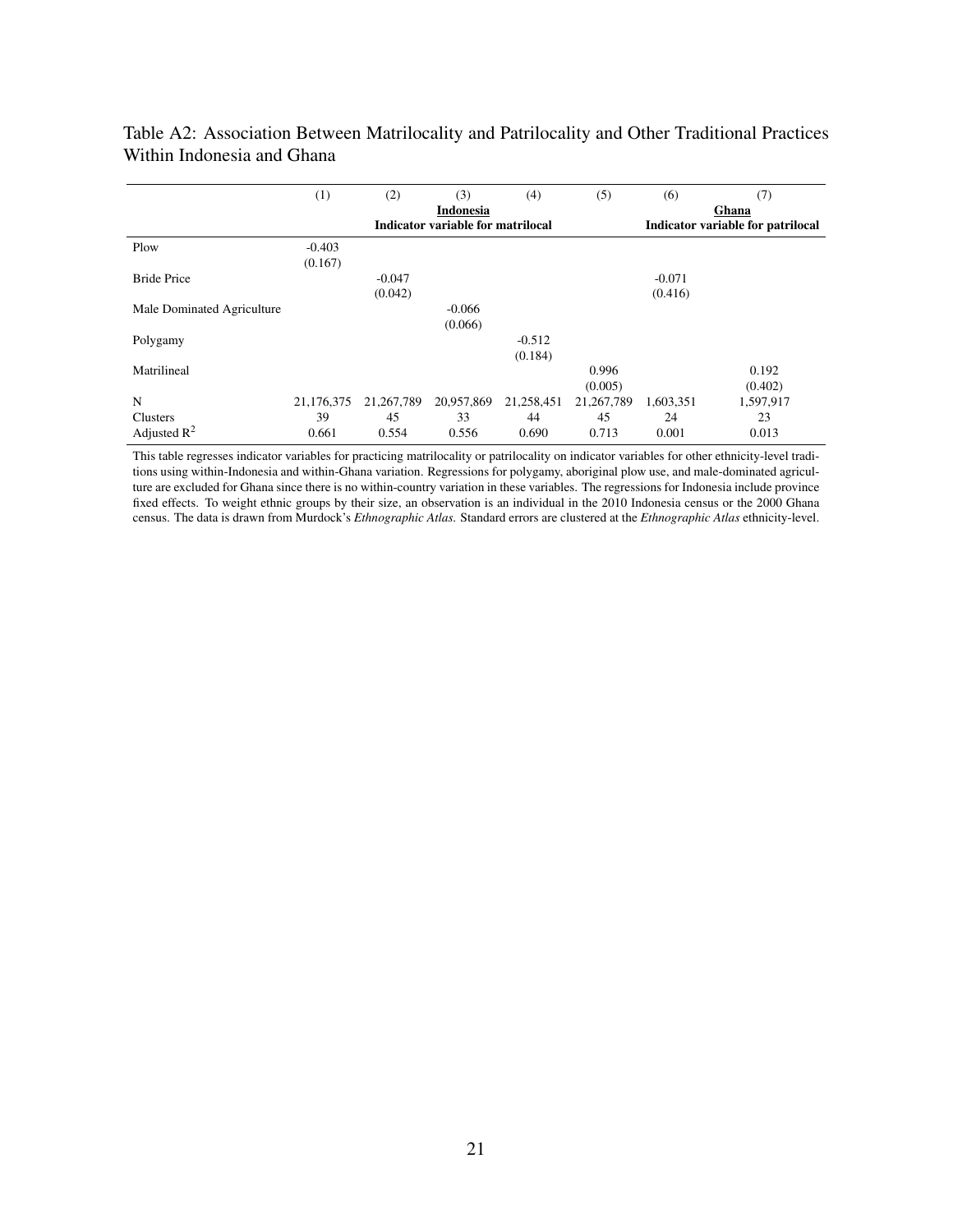<span id="page-21-0"></span>

|                | (1)              | (2)                                                  |  |
|----------------|------------------|------------------------------------------------------|--|
|                |                  | <b>Dep. Var.: Respondent Practices Matrilocality</b> |  |
|                | <b>IFLS 2000</b> | <b>IFLS 2007</b>                                     |  |
| Matrilocal '93 | 0.486            | 0.249                                                |  |
|                | (0.095)          | (0.100)                                              |  |
| Mean Dep. Var. | 0.281            | 0.265                                                |  |
| N              | 399              | 464                                                  |  |
| Adjusted $R^2$ | 0.061            | 0.015                                                |  |

Table A3: Transmission of Matrilocality in the IFLS

This table regresses an indicator variable equal to 1 if at least one of the respondent's parents live in the same household on an indicator variable equal to 1 if the respondent is a descendant of a household that practiced matrilocality in 1993. The sample is restricted to married women with at least one living parent from traditionally matrilocal ethnic groups in round 3 of the IFLS (column 1) and round 4 (column 2). Round 1 of the IFLS (1993) is used to measure whether the respondent belongs to a household descended from a household that practiced matrilocality in 1993. To ensure the effect of practicing matrilocality in 1993 is not mechanically positive, respondants who were observed practicing matrilocality in 1993 are not included in the 2000 and 2007 samples. Standard errors are heteroskedasticity robust.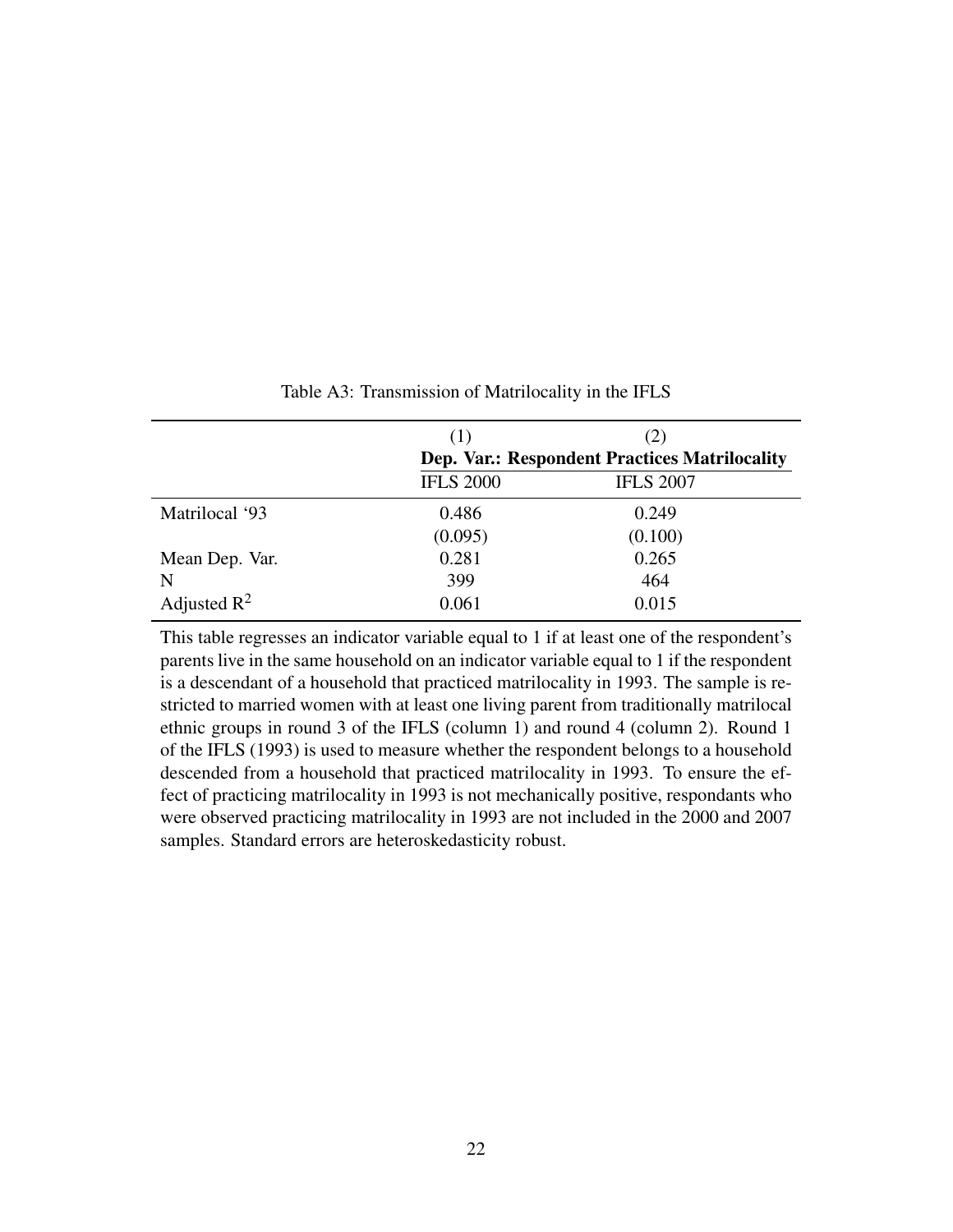|                                    | (1)                                          | (2)               | (3)     | (4)         | (5)            | (6)       | (7)                                                | (8)   |  |
|------------------------------------|----------------------------------------------|-------------------|---------|-------------|----------------|-----------|----------------------------------------------------|-------|--|
|                                    |                                              | <b>Matrilocal</b> |         |             | Non-Matrilocal |           | Coef.                                              |       |  |
|                                    | Mean                                         | <b>SD</b>         | N       | <b>Mean</b> | <b>SD</b>      | N         | Prov. & Birth                                      | SE    |  |
|                                    |                                              |                   |         |             |                |           | Year FE                                            |       |  |
|                                    | <b>Enrollment Sample: Children Aged 5-22</b> |                   |         |             |                |           |                                                    |       |  |
| Age                                | 12.662                                       | 4.909             | 428,700 | 12.598      | 4.903          | 5,854,635 |                                                    |       |  |
| Female                             | 0.475                                        | 0.499             | 428,700 | 0.472       | 0.499          | 5,854,635 | 0.004                                              | 0.004 |  |
| Enrolled                           | 0.688                                        | 0.463             | 428,700 | 0.687       | 0.464          | 5,854,635 | 0.021                                              | 0.023 |  |
| <b>Father Primary</b>              | 0.808                                        | 0.394             | 386,630 | 0.866       | 0.341          | 5,439,544 | 0.027                                              | 0.029 |  |
| <b>Mother Primary</b>              | 0.807                                        | 0.395             | 420,145 | 0.850       | 0.357          | 5,702,295 | 0.053                                              | 0.033 |  |
| Father High Skilled                | 0.037                                        | 0.188             | 386,630 | 0.046       | 0.209          | 5,439,544 | 0.000                                              | 0.010 |  |
| Mother High Skilled                | 0.049                                        | 0.216             | 420,145 | 0.042       | 0.202          | 5,702,295 | 0.003                                              | 0.014 |  |
| <b>Father Agriculture</b>          | 0.583                                        | 0.493             | 386,630 | 0.387       | 0.487          | 5,439,544 | $-0.071$                                           | 0.096 |  |
| Mother Agriculture                 | 0.337                                        | 0.473             | 420,145 | 0.241       | 0.428          | 5,702,295 | $-0.106$                                           | 0.075 |  |
| <b>Head Male</b>                   | 0.903                                        | 0.296             | 427,846 | 0.929       | 0.257          | 5,852,012 | $-0.015$                                           | 0.006 |  |
| Muslim                             | 0.908                                        | 0.289             | 428,598 | 0.871       | 0.335          | 5,852,347 | 0.166                                              | 0.078 |  |
|                                    |                                              |                   |         |             |                |           | Pension Sample: Females Born Between 1959 and 1985 |       |  |
| Age                                | 36.323                                       | 7.711             | 306,119 | 36.242      | 7.665          | 4,477,301 |                                                    |       |  |
| Branch Offices per 1,000 Sq. Miles | 0.144                                        | 0.364             | 306,119 | 0.678       | 1.464          | 4,477,301 |                                                    |       |  |
| Primary                            | 0.848                                        | 0.359             | 306,119 | 0.878       | 0.328          | 4,477,301 | 0.041                                              | 0.030 |  |
| Secondary                          | 0.314                                        | 0.464             | 306,119 | 0.320       | 0.466          | 4,477,301 | 0.010                                              | 0.075 |  |
| University                         | 0.054                                        | 0.226             | 306,119 | 0.056       | 0.230          | 4,477,301 | $-0.003$                                           | 0.021 |  |
| Muslim                             | 0.923                                        | 0.267             | 306,050 | 0.879       | 0.326          | 4,474,523 | 0.146                                              | 0.069 |  |

#### Table A4: Summary Statistics for the Indonesia 2010 Census

This table provides summary statistics for the two samples from the Indonesia 2010 census used in this paper. The first three columns give the mean, SD, and number of observations for individuals from traditionally matrilocal ethnic groups. The next three columns do the same for individuals from traditionally non-matrilocal ethnic groups. The final two columns report the coefficient on matrilocality and its standard error from a regression of the row name variable on an indicator variable for belonging to a traditionally matrilocal ethnic group, controlling for age and province fixed effects and ethnicity-level traits (traditional bride price, polygamy, plow use, and male-dominated agriculture). Because these regressions control for age and province fixed effects, coefficients for age and for branch offices per 1,000 square miles are not reported. The first panel is the set of children 5–22 of household heads. The second panel is the set of females born between 1959 and 1985. Standard errors are clustered at the *Ethnographic Atlas* ethnicity-level.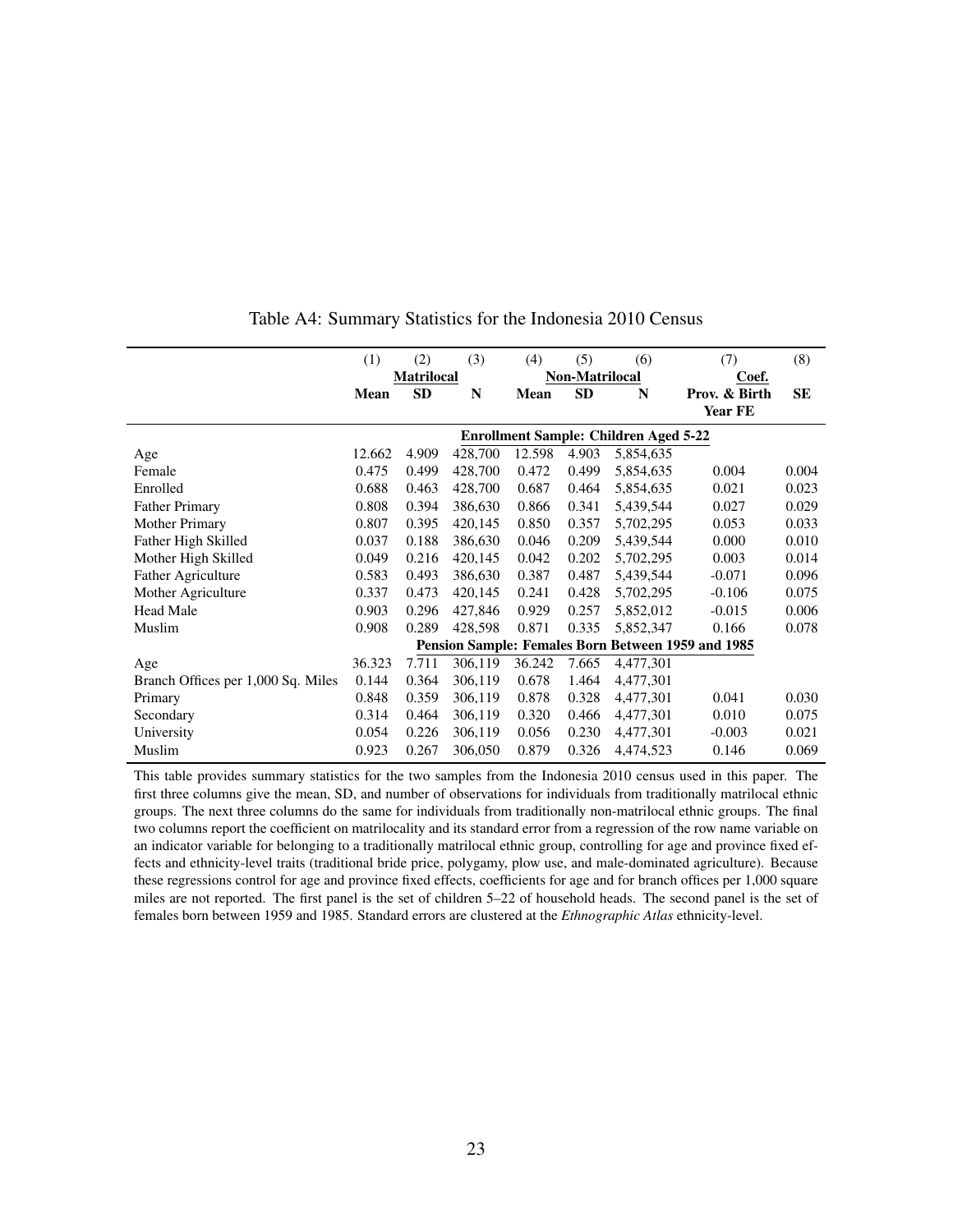<span id="page-23-0"></span>

|                           | (1)         | (2)                                          | (3)     | (4)         | (5)                   | (6)     | (7)                                              | (8)       |  |  |
|---------------------------|-------------|----------------------------------------------|---------|-------------|-----------------------|---------|--------------------------------------------------|-----------|--|--|
|                           |             | <b>Patrilocal</b>                            |         |             | <b>Non-Patrilocal</b> |         | Coef.                                            |           |  |  |
|                           | <b>Mean</b> | <b>SD</b>                                    | N       | <b>Mean</b> | <b>SD</b>             | N       | District & Birth                                 | <b>SE</b> |  |  |
|                           |             |                                              |         |             |                       |         | <b>Year FE</b>                                   |           |  |  |
|                           |             | <b>Enrollment Sample: Children Aged 5-22</b> |         |             |                       |         |                                                  |           |  |  |
| Age                       | 11.814      | 4.815                                        | 205,756 | 12.056      | 4.803                 | 201,084 |                                                  |           |  |  |
| Female                    | 0.472       | 0.499                                        | 205,756 | 0.488       | 0.500                 | 201,084 | $-0.005$                                         | 0.002     |  |  |
| Enrolled                  | 0.527       | 0.499                                        | 205,756 | 0.670       | 0.470                 | 201,084 | $-0.082$                                         | 0.019     |  |  |
| <b>Father Primary</b>     | 0.366       | 0.482                                        | 163,057 | 0.671       | 0.470                 | 142,063 | $-0.230$                                         | 0.052     |  |  |
| <b>Mother Primary</b>     | 0.230       | 0.421                                        | 185,740 | 0.459       | 0.498                 | 181,609 | $-0.195$                                         | 0.031     |  |  |
| Father High Skilled       | 0.055       | 0.228                                        | 163,057 | 0.073       | 0.260                 | 142,063 | $-0.017$                                         | 0.004     |  |  |
| Mother High Skilled       | 0.033       | 0.177                                        | 185,740 | 0.050       | 0.218                 | 181,609 | $-0.019$                                         | 0.003     |  |  |
| <b>Father Agriculture</b> | 0.650       | 0.477                                        | 163,057 | 0.515       | 0.500                 | 142,063 | 0.069                                            | 0.010     |  |  |
| Mother Agriculture        | 0.569       | 0.495                                        | 185,740 | 0.492       | 0.500                 | 181,609 | 0.051                                            | 0.014     |  |  |
| <b>Head Male</b>          | 0.755       | 0.430                                        | 205,094 | 0.660       | 0.474                 | 200,957 | 0.088                                            | 0.016     |  |  |
| Muslim                    | 0.165       | 0.371                                        | 205,756 | 0.083       | 0.276                 | 201,084 | 0.076                                            | 0.075     |  |  |
|                           |             |                                              |         |             |                       |         | Pension Sample: Males Born Between 1954 and 1975 |           |  |  |
| Age                       | 33.988      | 6.417                                        | 95,650  | 34.172      | 6.401                 | 99,982  |                                                  |           |  |  |
| Primary                   | 0.515       | 0.500                                        | 95,650  | 0.726       | 0.446                 | 99,982  | $-0.165$                                         | 0.056     |  |  |
| Secondary                 | 0.149       | 0.356                                        | 95,650  | 0.180       | 0.384                 | 99,982  | $-0.025$                                         | 0.018     |  |  |
| University                | 0.019       | 0.136                                        | 95,650  | 0.025       | 0.157                 | 99,982  | $-0.005$                                         | 0.002     |  |  |
| Muslim                    | 0.167       | 0.373                                        | 95,650  | 0.079       | 0.269                 | 99,982  | 0.085                                            | 0.071     |  |  |

Table A5: Summary Statistics for Ghana 2000 Census

This table provides summary statistics for the two samples from the Ghana 2000 census used in this paper. The first three columns give the mean, SD, and number of observations for individuals from traditionally patrilocal ethnic groups. The next three columns do the same for individuals from traditionally non-patrilocal ethnic groups. The final two columns report the coefficient on patrilocality and its standard error from a regression of the row name variable on an indicator variable for belonging to a traditionally matrilocal ethnic group, controlling for age and district fixed effects and ethnicity-level traits (traditional bride price). Because these regressions control for age fixed effects, the coefficient for age is not reported. The first panel is the set of children 5–22 of household heads. The second panel is the set of males born between 1954 and 1975. Standard errors are clustered at the *Ethnographic Atlas* ethnicity-level.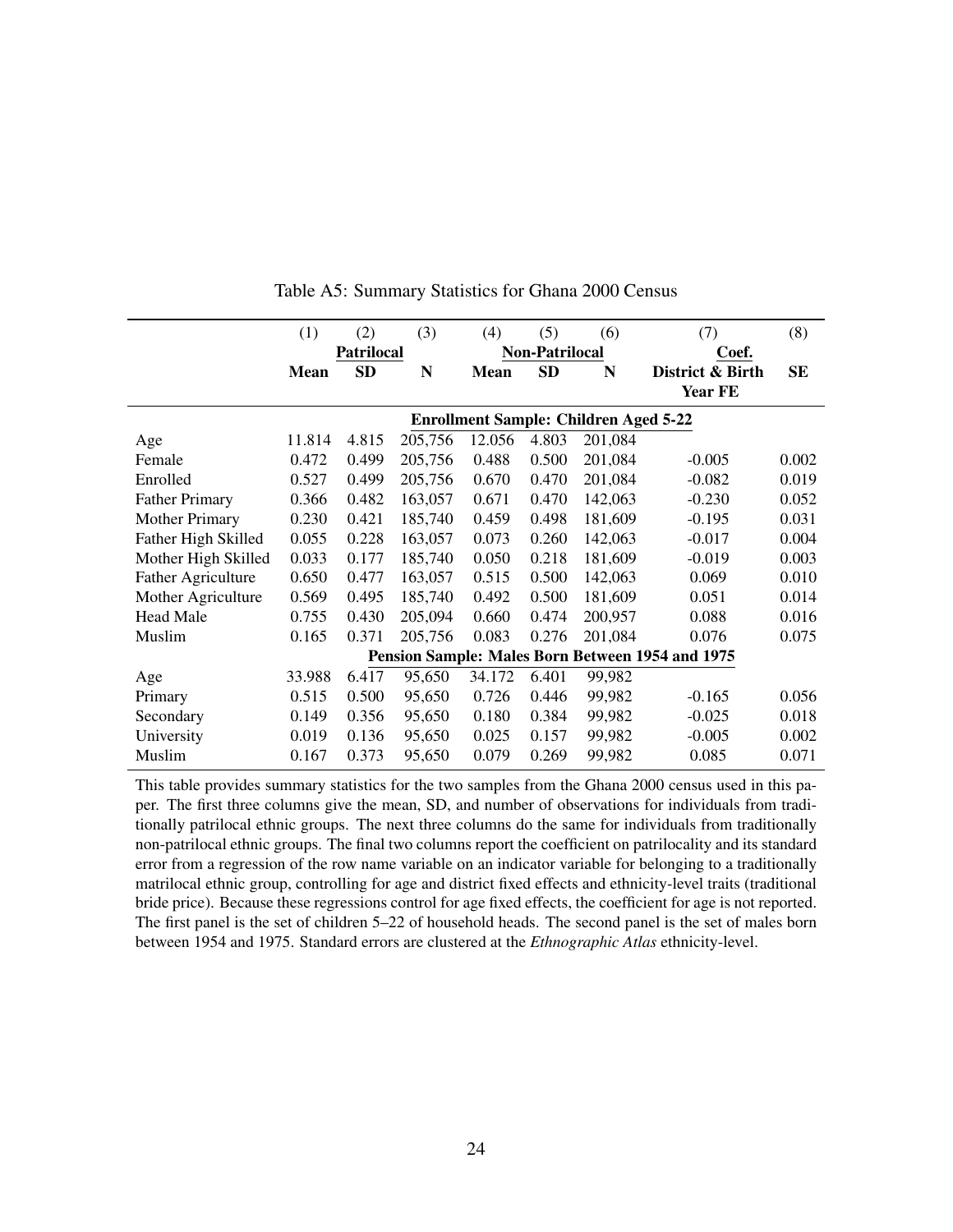|                                        | (1)             | (2)           | (3)              | (4)                 |
|----------------------------------------|-----------------|---------------|------------------|---------------------|
|                                        | <b>Baseline</b> | +SES Controls | +Cultural Traits | +Geography Controls |
|                                        |                 |               | <b>Indonesia</b> |                     |
| $I_e^{Matrilocal} \times I_i^{Female}$ | 0.015           | 0.013         | 0.013            | 0.007               |
|                                        | (0.004)         | (0.003)       | (0.004)          | (0.004)             |
| Mean Dep. Var.                         | 0.778           | 0.781         | 0.781            | 0.781               |
| N                                      | 3,686,702       | 3,397,471     | 3,397,471        | 3,397,471           |
| Clusters                               | 44              | 44            | 44               | 44                  |
| Adjusted $R^2$                         | 0.429           | 0.429         | 0.429            | 0.429               |
|                                        |                 |               | Ghana            |                     |
| $I_e^{Patrilocal} \times I_i^{Male}$   | 0.011           | 0.005         | 0.008            | 0.012               |
|                                        | (0.007)         | (0.006)       | (0.005)          | (0.004)             |
| Mean Dep. Var.                         | 0.653           | 0.638         | 0.638            | 0.638               |
| N                                      | 299,006         | 207,532       | 207,532          | 207,532             |
| <b>Clusters</b>                        | 24              | 24            | 24               | 24                  |
| Adjusted $\mathbb{R}^2$                | 0.508           | 0.529         | 0.529            | 0.530               |

Table A6: Association Between Traditional Matrilocality and Patrilocality and the Within-Household Gender Gap in Enrollment for Children Aged 5-18

This table reports difference-in-difference estimates of the association between the interaction between traditional matrilocality and female (Indonesia) and patrilocality and male (Ghana) and enrollment for children of the household head aged 5-18 in the Indonesia 2010 census and the Ghana 2000 census. All regressions include household fixed effects and age fixed effects. Column 2 adds indicator variables for whether the father has completed primary school, whether the father's spouse has completed primary school, whether the father works in a high skill sector, whether the father's spouse works in a high skill sector, whether the father works in agriculture, whether the father's spouse works in agriculture, whether the household head is male, and whether the individual is Muslim interacted with child gender. Column 3 adds indicator variables for whether a child belongs to an ethnicity with a bride price custom, male-dominated agriculture, polygamy, and aboriginal plow use interacted with child gender. Column 4 adds province fixed effects (Indonesia) or district fixed effects (Ghana) interacted with child gender. Data on ethnic traits is drawn from the *Ethnographic Atlas*. Standard errors are clustered at the *Ethnographic Atlas* ethnicity-level.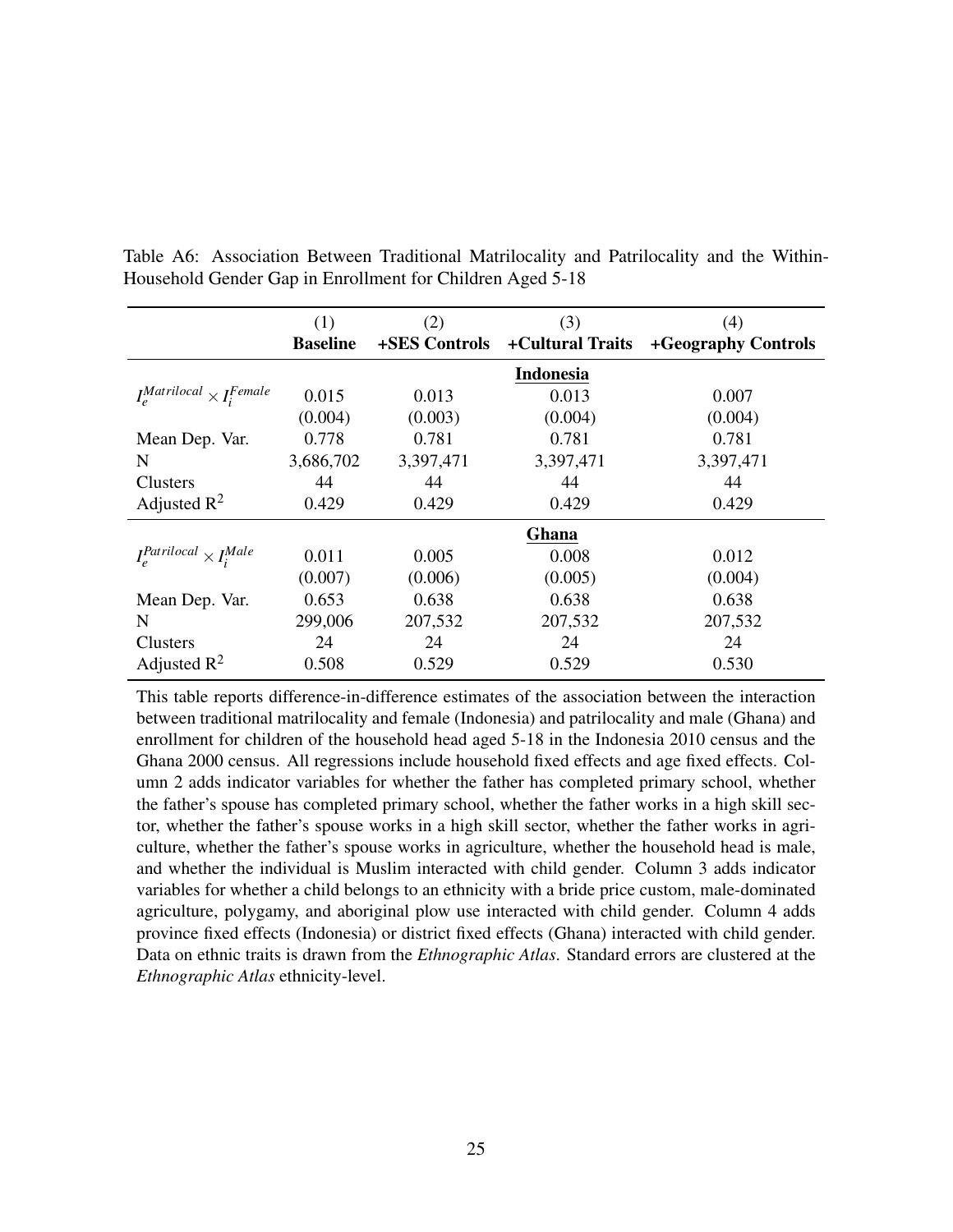|                                        | (1)             | (2)           | (3)              | (4)                 |
|----------------------------------------|-----------------|---------------|------------------|---------------------|
|                                        | <b>Baseline</b> | +SES Controls | +Cultural Traits | +Geography Controls |
|                                        |                 |               | <b>Indonesia</b> |                     |
| $I_e^{Matrilocal} \times I_i^{Female}$ | 0.013           | 0.009         | 0.011            | 0.009               |
|                                        | (0.004)         | (0.003)       | (0.005)          | (0.005)             |
| Mean Dep. Var.                         | 0.735           | 0.744         | 0.744            | 0.744               |
| N                                      | 1,167,434       | 1,076,608     | 1,076,608        | 1,076,608           |
| Clusters                               | 43              | 43            | 43               | 43                  |
| Adjusted $R^2$                         | 0.500           | 0.494         | 0.494            | 0.494               |
|                                        |                 |               | Ghana            |                     |
| $I_e^{Patrilocal} \times I_i^{Male}$   | 0.020           | 0.010         | 0.016            | 0.007               |
|                                        | (0.010)         | (0.007)       | (0.007)          | (0.004)             |
| Mean Dep. Var.                         | 0.574           | 0.565         | 0.565            | 0.565               |
| N                                      | 176,880         | 126,056       | 126,056          | 126,056             |
| Clusters                               | 24              | 24            | 24               | 24                  |
| Adjusted $\mathbb{R}^2$                | 0.523           | 0.532         | 0.533            | 0.533               |

Table A7: Association Between Traditional Matrilocality and Patrilocality and the Within-Household Gender Gap in Enrollment for Children Outside Their Ethnic Homeland

This table reports difference-in-difference estimates of the association between the interaction between traditional matrilocality and female (Indonesia) and patrilocality and male (Ghana) and enrollment for children of the household head aged 5-22 in the Indonesia 2010 census and the Ghana 2000 census, who live outside their ethnic group's homeland. All regressions include household fixed effects and age fixed effects. Column 2 adds indicator variables for whether the father has completed primary school, whether the father's spouse has completed primary school, whether the father works in a high skill sector, whether the father's spouse works in a high skill sector, whether the father works in agriculture, whether the father's spouse works in agriculture, whether the household head is male, and whether the individual is Muslim interacted with child gender. Column 3 adds indicator variables for whether a child belongs to an ethnicity with a bride price custom, male-dominated agriculture, polygamy, and aboriginal plow use interacted with child gender. Column 4 adds province fixed effects (Indonesia) or district fixed effects (Ghana) interacted with child gender. Data on ethnic traits is drawn from the *Ethnographic Atlas*. Standard errors are clustered at the *Ethnographic Atlas* ethnicity-level.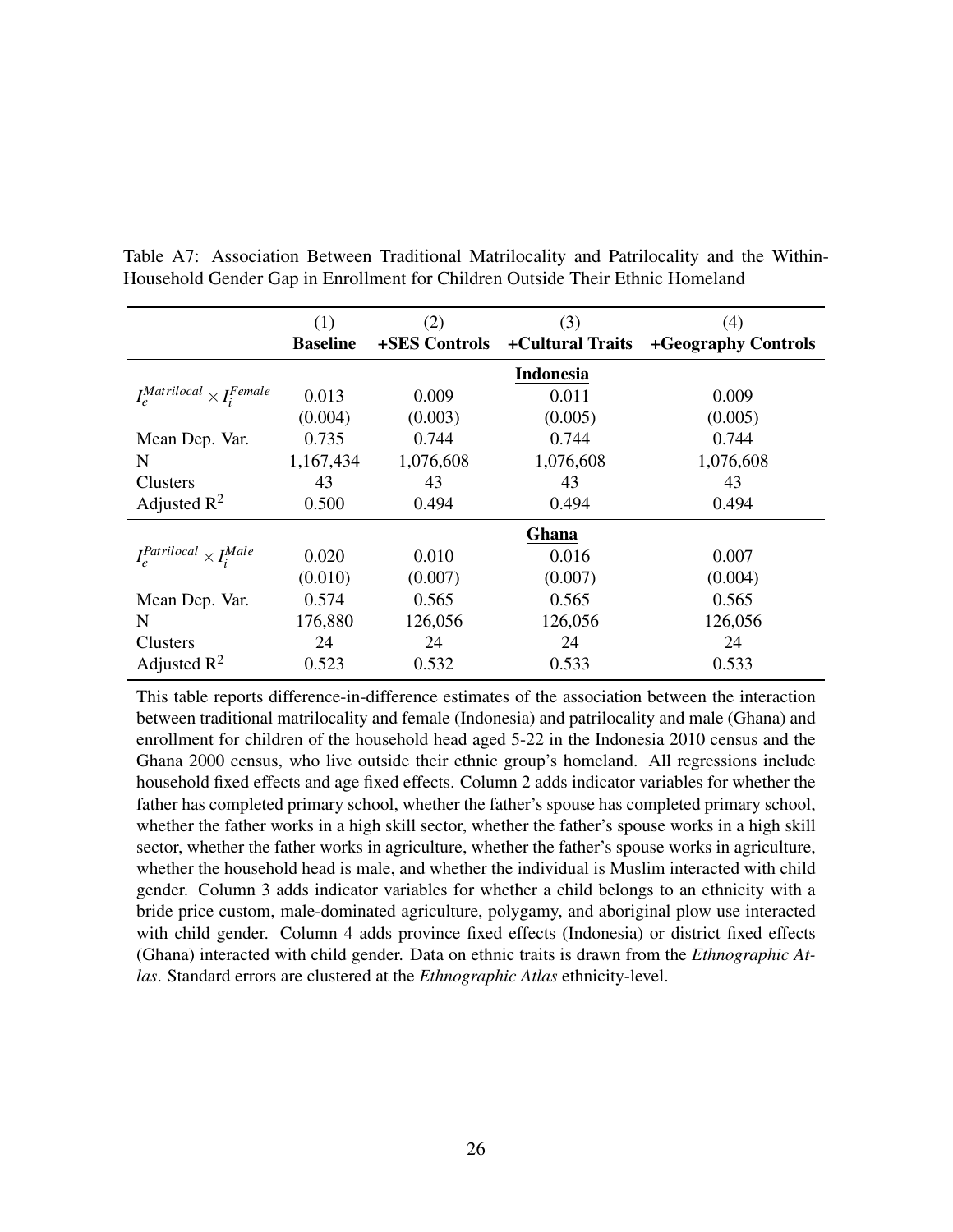|                                        | (1)            | (2)              | (3)               | (4)                       |
|----------------------------------------|----------------|------------------|-------------------|---------------------------|
|                                        | <b>Primary</b> | <b>Secondary</b> | <b>University</b> | <b>Years of Education</b> |
|                                        |                |                  | <b>Indonesia</b>  |                           |
| $I_e^{Matrilocal} \times I_i^{Female}$ | 0.086          | 0.135            | 0.026             |                           |
|                                        | (0.018)        | (0.050)          | (0.010)           |                           |
| Mean Dep. Var.                         | 0.912          | 0.374            | 0.062             |                           |
| N                                      | 7,874,205      | 7,874,205        | 7,874,205         |                           |
| <b>Clusters</b>                        | 45             | 45               | 45                |                           |
| Adjusted $R^2$                         | 0.076          | 0.123            | 0.035             |                           |
|                                        |                |                  | Ghana             |                           |
| $I_a^{Patrilocal} \times I_i^{Male}$   | 0.020          | 0.004            | $-0.002$          | 0.160                     |
|                                        | (0.017)        | (0.009)          | (0.002)           | (0.207)                   |
| Mean Dep. Var.                         | 0.523          | 0.126            | 0.016             | 5.952                     |
| N                                      | 410,496        | 410,496          | 410,496           | 410,496                   |
| <b>Clusters</b>                        | 24             | 24               | 24                | 24                        |
| Adjusted $\mathbb{R}^2$                | 0.257          | 0.056            | 0.009             | 0.241                     |

Table A8: Association Between Traditional Matrilocality and Patrilocality and Education Levels For Adults Aged 25–45

This table reports difference-in-differences estimates of the association between the interaction between traditional matrilocality and female (Indonesia) or patrilocality and male (Ghana) and educational attainment for adults 25–45 in the Indonesia 2010 census and the Ghana 2000 census. All regressions include ethnicity fixed effects, age fixed effects, geographic region (province in Indonesia and district in Ghana) by gender fixed effects and controls for whether a child belongs to an ethnicity with a bride price custom, male-dominated agriculture, polygamy, and aboriginal plow use interacted with child gender. Panel A reports estimates from Indonesia, and Panel B reports estimates from Ghana. Indonesia does not include years of schooling as an outcome because this is not reported in the 2010 census. Data on ethnic traits is drawn from the *Ethnographic Atlas*. Standard errors are clustered at the *Ethnographic Atlas* ethnicity-level.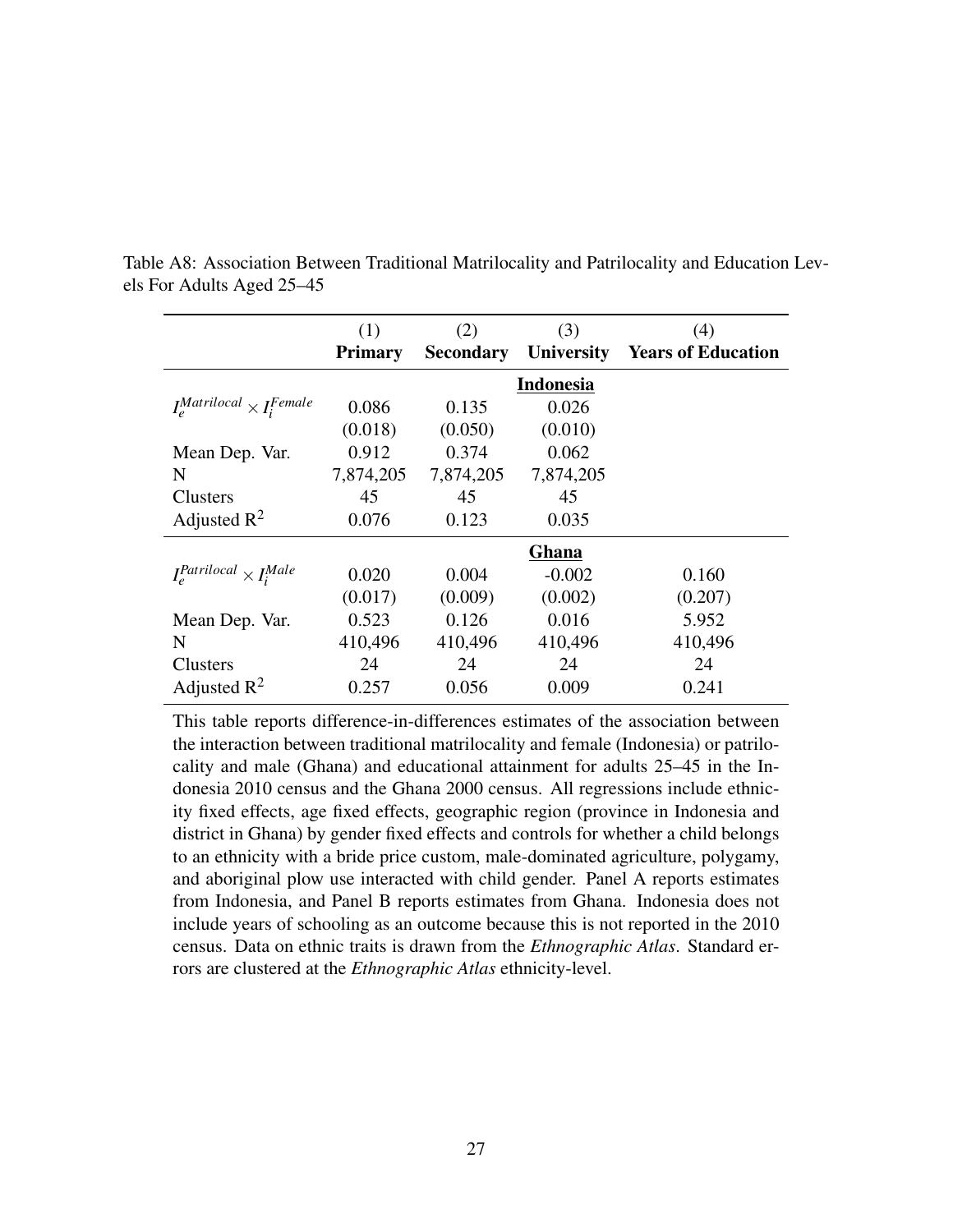<span id="page-27-0"></span>

|                                      | (1)<br>Score,<br>2013 | (2)<br><b>Economics</b><br><b>Score</b> | (3)<br><b>Education</b><br><b>Score</b> | (4)<br><b>Health</b><br><b>Score</b> | (5)<br><b>Political</b><br><b>Score</b> |
|--------------------------------------|-----------------------|-----------------------------------------|-----------------------------------------|--------------------------------------|-----------------------------------------|
| <b>Percent Population Patrilocal</b> | $-0.031$              | $-0.056$                                | $-0.028$                                | $-0.002$                             | $-0.037$                                |
|                                      | (0.014)               | (0.029)                                 | (0.013)                                 | (0.002)                              | (0.032)                                 |
| <b>Percent Population Matrilocal</b> | 0.033                 | $-0.031$                                | 0.054                                   | 0.002                                | 0.107                                   |
|                                      | (0.042)               | (0.062)                                 | (0.034)                                 | (0.003)                              | (0.124)                                 |
| <b>Continent FE</b>                  | Y                     | Y                                       | Y                                       | Y                                    | Y                                       |
| <b>GDP</b> Per Capita Controls       | Y                     | Y                                       | Y                                       | Y                                    | Y                                       |
| Mean Dep. Var.                       | 0.684                 | 0.643                                   | 0.948                                   | 0.971                                | 0.173                                   |
| Number of observations               | 122                   | 122                                     | 122                                     | 122                                  | 122                                     |
| Adjusted $\mathbb{R}^2$              | 0.257                 | 0.189                                   | 0.494                                   | 0.110                                | 0.147                                   |

Table A9: Patrilocality, Matrilocality, and the Cross-Country Gender Gap

Each column reports the results from cross-country regressions of the 2013 World Economic Forum Gender Gap scores on the percentage of each country's population that belongs to ethnic groups that traditionally practice patrilocality and matrilocality according to the *Ethnographic Atlas*. Regressions control for log gdp per capita and log gdp per capita squared and continent fixed effects. The first column is the overall score, and the remaining columns use the sub-scores of the gender gap score as the outcome variable instead of the overall score. Standard errors are heteroskedasticity robust.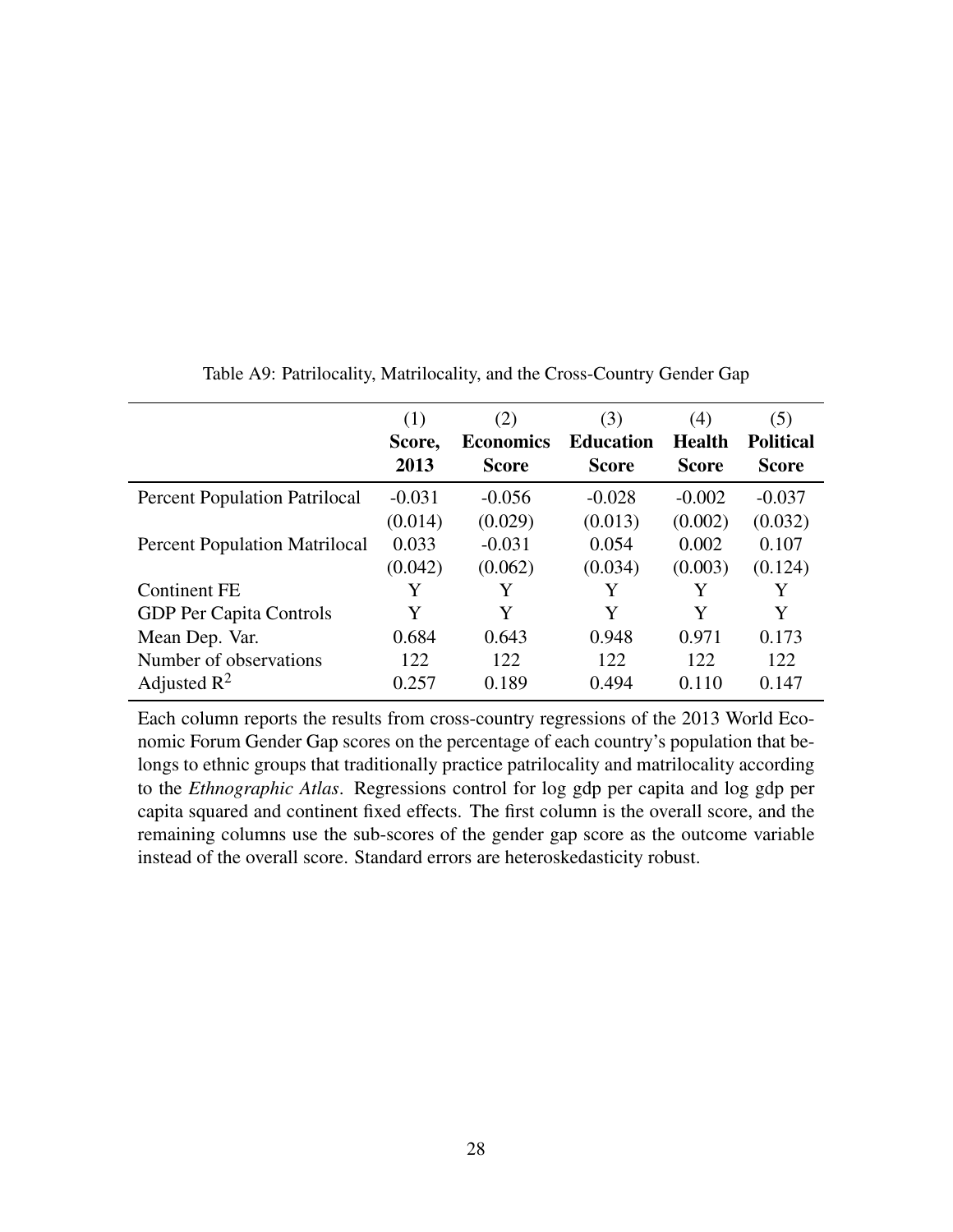|                         | (1)                 | (2)                 | (3)                   | (4)                   |
|-------------------------|---------------------|---------------------|-----------------------|-----------------------|
|                         | <b>Any Pension</b>  | <b>Any Pension</b>  | <b>Public Pension</b> | <b>Public Pension</b> |
| Intensity <sub>p</sub>  | 0.024               | 0.037               | 0.018                 | 0.027                 |
|                         | (0.004)             | (0.006)             | (0.004)               | (0.005)               |
|                         | [0.000]             | [0.000]             | [0.000]               | [0.000]               |
| <b>Ethnicity FE</b>     |                     |                     | Y                     |                       |
| Age FE                  | Y                   | Y                   | Y                     |                       |
| Sample                  | <b>All Retirees</b> | Past Retirement Age | <b>All Retirees</b>   | Past Retirement Age   |
| Mean Dep. Var.          | 0.232               | 0.256               | 0.207                 | 0.232                 |
| Number of observations  | 1,536               | 1,312               | 1,536                 | 1,312                 |
| <b>Clusters</b>         | 17                  | 17                  | 17                    | 17                    |
| Adjusted $\mathbb{R}^2$ | 0.081               | 0.082               | 0.077                 | 0.068                 |

Table A10: Association Between Number of Pension Offices Per 1,000 Sq. Miles and Pension Plan Coverage in the IFLS Round 4

This table reports estimates of the association between *Intensity<sub>p</sub>*, where *Intensity<sub>p</sub>* is the number of pension offices per 1,000 square miles in province *p*, and whether a retiree reports having received either any pension (columns 1 and 2) or any public pension (columns 3 and 4) in the IFLS round 4. The sample consists only of retirees who were asked if they received pensions. For the full sample of retirees, the mean of *Intensity*<sub>p</sub> is 1.02, and the standard deviation is 2. For the sample of those older than 55, the mean is 0.93 and the standard deviation is 1.97. Columns 1 and 3 consist of all retirees, and columns 2 and 4 restrict the sample to retirees past the official retirement age for the pension (those over 55). Standard errors are clustered at the province-level. P-values from a wild bootstrap procedure at the province-level appear in square brackets.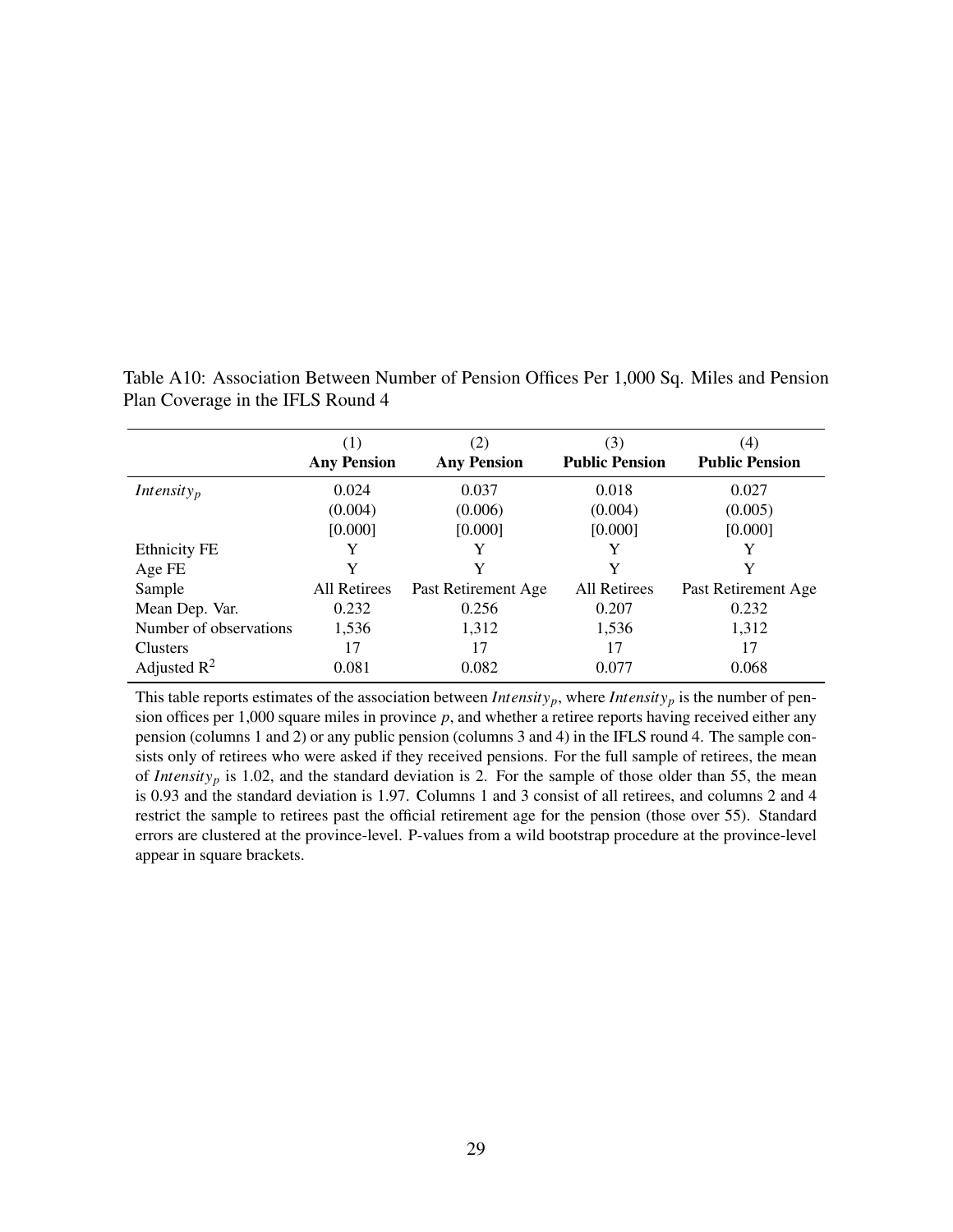<span id="page-29-0"></span>Table A11: Difference-in-Differences Estimates of the Effect of Astek by Traditional Matrilocality and Gender

|                                              | (1)         | (2)              | (3)            | (4)                                                 | (5)                  | (6)         | (7)              | (8)         |
|----------------------------------------------|-------------|------------------|----------------|-----------------------------------------------------|----------------------|-------------|------------------|-------------|
|                                              |             |                  | <b>Females</b> |                                                     |                      |             | <b>Males</b>     |             |
|                                              | Primary     | <b>Secondary</b> | University     | Practice                                            | Practice             | Primary     | <b>Secondary</b> | University  |
|                                              |             |                  |                | <b>Matrilocality</b>                                | <b>Matrilocality</b> |             |                  |             |
|                                              |             |                  |                | Panel A: Traditionally Matrilocal Ethnic Groups     |                      |             |                  |             |
| $I_{\cdot}^{Part\_Treat} \times Intensity_p$ | $-0.020$    | $-0.064$         | $-0.032$       | $-0.079$                                            | $-0.083$             | $-0.147$    | $-0.099$         | $-0.027$    |
|                                              | (0.047)     | (0.038)          | (0.015)        | (0.013)                                             | (0.013)              | (0.063)     | (0.034)          | (0.020)     |
| $I_{\circ}^{Full\_Treat} \times Intensity_p$ | $-0.184$    | $-0.251$         | $-0.130$       | $-0.143$                                            | $-0.147$             | $-0.199$    | $-0.086$         | $-0.015$    |
|                                              | (0.080)     | (0.043)          | (0.027)        | (0.030)                                             | (0.030)              | (0.070)     | (0.054)          | (0.024)     |
| <b>Birth Province FE</b>                     | Y           | Y                | Y              | Y                                                   | Y                    | Y           | Y                | Y           |
| <b>Birth Year FE</b>                         | Y           | Y                | Y              | Y                                                   | Y                    | Y           | Y                | Y           |
| <b>Ethnicity FE</b>                          | Y           | Y                | Y              | Y                                                   | Y                    | Y           | Y                | Y           |
| <b>Linear Time Trend Controls</b>            | Y           | Y                | Y              | Y                                                   | Y                    | Y           | Y                | Y           |
| <b>Population Density Controls</b>           | Y           | Y                | Y              | Y                                                   | Y                    | Y           | Y                | Y           |
| <b>Alternative Program Controls</b>          | Y           | Y                | Y              | Y                                                   | Y                    | Y           | Y                | Y           |
| Muslim                                       | Y           | Y                | Y              | Y                                                   | Y                    | Y           | Y                | Y           |
| <b>Current Province</b>                      | $\mathbf N$ | N                | N              | N                                                   | Y                    | $\mathbf N$ | N                | $\mathbf N$ |
| Mean Dep. Var.                               | 0.848       | 0.314            | 0.054          | 0.105                                               | 0.105                | 0.872       | 0.345            | 0.052       |
| N                                            | 306,050     | 306,050          | 306,050        | 278,566                                             | 278,566              | 294,303     | 294,303          | 294,303     |
| Clusters                                     | 26          | 26               | 26             | 26                                                  | 26                   | 26          | 26               | 26          |
| Adjusted $R^2$                               | 0.718       | 0.736            | 0.277          | 0.637                                               | 0.714                | 0.609       | 0.595            | 0.179       |
|                                              |             |                  |                | Panel B: Traditionally Non-Matrilocal Ethnic Groups |                      |             |                  |             |
| $I^{Part. Treat}_{\sim} \times Intensity_p$  | 0.023       | 0.213            | 0.028          | $-0.049$                                            | $-0.046$             | 0.023       | 0.219            | 0.032       |
|                                              | (0.073)     | (0.060)          | (0.013)        | (0.047)                                             | (0.044)              | (0.052)     | (0.054)          | (0.009)     |
| $I_{\circ}^{Full\_Treat} \times Intensity_p$ | $-0.016$    | 0.241            | $-0.001$       | $-0.075$                                            | $-0.071$             | $-0.006$    | 0.191            | 0.006       |
|                                              | (0.123)     | (0.060)          | (0.021)        | (0.090)                                             | (0.083)              | (0.083)     | (0.066)          | (0.015)     |
| <b>Birth Province FE</b>                     | Y           | Y                | Y              | Y                                                   | Y                    | Y           | Y                | Y           |
| <b>Birth Year FE</b>                         | Y           | Y                | Y              | Y                                                   | Y                    | Y           | Y                | Y           |
| <b>Ethnicity FE</b>                          | Y           | Y                | Y              | Y                                                   | Y                    | Y           | Y                | Y           |
| <b>Linear Time Trend Controls</b>            | Y           | Y                | Y              | Y                                                   | Y                    | Y           | Y                | Y           |
| <b>Population Density Controls</b>           | Y           | Y                | Y              | Y                                                   | Y                    | Y           | Y                | Y           |
| <b>Alternative Program Controls</b>          | Y           | Y                | Y              | Y                                                   | Y                    | Y           | Y                | Y           |
| Muslim                                       | Y           | Y                | Y              | Y                                                   | Y                    | Y           | Y                | Y           |
| <b>Current Province</b>                      | N           | N                | N              | N                                                   | Y                    | N           | N                | $\mathbf N$ |
| Mean Dep. Var.                               | 0.878       | 0.320            | 0.056          | 0.077                                               | 0.077                | 0.914       | 0.391            | 0.067       |
| N                                            | 4,474,523   | 4,474,523        | 4,474,523      | 4,182,723                                           | 4,182,723            | 4,495,555   | 4,495,555        | 4,495,555   |
| Clusters                                     | 26          | 26               | 26             | 26                                                  | 26                   | 26          | 26               | 26          |
| Adjusted $\mathbb{R}^2$                      | 0.829       | 0.809            | 0.475          | 0.664                                               | 0.721                | 0.791       | 0.789            | 0.471       |

This table reports difference-in-differences estimates of the effect pension plan exposure by gender and matrilocal/non-matrilocal ethnic tradition. Panel A reports estimates for traditionally matrilocal males and females. Panel B reports estimates for traditionally non-matrilocal males and females. Linear Time Trend Controls consist of linear trends in birth year interacted with birth province fixed effects. Population Density Controls consist of controls for population density, log population density, and share urban at the birth province-level (calculated using the 1971 census) interacted with birth year fixed effects. Alternative Program Controls consist of controls for the INPRES school construction program and a water/sanitation program interacted with birth year fixed effects. The data are drawn from the Indonesia 2010 census, and information on ethnicity-level cultural traditions comes from the *Ethnographic Atlas.* Standard errors are clustered at the birth province-level.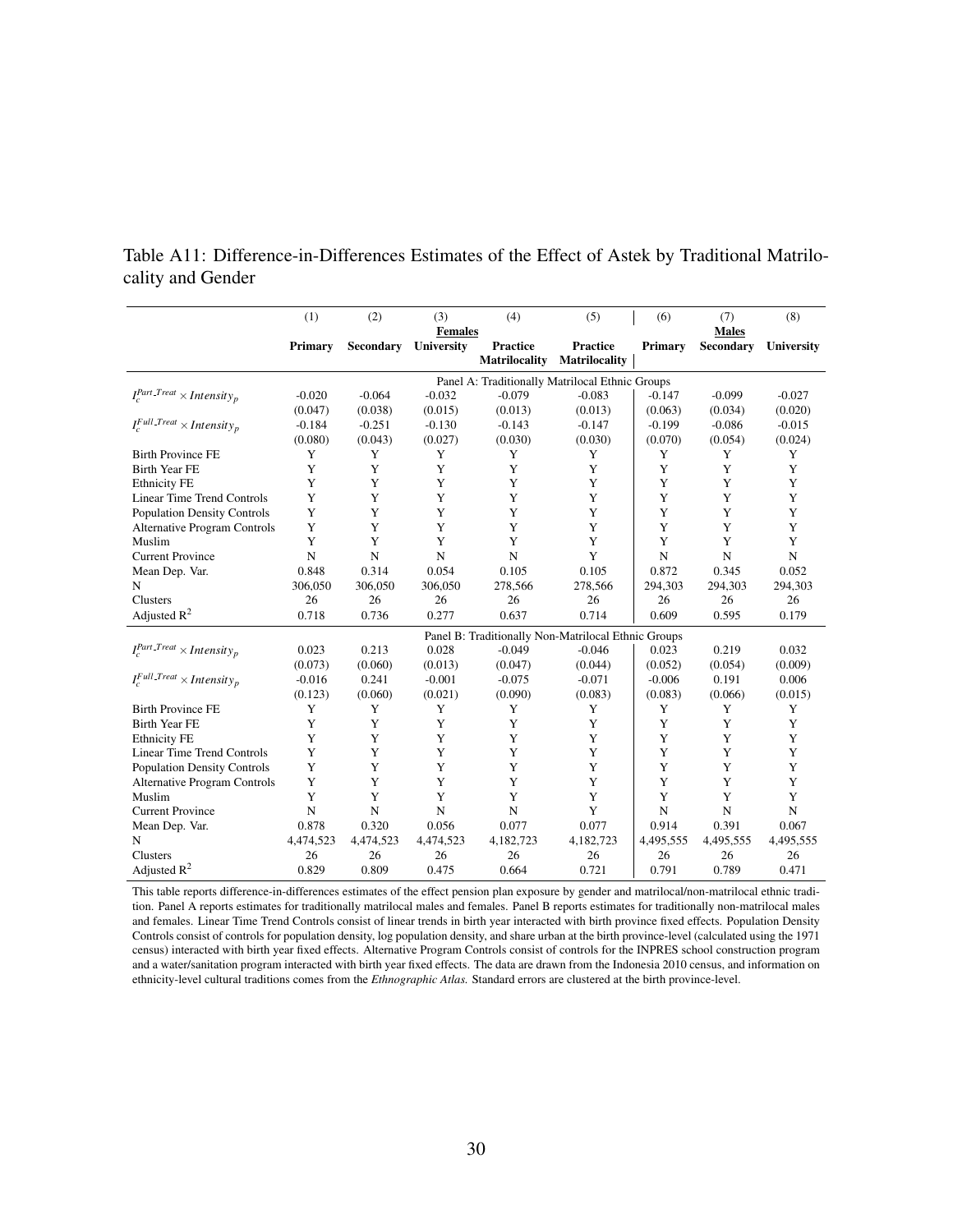|                                                                         | (1)<br><b>Primary</b>                  | (2)<br><b>Secondary</b> | (3)<br><b>University</b>                       | (4)<br><b>Practice</b><br><b>Matrilocality</b> | (5)<br><b>Practice</b><br>Matrilocality |  |  |
|-------------------------------------------------------------------------|----------------------------------------|-------------------------|------------------------------------------------|------------------------------------------------|-----------------------------------------|--|--|
|                                                                         |                                        |                         | Panel A: <i>Intensity</i> <sub>p</sub> Measure |                                                |                                         |  |  |
| $I_e^{Matrilocal} \times I_c^{Part\_Treat} \times Intensity_p$          | $-0.074$                               | $-0.226$                | $-0.080$                                       | $-0.179$                                       | $-0.187$                                |  |  |
|                                                                         | (0.127)                                | (0.082)                 | (0.035)                                        | (0.045)                                        | (0.045)                                 |  |  |
| $I_e^{Matrilocal} \times I_c^{Full\_Treat} \times Intensity_p$          | $-0.022$                               | $-0.358$                | $-0.102$                                       | $-0.483$                                       | $-0.516$                                |  |  |
|                                                                         | (0.190)                                | (0.161)                 | (0.044)                                        | (0.136)                                        | (0.129)                                 |  |  |
| <b>Current Province FE</b>                                              | N                                      | N                       | N                                              | N                                              | Y                                       |  |  |
| Mean Dep. Var.                                                          | 0.876                                  | 0.320                   | 0.056                                          | 0.079                                          | 0.079                                   |  |  |
| N                                                                       | 4,780,573                              | 4,780,573               | 4,780,573                                      | 4,461,289                                      | 4,461,289                               |  |  |
| Adjusted $R^2$                                                          | 0.837                                  | 0.823                   | 0.513                                          | 0.675                                          | 0.733                                   |  |  |
|                                                                         | Panel B: Log Number of Offices Measure |                         |                                                |                                                |                                         |  |  |
| $I_e^{Matrilocal} \times I_c^{Part. Treat} \times log(num.\;offices_p)$ | 0.002                                  | $-0.032$                | $-0.011$                                       | $-0.016$                                       | $-0.017$                                |  |  |
|                                                                         | (0.014)                                | (0.016)                 | (0.006)                                        | (0.007)                                        | (0.007)                                 |  |  |
| $I_e^{Matrilocal} \times I_e^{Full\_Treat} \times log(num.\,offices_p)$ | 0.032                                  | $-0.043$                | $-0.014$                                       | $-0.035$                                       | $-0.037$                                |  |  |
|                                                                         | (0.030)                                | (0.020)                 | (0.007)                                        | (0.016)                                        | (0.016)                                 |  |  |
| <b>Current Province FE</b>                                              | N                                      | N                       | N                                              | N                                              | Y                                       |  |  |
| Mean Dep. Var.                                                          | 0.877                                  | 0.320                   | 0.056                                          | 0.079                                          | 0.079                                   |  |  |
| N                                                                       | 4,677,531                              | 4,677,531               | 4,677,531                                      | 4,364,884                                      | 4,364,884                               |  |  |
| Adjusted $R^2$                                                          | 0.840                                  | 0.827                   | 0.519                                          | 0.689                                          | 0.741                                   |  |  |
|                                                                         |                                        |                         |                                                | Panel C: Distance to a Pension Office          |                                         |  |  |
| $I_a^{Matrilocal} \times I_c^{Part\_Treat} \times log(distance_d)$      | $-0.022$                               | 0.001                   | 0.007                                          | $-0.005$                                       | $-0.006$                                |  |  |
|                                                                         | (0.009)                                | (0.012)                 | (0.006)                                        | (0.004)                                        | (0.004)                                 |  |  |
| $I_e^{Matrilocal} \times I_e^{Full\_Treat} \times log(distance_d)$      | $-0.038$                               | $-0.016$                | 0.009                                          | $-0.022$                                       | $-0.024$                                |  |  |
|                                                                         | (0.011)                                | (0.015)                 | (0.004)                                        | (0.008)                                        | (0.008)                                 |  |  |
| <b>Current District FE</b>                                              | N                                      | $\mathbf N$             | N                                              | $\mathbf N$                                    | Y                                       |  |  |
| Mean Dep. Var.                                                          | 0.880                                  | 0.318                   | 0.055                                          | 0.080                                          | 0.080                                   |  |  |
| N                                                                       | 4,618,188                              | 4,618,188               | 4,618,188                                      | 4,313,952                                      | 4,313,949                               |  |  |
| Adjusted $R^2$                                                          | 0.648                                  | 0.609                   | 0.212                                          | 0.428                                          | 0.483                                   |  |  |

Table A12: Triple-Differences Estimates of the Differential Effect of Pension Plan Exposure, Alternative Population Density Controls

This table reports triple-differences estimates of the effect of the 1977 institution of the Astek pension plan on women, exploiting the interaction between years exposed to the plan (partial treatment indicates a woman was 6-12 when the pension plan was initiated, and full treatment indicates that she was younger than 6), a geographic area-level measure of treatment intensity, and whether an individual belongs to a matrilocal ethnic group. The sample consists of women born between 1959 and 1985 in the 2010 Indonesia census. All panels include birth province-matrilocal fixed effects, ethnicity fixed effects, birth province-birth year fixed effects, and linear time trends in birth year interacted with birth province-matrilocal fixed effects. All panels also include cultural trait interactions (ethnicity-level controls for the interaction between traditional plow use, male-dominated agriculture, polygamy, and bride price with the geographic area-level measure of pension plan affectedness, indicator variables for partial and full treatment, and the relevant double interactions), population density controls, and controls for the INPRES program and a water and sanitation program (at the geographic level of the treatment) interacted with matrilocal-birth year fixed effects. The population density controls consist or percent urban in the geographic area (province in Panels A and B and district in Panel C) interacted with matrilocal-birth year fixed effects, as well as matrilocal-birth year fixed effects interacted with measure(s) of population density selected by a lasso regression of the geographic treatment variable on population density and log population density. Panels A and B include muslim-birth province-treatment cohort (partial, full, or none) fixed effects. Panel C includes muslim-birth district-treatment cohort fixed effects and the relevant double interactions for the treatment variables that are not subsumed by the fixed effects. Standard errors are two-way clustered at the *Ethnographic Atlas* ethnic group-level and the birth geographic area-level (province in Panels A and B and district in Panel C). There are 45 ethnic groups, 26 provinces, and 464 districts.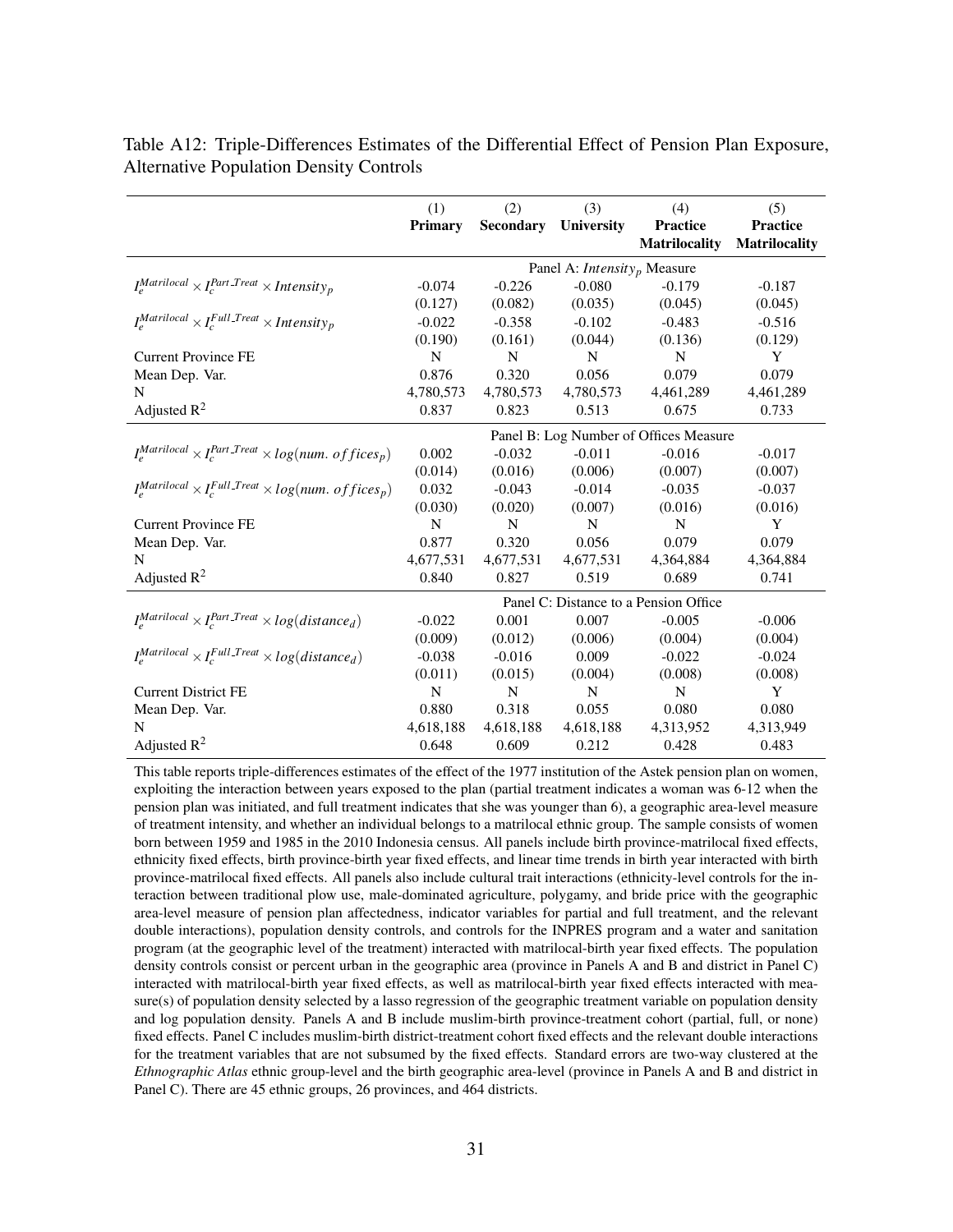|                                                                | (1)       | (2)              | (3)               | (4)                  | (5)                  |
|----------------------------------------------------------------|-----------|------------------|-------------------|----------------------|----------------------|
|                                                                | Primary   | <b>Secondary</b> | <b>University</b> | <b>Practice</b>      | <b>Practice</b>      |
|                                                                |           |                  |                   | <b>Matrilocality</b> | <b>Matrilocality</b> |
| $I_e^{Matrilocal} \times I_e^{Part\_Treat} \times Intensity_p$ | $-0.159$  | $-0.249$         | $-0.095$          | 0.002                | 0.003                |
|                                                                | (0.104)   | (0.076)          | (0.056)           | (0.034)              | (0.031)              |
| $I_e^{Matrilocal} \times I_e^{Full\_Treat} \times Intensity_p$ | $-0.145$  | $-0.287$         | $-0.160$          | $-0.249$             | $-0.262$             |
|                                                                | (0.162)   | (0.122)          | (0.057)           | (0.161)              | (0.148)              |
| Birth Province by Matrilocal FE                                | Y         | Y                | Y                 | Y                    | Y                    |
| <b>Ethnicity FE</b>                                            | Y         | Y                | Y                 | Y                    | Y                    |
| Birth Province by Birth Year FE                                | Y         | Y                | Y                 | Y                    | Y                    |
| Muslim by Province by Treatment Cohort FE                      | Y         | Y                | Y                 | Y                    | Y                    |
| <b>Cultural Trait Interactions</b>                             | Y         | Y                | Y                 | Y                    | Y                    |
| Third-Degree Time Trend Controls                               | Y         | Y                | Y                 | Y                    | Y                    |
| <b>Population Density Controls</b>                             | Y         | Y                | Y                 | Y                    | Y                    |
| <b>Alternative Program Controls</b>                            | Y         | Y                | Y                 | Y                    | Y                    |
| <b>Current Province FE</b>                                     | N         | N                | N                 | N                    | Y                    |
| Mean Dep. Var.                                                 | 0.876     | 0.320            | 0.056             | 0.079                | 0.079                |
| N                                                              | 4,780,573 | 4,780,573        | 4,780,573         | 4,461,289            | 4,461,289            |
| Adjusted $R^2$                                                 | 0.837     | 0.823            | 0.512             | 0.675                | 0.733                |

Table A13: Robustness of Triple-Differences Estimates of the Differential Effect of Pension Plan Exposure on Traditionally Matrilocal Females to Additional Time Trend Controls

This table reports triple-differences estimates of the effect of the 1977 institution of the Astek pension plan on women, exploiting the interaction between years exposed to the plan (partial treatment indicates a woman was 6-12 when the pension plan was initiated, and full treatment indicates that she was younger than 6), intensity of treatment (number of offices in the province per 1,000 square miles or the log number of offices), and whether an individual belongs to a matrilocal ethnic group, controlling more flexibly for time trends. The sample consists of women born between 1959 and 1985 in the 2010 Indonesia census. Cultural Trait Interactions consist of ethnicity-level controls for the interaction between traditional plow use, male-dominated agriculture, polygamy, and bride price with the geographic measure of pension plan affectedness, indicator variables for partial and full treatment, and the relevant double interactions. Time Trend Controls are a linear, quadratic, and third-degree polynomials in birth year that are allowed to have different coefficients at the matrilocal-birth province level. Population Density Controls consist of population density, log population density, and share urban at the province-level (calculated with the 1971 census) interacted with matrilocal-birth year fixed effects. Alternative Program Controls consist of controls for the INPRES school construction program and a water sanitation program interacted with matrilocal-birth year fixed effects. Standard errors are two-way clustered at the *Ethnographic Atlas* ethnic group-level and the birth province-level. There are 45 ethnic groups and 26 provinces.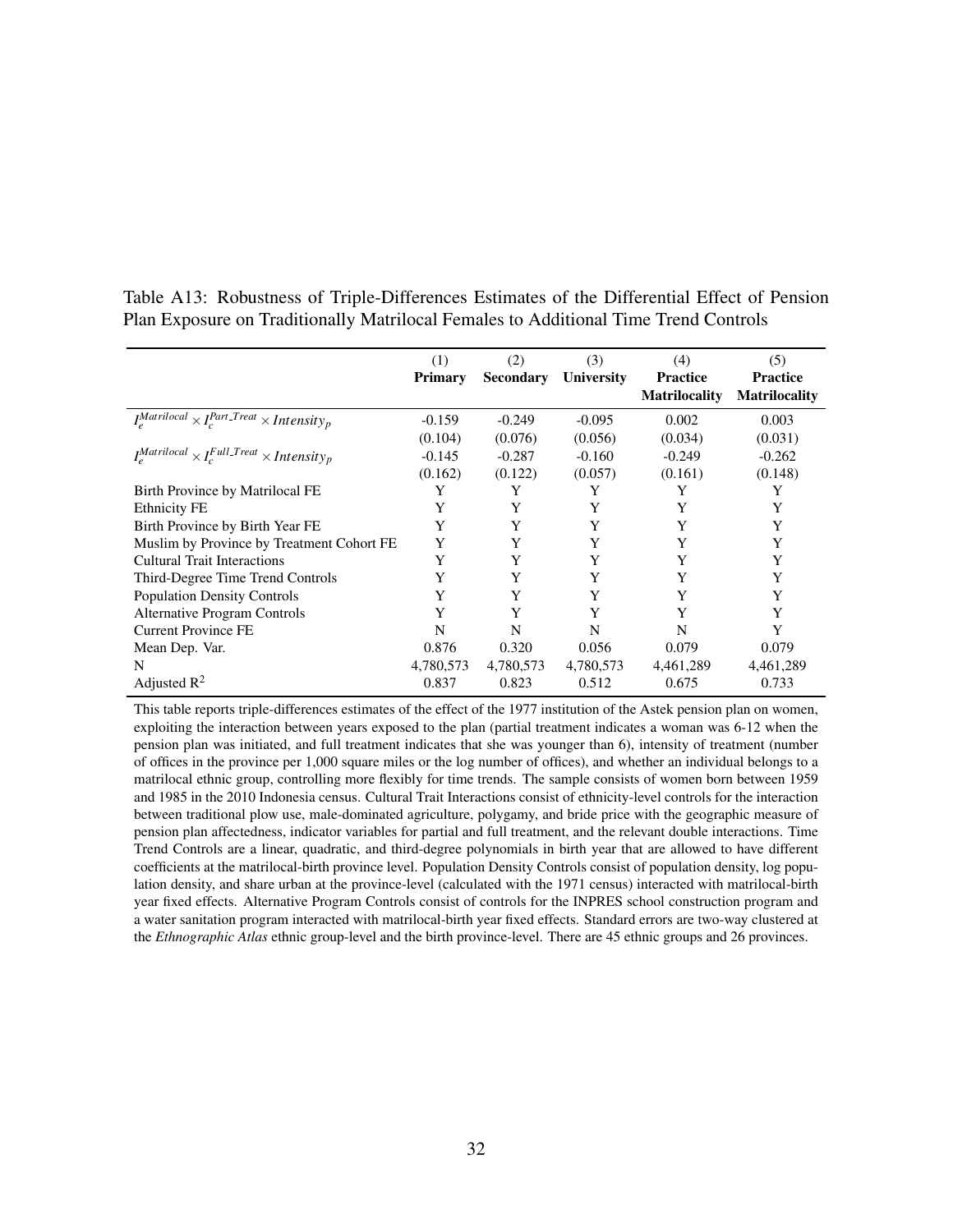|                                                                      | (1)       | (2)              | (3)               | (4)                  | (5)                  |
|----------------------------------------------------------------------|-----------|------------------|-------------------|----------------------|----------------------|
|                                                                      | Primary   | <b>Secondary</b> | <b>University</b> | <b>Practice</b>      | <b>Practice</b>      |
|                                                                      |           |                  |                   | <b>Matrilocality</b> | <b>Matrilocality</b> |
| $I_{c}^{Matrilocal} \times I_{c}^{Part\_Treat} \times Intensity_{p}$ | $-0.080$  | $-0.236$         | $-0.091$          | $-0.177$             | $-0.185$             |
|                                                                      | (0.097)   | (0.085)          | (0.038)           | (0.039)              | (0.041)              |
| $I_a^{Matrilocal} \times I_c^{Full\_Treat} \times Intensity_p$       | $-0.017$  | $-0.371$         | $-0.111$          | $-0.483$             | $-0.518$             |
|                                                                      | (0.158)   | (0.163)          | (0.045)           | (0.146)              | (0.141)              |
| Birth Province by Matrilocal FE                                      | Y         | Y                | Y                 | Y                    | Y                    |
| <b>Ethnicity FE</b>                                                  | Y         | Y                | Y                 | Y                    | Y                    |
| Birth Province by Birth Year FE                                      | Y         | Y                | Y                 | Y                    | Y                    |
| Muslim by Province by Treatment Cohort FE                            | Y         | Y                | Y                 | Y                    | Y                    |
| <b>Cultural Trait Interactions</b>                                   | Y         | Y                | Y                 | Y                    | Y                    |
| Linear Time Trend Controls                                           | Y         | Y                | Y                 | Y                    | Y                    |
| Lasso Pop. Density Controls                                          | Y         | Y                | Y                 | Y                    | Y                    |
| <b>Alternative Program Controls</b>                                  | Y         | Y                | Y                 | Y                    | Y                    |
| <b>Current Province FE</b>                                           | N         | N                | N                 | N                    | Y                    |
| Mean Dep. Var.                                                       | 0.876     | 0.320            | 0.056             | 0.079                | 0.079                |
| N                                                                    | 4,780,573 | 4,780,573        | 4,780,573         | 4,461,289            | 4,461,289            |
| Adjusted $R^2$                                                       | 0.837     | 0.823            | 0.513             | 0.675                | 0.733                |

Table A14: Robustness of Triple-Differences Estimates of the Differential Effect of Pension Plan Exposure to Flexible Development & Population Density Controls

This table reports triple-differences estimates of the effect of the 1977 institution of the Astek pension plan on women, exploiting the interaction between years exposed to the plan (partial treatment indicates a woman was 6-12 when the pension plan was initiated, and full treatment indicates that she was younger than 6), intensity of treatment (number of offices in the province per 1,000 square miles), and whether an individual belongs to a matrilocal ethnic group, controlling more flexibly for population density. The sample consists of women born between 1959 and 1985 in the 2010 Indonesia census. Cultural Trait Interactions consist of ethnicity-level controls for the interaction between traditional plow use, male-dominated agriculture, polygamy, and bride price with the geographic measure of pension plan affectedness, indicator variables for partial and full treatment, and the relevant double interactions. Linear Time Trend Controls are linear trends in birth year that are allowed to have different coefficients at the matrilocal-birth province level. Alternative Program Controls are controls for the INPRES school construction program and a water and sanitation program interacted with matrilocal-birth year fixed effects. Lasso Pop. Density Controls are selected using a double-lasso procedure from matrilocal birth-year fixed effects interacted with: up to third degree polynomials of population density and log population density, share living in urban areas, share working in agriculture, share with running water, and share with electricity (all values are measured in the 1971 census, and population density measures from the 1980 and 1990 censuses are also included). Standard errors are two-way clustered at the *Ethnographic Atlas* ethnic group-level and the birth province-level. There are 45 ethnic groups and 26 provinces.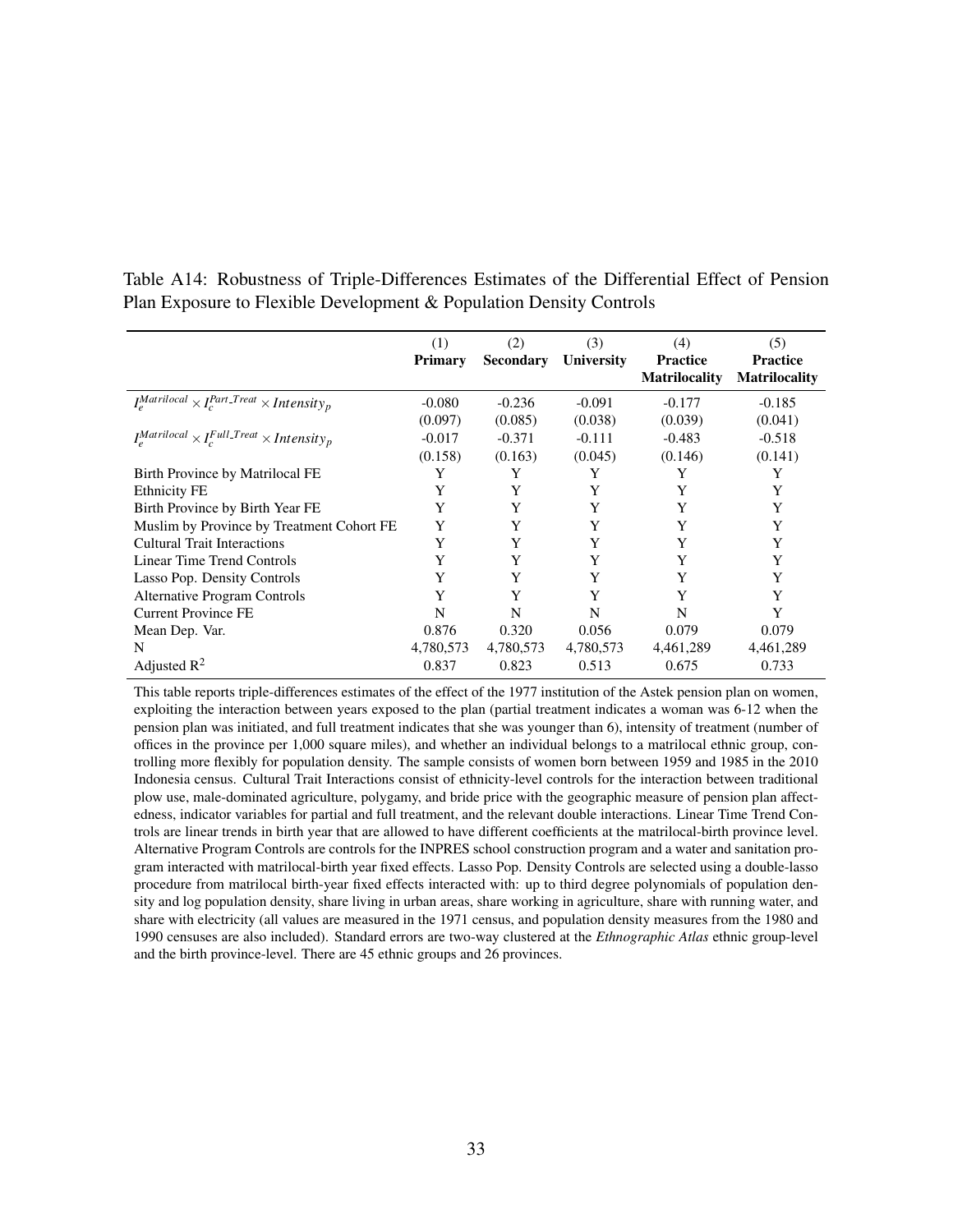|                                                                            | (1)            | (2)              | (3)               | (4)                  | (5)                  |
|----------------------------------------------------------------------------|----------------|------------------|-------------------|----------------------|----------------------|
|                                                                            | <b>Primary</b> | <b>Secondary</b> | <b>University</b> | <b>Practice</b>      | <b>Practice</b>      |
|                                                                            |                |                  |                   | <b>Matrilocality</b> | <b>Matrilocality</b> |
| $I_{\rm c}^{Matrilocal} \times I_{\rm c}^{Part\_Treat} \times Intensity_p$ | $-0.059$       | $-0.228$         | $-0.078$          | $-0.171$             | $-0.178$             |
|                                                                            | (0.103)        | (0.075)          | (0.030)           | (0.047)              | (0.046)              |
| $I_a^{Matrilocal} \times I_c^{Full\_Treat} \times Intensity_p$             | $-0.007$       | $-0.357$         | $-0.100$          | $-0.466$             | $-0.497$             |
|                                                                            | (0.168)        | (0.152)          | (0.042)           | (0.125)              | (0.116)              |
| Birth Province by Matrilocal FE                                            | Y              | Y                | Y                 | Y                    | Y                    |
| <b>Ethnicity FE</b>                                                        | Y              | Y                | Y                 | Y                    | Y                    |
| Birth Province by Birth Year FE                                            | Y              | Y                | Y                 | Y                    | Y                    |
| Muslim by Province by Treatment Cohort FE                                  | Y              | Y                | Y                 | Y                    | Y                    |
| <b>Cultural Trait Interactions</b>                                         | Y              | Y                | Y                 | Y                    | Y                    |
| Linear Time Trend Controls                                                 | Y              | Y                | Y                 | Y                    | Y                    |
| <b>Population Density Controls</b>                                         | Y              | Y                | Y                 | Y                    | Y                    |
| <b>Alternative Program Controls</b>                                        | Y              | Y                | Y                 | Y                    | Y                    |
| <b>Baseline Education Controls</b>                                         | Y              | Y                | Y                 | Y                    | Y                    |
| <b>Current Province FE</b>                                                 | N              | N                | N                 | N                    | Y                    |
| Mean Dep. Var.                                                             | 0.876          | 0.320            | 0.056             | 0.079                | 0.079                |
| N                                                                          | 4,780,573      | 4,780,573        | 4,780,573         | 4,461,289            | 4,461,289            |
| Adjusted $\mathbb{R}^2$                                                    | 0.837          | 0.823            | 0.513             | 0.675                | 0.733                |

Table A15: Robustness of Triple-Differences Estimates of the Differential Effect of Pension Plan Exposure on Traditionally Matrilocal Females to Controls for Baseline Education

This table reports triple-differences estimates of the effect of the 1977 institution of the Astek pension plan on women, exploiting the interaction between years exposed to the plan (partial treatment indicates a woman was 6-12 when the pension plan was initiated, and full treatment indicates that she was younger than 6), intensity of treatment (number of offices in the province per 1,000 square miles), and whether an individual belongs to a matrilocal ethnic group, controlling for baseline education levels by matrilocal females. The sample consists of women born between 1959 and 1985 in the 2010 Indonesia census. Cultural Trait Interactions consist of controls for the interaction between traditional plow use, male-dominated agriculture, polygamy, and bride price with the geographic measure of pension plan affectedness, indicator variables for partial and full treatment, and the relevant double interactions. Linear Time Trend Controls consist of linear trends in birth year that are allowed to have different coefficients at the matrilocal-birth province level. Alternative Program Controls are controls for the INPRES school construction program and a water sanitation program interacted with matrilocal-birth year fixed effects. For the Baseline Education Controls, baseline education is measured as the women aged 55-65 by traditionally matrilocal/non-matrilocal status who have completed primary, secondary, and university education, and this is triple interacted with *Intensity<sub>p</sub>* and  $I_c^{Part\_Treat}$  or  $I_c^{Full\_Treat}$ . Standard errors are two-way clustered at the *Ethnographic Atlas* ethnic group-level and the birth province-level. There are 45 ethnic groups and 26 provinces.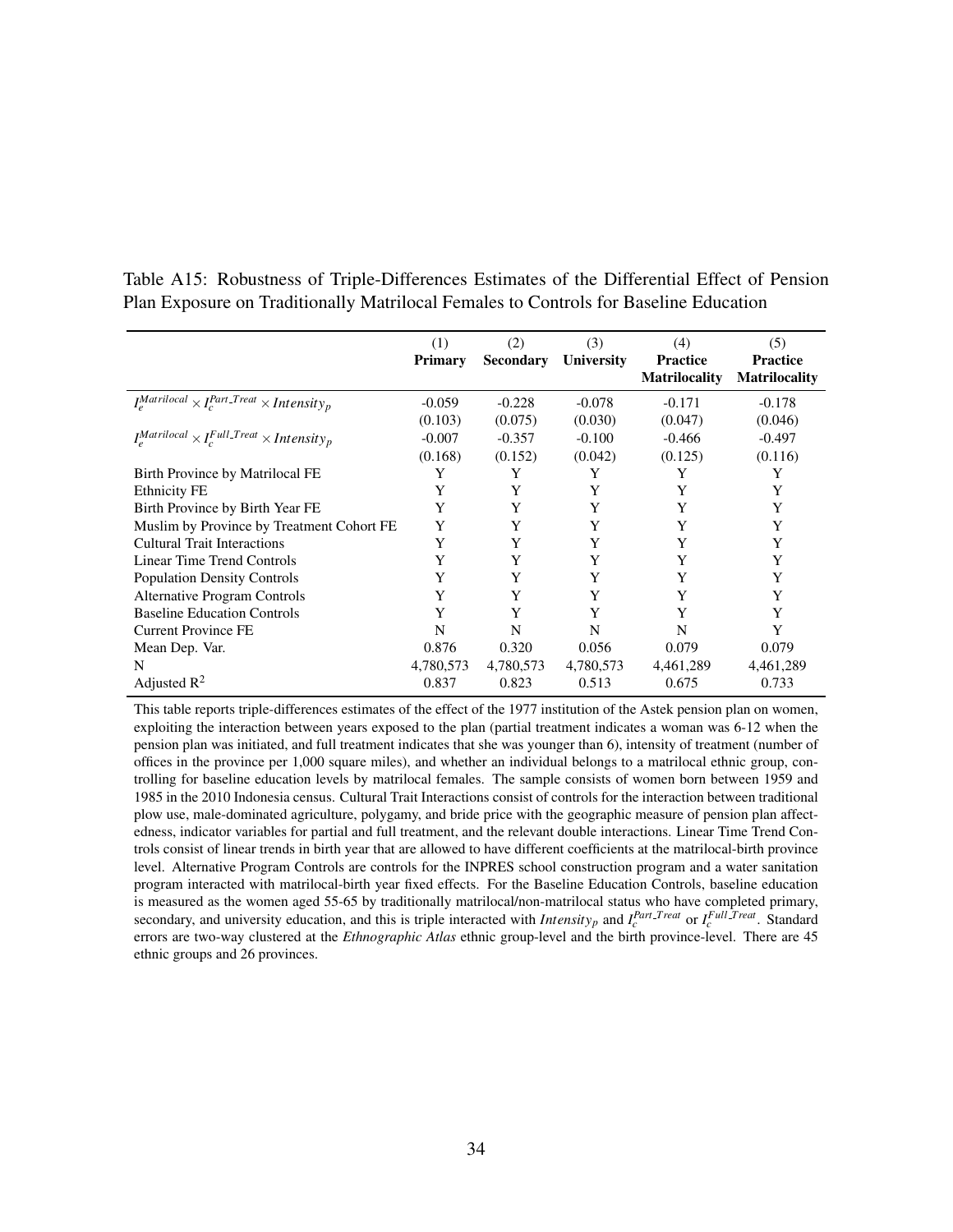Table A16: Robustness of Triple-Differences Estimates of the Differential Effect of Pension Plan Exposure on Traditionally Matrilocal Females to Controls for Provincial Composition

|                                                             | (1)       | (2)              | (3)        | (4)                                     | (5)                                     |
|-------------------------------------------------------------|-----------|------------------|------------|-----------------------------------------|-----------------------------------------|
|                                                             | Primary   | <b>Secondary</b> | University | <b>Practice</b><br><b>Matrilocality</b> | <b>Practice</b><br><b>Matrilocality</b> |
| $I_e^{Matrilocal} \times I_c^{Part\_Treat} \times I_p^{Q2}$ | 0.012     | $-0.023$         | 0.000      | $-0.006$                                | $-0.007$                                |
|                                                             | (0.020)   | (0.046)          | (0.016)    | (0.009)                                 | (0.009)                                 |
| $I_e^{Matrilocal} \times I_c^{Full\_Treat} \times I_p^{Q2}$ | 0.027     | $-0.059$         | $-0.027$   | $-0.024$                                | $-0.025$                                |
|                                                             | (0.045)   | (0.046)          | (0.017)    | (0.016)                                 | (0.016)                                 |
| $I_e^{Matrilocal} \times I_c^{Part\_Treat} \times I_n^{Q3}$ | $-0.017$  | $-0.077$         | $-0.015$   | $-0.025$                                | $-0.027$                                |
|                                                             | (0.019)   | (0.023)          | (0.007)    | (0.009)                                 | (0.009)                                 |
| $I_e^{Matrilocal} \times I_c^{Full\_Treat} \times I_p^{Q3}$ | 0.027     | $-0.100$         | $-0.028$   | $-0.061$                                | $-0.065$                                |
|                                                             | (0.041)   | (0.044)          | (0.012)    | (0.026)                                 | (0.025)                                 |
| Birth Province by Matrilocal FE                             | Y         | Y                | Y          | Y                                       | Y                                       |
| <b>Ethnicity FE</b>                                         | Y         | Y                | Y          | Y                                       | Y                                       |
| Birth Province by Birth Year FE                             | Y         | Y                | Y          | Y                                       | Y                                       |
| Muslim by Province by Treatment Cohort FE                   | Y         | Y                | Y          | Y                                       | Y                                       |
| <b>Cultural Trait Interactions</b>                          | Y         | Y                | Y          | Y                                       | Y                                       |
| Linear Time Trend Controls                                  | Y         | Y                | Y          | Y                                       | Y                                       |
| <b>Population Density Controls</b>                          | Y         | Y                | Y          | Y                                       | Y                                       |
| <b>Alternative Program Controls</b>                         | Y         | Y                | Y          | Y                                       | Y                                       |
| <b>Baseline Composition Controls</b>                        | Y         | Y                | Y          | Y                                       | Y                                       |
| <b>Current Province FE</b>                                  | N         | N                | N          | N                                       | Y                                       |
| Mean Dep. Var.                                              | 0.876     | 0.320            | 0.056      | 0.079                                   | 0.079                                   |
| N                                                           | 4,780,573 | 4,780,573        | 4,780,573  | 4,461,289                               | 4,461,289                               |
| Adjusted $R^2$                                              | 0.837     | 0.823            | 0.512      | 0.689                                   | 0.737                                   |

This table reports triple-differences estimates of the effect of the 1977 institution of the Astek pension plan on women, exploiting the interaction between years exposed to the plan (partial treatment indicates a woman was 6-12 when the pension plan was initiated, and full treatment indicates that she was younger than 6), tercile of treatment, and whether an individual belongs to a matrilocal ethnic group, controlling for baseline provincial composition. The sample consists of women born between 1959 and 1985 in the 2010 Indonesia census. All regressions include the same controls as in Table [5,](#page-21-0) as well as the Baseline Composition Controls. Baseline composition is measured as the province's share of women 55-65 who are traditionally matrilocal, and this is triple interacted with  $I_e^{Matrilocal}$  and  $I_c^{Part\_Treat}$  or  $I_c^{Full\_Treat}$ . Standard errors are two-way clustered at the *Ethnographic Atlas* ethnic group-level and the birth province-level. There are 45 ethnic groups and 26 provinces.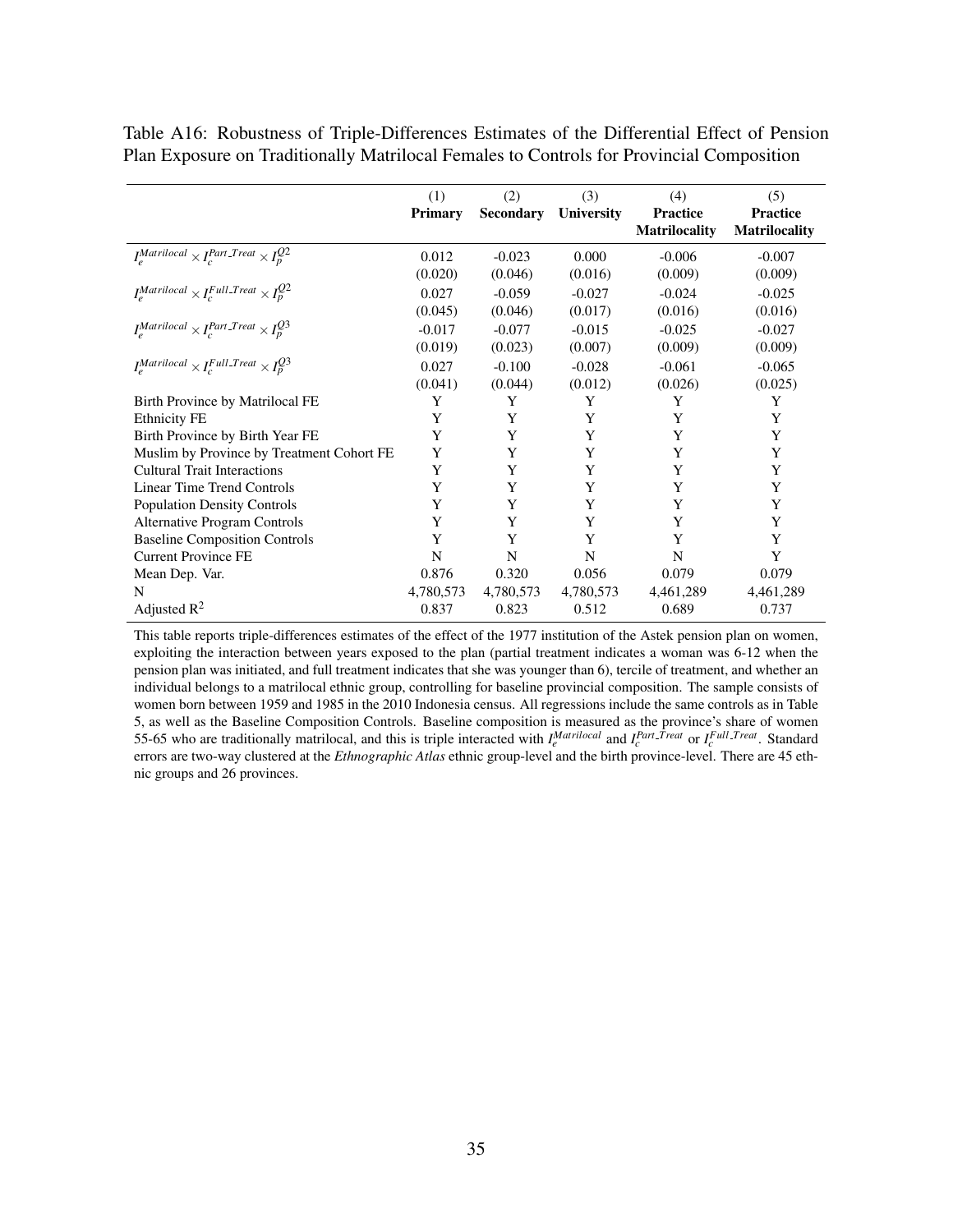|                                                               | (1)            | (2)      | (3)       | (4)                                                                    | (5)        | (6)        | (7)                  |
|---------------------------------------------------------------|----------------|----------|-----------|------------------------------------------------------------------------|------------|------------|----------------------|
|                                                               | <b>Primary</b> | Primary  | Secondary | <b>Secondary</b>                                                       | University | University | <b>Practices</b>     |
|                                                               |                |          |           |                                                                        |            |            | <b>Patrilocality</b> |
|                                                               | DD             | Triple-D | DD        | Triple-D                                                               | DD.        | Triple-D   | DD                   |
|                                                               |                |          |           | Panel A: Controls for Third-Degree Polynomial Differential Time Trends |            |            |                      |
| $I_e^{Partilocal} \times I_c^{Part\_Treat}$                   | $-0.035$       |          | $-0.010$  |                                                                        | $-0.003$   |            | $-0.019$             |
|                                                               | (0.014)        |          | (0.009)   |                                                                        | (0.004)    |            | (0.009)              |
| $I_e^{Partilocal} \times I_e^{Part\_Treat} \times I_e^{Male}$ |                | $-0.057$ |           | $-0.011$                                                               |            | $-0.006$   |                      |
|                                                               |                | (0.026)  |           | (0.007)                                                                |            | (0.004)    |                      |
| Sample                                                        | Males          | All      | Males     | All                                                                    | Males      | All        | Males                |
| Mean Dep. Var                                                 | 0.623          | 0.523    | 0.165     | 0.127                                                                  | 0.022      | 0.016      | 0.116                |
| N                                                             | 195,629        | 419,570  | 195,629   | 419,570                                                                | 195,629    | 419.570    | 147,343              |
| Clusters                                                      | 24             | 24       | 24        | 24                                                                     | 24         | 24         | 24                   |
| Adjusted $R^2$                                                | 0.241          | 0.260    | 0.050     | 0.058                                                                  | 0.010      | 0.009      | 0.074                |
|                                                               |                |          |           | Panel B: Controls for Differential Baseline Education Levels           |            |            |                      |
| $I_e^{Partilocal} \times I_e^{Part\_Treat}$                   | $-0.033$       |          | 0.004     |                                                                        | $-0.003$   |            | $-0.015$             |
|                                                               | (0.012)        |          | (0.004)   |                                                                        | (0.002)    |            | (0.006)              |
| $I_e^{Partilocal} \times I_e^{Part\_Treat} \times I_e^{Male}$ |                | $-0.035$ |           | $-0.008$                                                               |            | $-0.006$   |                      |
|                                                               |                | (0.014)  |           | (0.005)                                                                |            | (0.002)    |                      |
| Sample                                                        | Males          | A11      | Males     | All                                                                    | Males      | All        | Males                |
| Mean Dep. Var                                                 | 0.623          | 0.523    | 0.165     | 0.127                                                                  | 0.022      | 0.016      | 0.116                |
| N                                                             | 195,629        | 419,570  | 195,629   | 419,570                                                                | 195,629    | 419,570    | 147,343              |
| Clusters                                                      | 24             | 24       | 24        | 24                                                                     | 24         | 24         | 24                   |
| Adjusted $R^2$                                                | 0.241          | 0.260    | 0.050     | 0.058                                                                  | 0.010      | 0.009      | 0.074                |

Table A17: Robustness of the Effect of Social Security in Ghana

This table reports robustness tests for the difference-in-differences and triple-differences estimates of the effect of the 1972 institution of a social security program in Ghana in Table [6](#page-23-0) and includes the same set of controls. Difference-in-differences exploit the interaction between exposure to the plan in childhood  $(I_c^{Part\_Treat}$  indicates an individual was younger than 12 when the plan was instituted) and whether an individual belongs to a patrilocal ethnic group. The sample consists of individuals born between 1954 and 1975 in the Ghana 2000 census. The difference-in-differences only includes males, and the triple-differences includes both males and females. In Panel A, time trend controls are a third-degree polynomial in birth year (normalized to 1954) interacted with an indicator variable for patrilocal (and with a gender fixed effect in the triple-D), while in Panel B, it is a linear control interacted with  $I_c^{Part\_Treat}$  (as in Table [6\)](#page-23-0). Panel B includes controls for the percent of males who have completed primary school, completed secondary school, or attended university by patrilocal status interacted with  $I_c^{Part\_Treat}$  (odd columns) or triple-interacted with  $I_c^{Part\_Treat}$  and  $I_e^{Male}$  (even columns). Standard errors are clustered at the *Ethnographic Atlas* ethnicity-level.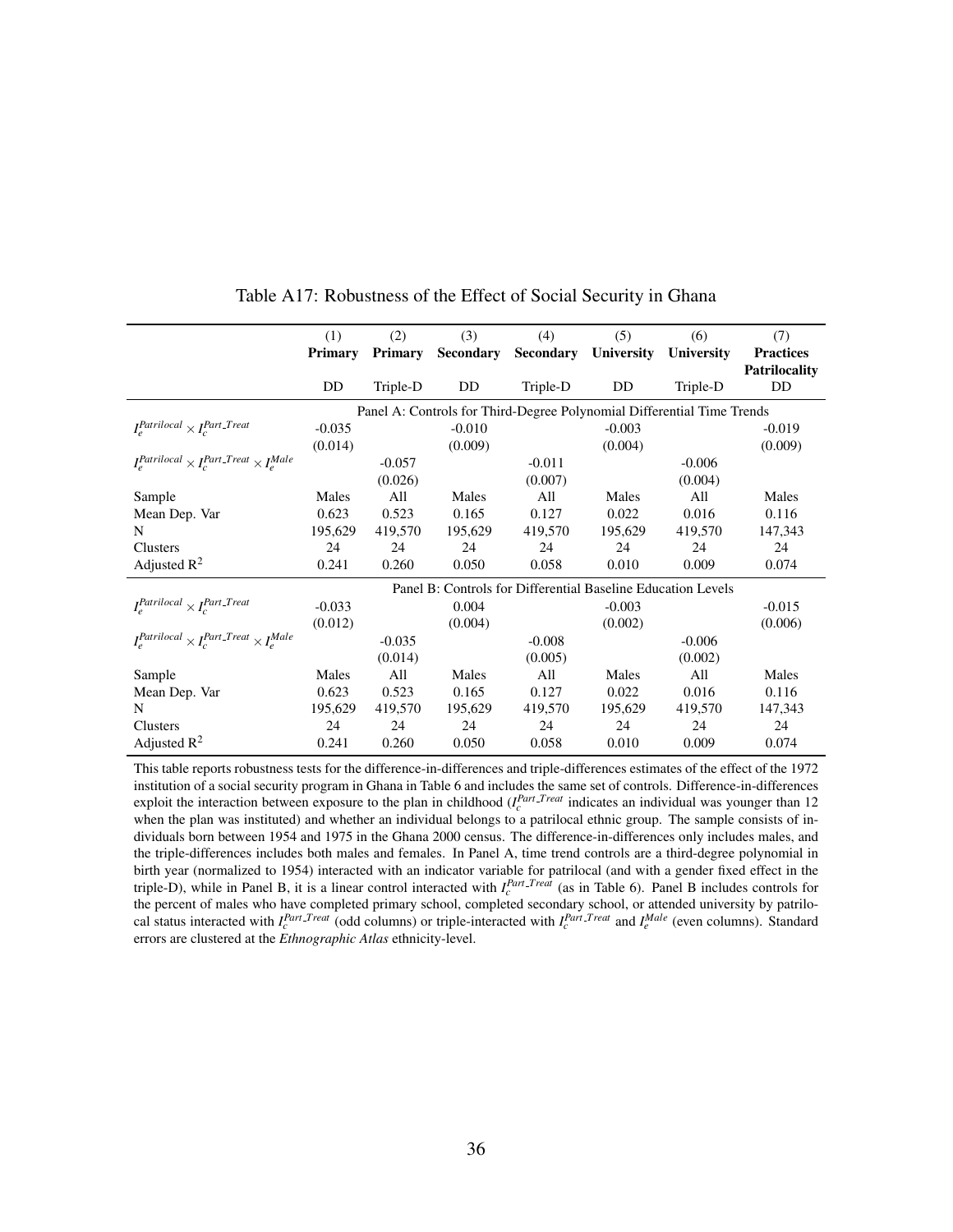|                                | (1)      | (2)                     | (3)                                      | (4)            | (5)      | (6)     | (7)                 | (8)                                      |  |
|--------------------------------|----------|-------------------------|------------------------------------------|----------------|----------|---------|---------------------|------------------------------------------|--|
|                                |          | <b>Indonesia Census</b> |                                          | Indonesia IFLS |          |         | <b>Ghana Census</b> |                                          |  |
|                                |          |                         | <b>Dep. Var.: Practice Matrilocality</b> |                |          |         |                     | <b>Dep. Var.: Practice Patrilocality</b> |  |
| $I_i^{Primary}$                | $-0.006$ | $-0.006$                | $-0.003$                                 | 0.059          | $-0.001$ | 0.061   | 0.010               | 0.010                                    |  |
|                                | (0.006)  | (0.006)                 | (0.015)                                  | (0.036)        | (0.015)  | (0.036) | (0.004)             | (0.005)                                  |  |
|                                |          |                         | [0.904]                                  | [0.496]        | [1.000]  | [0.484] |                     |                                          |  |
| $I_i^{Secondary}$              | 0.063    | 0.064                   | 0.061                                    | 0.108          | 0.056    | 0.111   | $-0.015$            | $-0.015$                                 |  |
|                                | (0.002)  | (0.001)                 | (0.013)                                  | (0.027)        | (0.010)  | (0.028) | (0.007)             | (0.007)                                  |  |
|                                |          |                         | [0.000]                                  | [0.000]        | [0.000]  | [0.000] |                     |                                          |  |
| $I_i^{University}$             | 0.086    | 0.085                   | 0.019                                    | 0.134          | 0.014    | 0.137   | 0.007               | 0.007                                    |  |
|                                | (0.005)  | (0.006)                 | (0.028)                                  | (0.023)        | (0.026)  | (0.024) | (0.009)             | (0.009)                                  |  |
|                                |          |                         | [0.640]                                  | [0.000]        | [0.688]  | [0.000] |                     |                                          |  |
| Geographic FE                  | Y        | Y                       | Y                                        | Y              | Y        | Y       | Y                   | Y                                        |  |
| Age FE                         | Y        | Y                       | Y                                        | Y              | Y        | Y       | Y                   | Y                                        |  |
| <b>Cultural Trait Controls</b> | N        | Y                       | N                                        | N              | Y        | Y       | N                   | Y                                        |  |
| <b>Muslim Control</b>          | N        | Y                       | N                                        | N              | Y        | Y       | N                   | Y                                        |  |
| Parental SES Controls          | N        | N                       | N                                        | Y              | N        | Y       | N                   | N                                        |  |
| Mean Dep. Var.                 | 0.116    | $0.116$ .               | 0.278                                    | 0.278          | 0.278    | 0.278   | 0.141               | 0.141                                    |  |
| N                              | 227,182  | 227,129                 | 871                                      | 871            | 871      | 871     | 69,735              | 69,735                                   |  |
| Clusters                       | 26       | 26                      | 13                                       | 13             | 13       | 13      | 110                 | 110                                      |  |
| Adjusted $R^2$                 | 0.059    | 0.060                   | 0.026                                    | 0.789          | 0.030    | 0.789   | 0.084               | 0.084                                    |  |

Table A18: The Association Between Education and the Practice of Matrilocality and Patrilocality

This table reports the association between the practices of matrilocality and patrilocality and education. The sample for the Indonesian census (columns 1 and 2) consists of married women aged 25–45 belonging to matrilocal ethnic groups in the Indonesia 2010 census. The sample for the IFLS (columns 3-6) consists of married women belonging to a traditionally matrilocal groups aged 25–45 with a living parent. The sample for Ghana (columns 7 and 8) consists of married men aged 25–45 belonging to patrilocal ethnic groups in the Ghana 2000 census. In the census data,  $I_i^{Primary}$ ,  $I_i^{Secondary}$ , and  $I_i^{University}$  are indicator variables for the highest level of educational completion. In the IFLS, they are indicator variables for highest level of education attended. Geographic fixed effects are province fixed effects in Indonesia and district fixed effects in Ghana. Cultural Trait Controls consist of ethnicity-level indicator variables for bride price traditions, traditional plow use, polygamy, and male-dominated agriculture. Parental SES Controls consist of indicator variables for whether a respondent's parents have attended the following levels of education: any education, secondary, and university. Standard errors are clustered at the province-level in Indonesia and the district-level in Ghana. In the case of the IFLS, wild bootstrap p-values are reported in square brackets.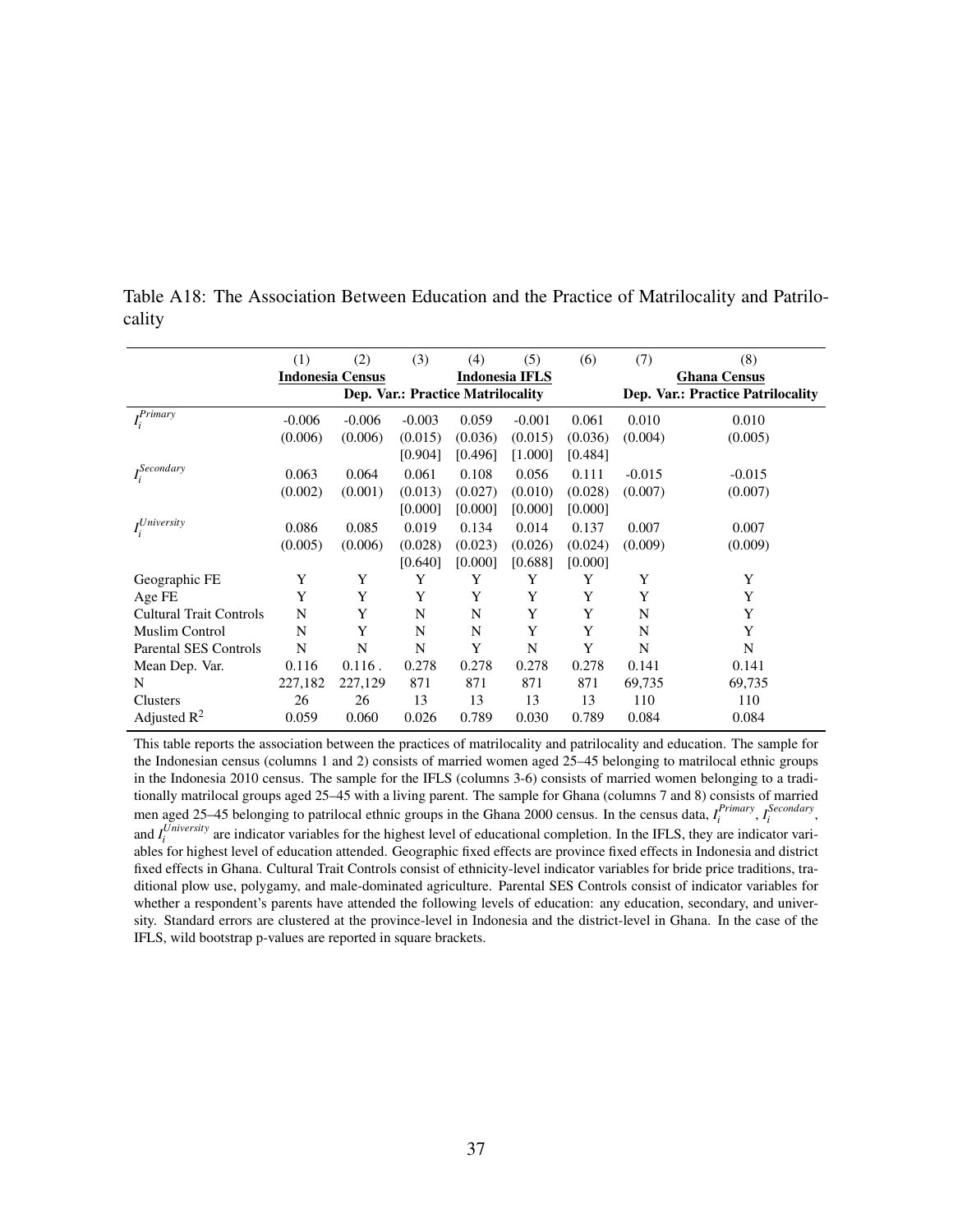### <span id="page-37-0"></span>Table A19: Estimates of the Differential Effect of Pension Exposure Using Variation in Manufacturing Firms' Locations

|                                                                                       | (1)            | (2)              | (3)         | (4)                                                       | (5)       |
|---------------------------------------------------------------------------------------|----------------|------------------|-------------|-----------------------------------------------------------|-----------|
|                                                                                       | <b>Primary</b> | <b>Secondary</b> |             | University Practice Matrilocality Practice Matrilocality  |           |
|                                                                                       |                |                  |             | Panel A: Difference-in-Differences for Matrilocal Females |           |
| $I_c^{Part\_Treat} \times log(Share\,Manufacturing_p)$                                | $-0.007$       | $-0.005$         | $-0.002$    | $-0.010$                                                  | $-0.011$  |
|                                                                                       | (0.005)        | (0.004)          | (0.002)     | (0.002)                                                   | (0.002)   |
| $I_c^{Part. Treat} \times log(Share \, Manuel \, acturing_n)$                         | $-0.030$       | $-0.026$         | $-0.013$    | $-0.019$                                                  | $-0.020$  |
|                                                                                       | (0.009)        | (0.005)          | (0.003)     | (0.005)                                                   | (0.005)   |
| <b>Birth Province FE</b>                                                              | Y              | Y                | Y           | Y                                                         | Y         |
| <b>Ethnicity FE</b>                                                                   | Y              | Y                | Y           | Y                                                         | Y         |
| <b>Birth Year FE</b>                                                                  | Y              | Y                | Y           | Y                                                         | Y         |
| <b>Muslim Control</b>                                                                 | Y              | Y                | Y           | Y                                                         | Y         |
| <b>Linear Time Trend Controls</b>                                                     | Y              | Y                | Y           | Y                                                         | Y         |
| <b>Population Density Controls</b>                                                    | Y              | Y                | Y           | Y                                                         | Y         |
| <b>Alternative Program Controls</b>                                                   | Y              | Y                | Y           | Y                                                         | Y         |
| <b>Current Province FE</b>                                                            | $\mathbf N$    | $\mathbf N$      | N           | $\mathbf N$                                               | Y         |
| Mean Dep. Var.                                                                        | 0.849          | 0.316            | 0.054       | 0.106                                                     | 0.106     |
| N                                                                                     | 304,286        | 304,286          | 304,286     | 276,906                                                   | 276,906   |
| Adjusted $R^2$                                                                        | 0.719          | 0.734            | 0.275       | 0.637                                                     | 0.715     |
|                                                                                       |                |                  |             | Panel B: Triple-Differences                               |           |
| $I_e^{Matrilocal} \times I_c^{Part\_Treat} \times log(Share\,Manufacturing_p)$        | 0.001          | $-0.002$         | $-0.009$    | $-0.007$                                                  | $-0.007$  |
|                                                                                       | (0.008)        | (0.010)          | (0.006)     | (0.006)                                                   | (0.006)   |
| $I_e^{Matrilocal} \times I_c^{Full\_Treat} \times log(Share \, Manuel \, acturing_p)$ | $-0.006$       | $-0.016$         | $-0.013$    | $-0.026$                                                  | $-0.027$  |
|                                                                                       | (0.017)        | (0.014)          | (0.004)     | (0.012)                                                   | (0.012)   |
| Birth Province by Matrilocal FE                                                       | Y              | Y                | Y           | Y                                                         | Y         |
| <b>Ethnicity FE</b>                                                                   | Y              | Y                | Y           | Y                                                         | Y         |
| Birth Province by Birth Year FE                                                       | Y              | Y                | Y           | Y                                                         | Y         |
| Muslim by Province by Treatment Cohort FE                                             | Y              | Y                | Y           | Y                                                         | Y         |
| <b>Cultural Trait Interactions</b>                                                    | Y              | Y                | Y           | Y                                                         | Y         |
| <b>Linear Time Trend Controls</b>                                                     | Y              | Y                | Y           | Y                                                         | Y         |
| <b>Population Density Controls</b>                                                    | Y              | Y                | Y           | Y                                                         | Y         |
| <b>Alternative Program Controls</b>                                                   | Y              | Y                | Y           | Y                                                         | Y         |
| <b>Current Province FE</b>                                                            | $\mathbf N$    | $\mathbf N$      | $\mathbf N$ | $\mathbf N$                                               | Y         |
| Mean Dep. Var.                                                                        | 0.876          | 0.320            | 0.056       | 0.079                                                     | 0.079     |
| N                                                                                     | 4,739,242      | 4,739,242        | 4,739,242   | 4,423,083                                                 | 4,423,083 |
| Adjusted $\mathbb{R}^2$                                                               | 0.839          | 0.825            | 0.515       | 0.684                                                     | 0.738     |

This table reports difference-in-differences and triple-differences estimates of the effect of the 1977 institution of the Astek pension plan on women, exploiting the interaction between years exposed to the plan (partial treatment indicates a woman was 6-12 when the pension plan was initiated, and full treatment indicates that she was younger than 6), the log share of the labor force that works at manufacturing establishments with more than 100 employees, and (in the triple-differences) whether an individual belongs to a matrilocal ethnic group. The sample consists of women born between 1959 and 1985 in the 2010 Indonesia census. Cultural Trait Interactions consist of controls for the interaction between traditional plow use, male-dominated agriculture, polygamy, and bride price with the geographic measure of pension plan affectedness, and indicator variables for partial and full treatment, as well as the relevant double interactions. In Panel A, Time Trend Controls consist of birth year trends interacted with birth province fixed effects, and in Panel B, the trends are interacted with matrilocal-birth province fixed effects. In Panel A, Alternative Program Controls consist of the INPRES and water/sanitation controls interacted with birth year fixed effects; in Panel B, they are interacted with matrilocal-birth year fixed effects. In Panel A, Population Density Controls are population density, log population density, and share urban (calculated with the 1971 census) interacted with birth year fixed effects; in Panel B, they are interacted with matrilocal-birth year fixed effects. In Panel A, standard errors are clustered at the birth province-level, and in Panel B, they are two-way clustered at the *Ethnographic Atlas* ethnic group-level and the birth province-level. There are 45 ethnic groups and 26 provinces.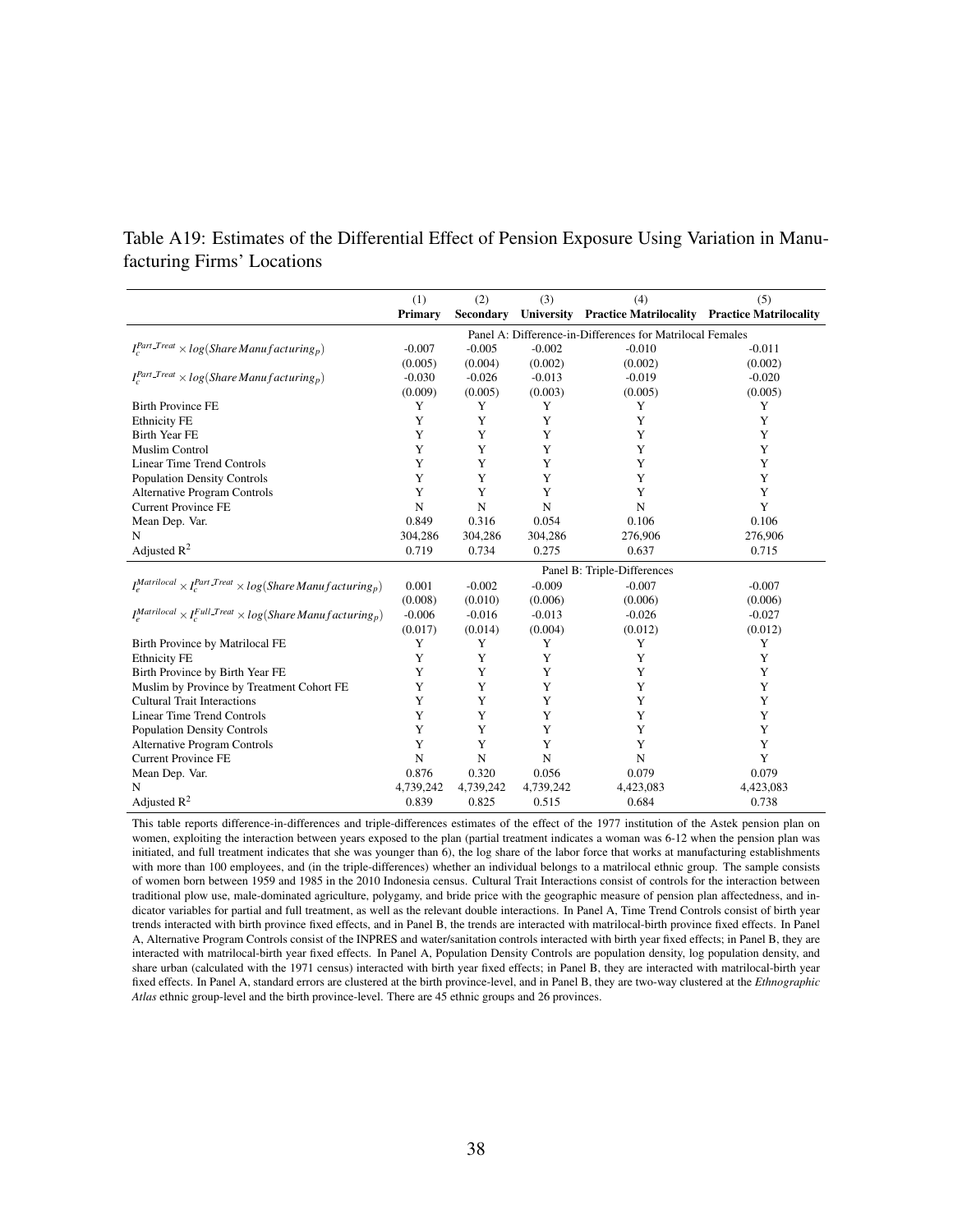<span id="page-38-0"></span>

|                                                                                                   | (1)     | (2)                                 | (3)      |
|---------------------------------------------------------------------------------------------------|---------|-------------------------------------|----------|
|                                                                                                   |         | Dep. Var.: Total Children Born      |          |
|                                                                                                   |         | Indonesia DD Indonesia DDD Ghana DD |          |
| Affected Fertility <sub>c</sub> $\times$ Intensity <sub>p</sub>                                   | 0.577   |                                     |          |
|                                                                                                   | (1.971) |                                     |          |
| $I_{\circ}^{Matrilocal} \times Aff$ fected Fertility <sub>c</sub> $\times$ Intensity <sub>p</sub> |         | 0.668                               |          |
|                                                                                                   |         | (1.645)                             |          |
| $I_{\circ}^{Partialocal} \times Affected$ Fertility <sub>c</sub>                                  |         |                                     | $-0.377$ |
|                                                                                                   |         |                                     | (0.493)  |
| Mean Dep. Var.                                                                                    | 4.354   | 3.787                               | 6.344    |
| N                                                                                                 | 81,005  | 1,142,304                           | 61,549   |
| Adjusted $\mathbb{R}^2$                                                                           | 0.026   | 0.066                               | 0.055    |

Table A20: Differential Effects of the Pension Programs on Total Fertility

This table reports estimates of the differential effects of the pension program on fertility in the 2010 Indonesia census data and the 2000 Ghana census data. Column 1 consists of traditionally matrilocal females in Indonesia who were 20–35 in 1977 when the plan was instituted and includes the same controls as Appendix Table [A11.](#page-29-0) Column 2 consists of all Indonesian females who were 20–35 in 1977 when the plan was instituted and includes the same controls as Table [3.](#page-19-0) Column 3 consists of all females who were 20–35 in 1972 when the plan was instituted in Ghana and includes the same controls as Table [6.](#page-23-0) In column 1, standard errors are clustered at the birth province level (26). In column 2, they are two-way clustered at the birth province-level and the *Ethnographic Atlas* ethnicity-level (45). In column 3, they are clustered at the *Ethnographic Atlas* ethnicity-level (24).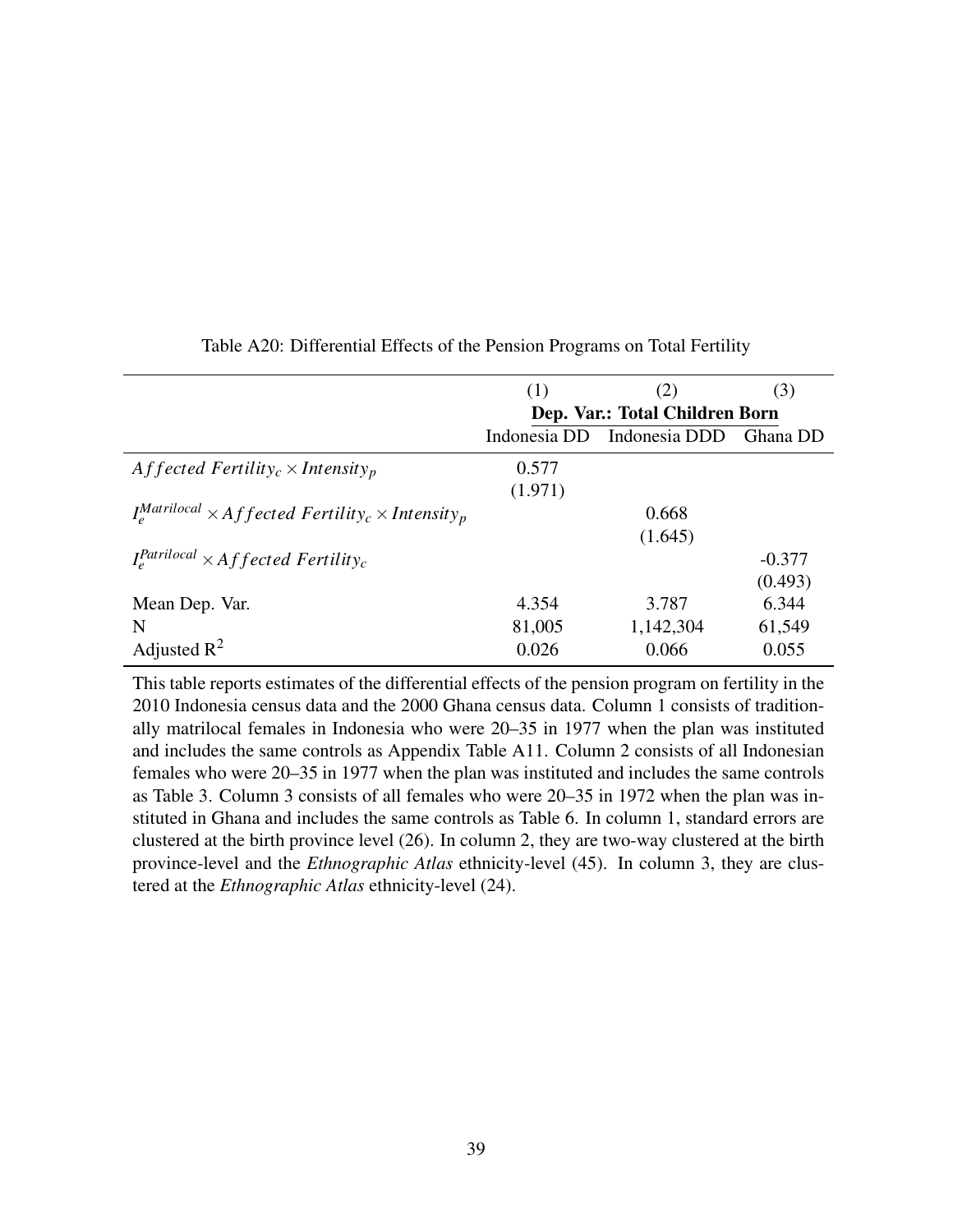|                                          | (1)             | (2)       | (3)                 | (4)             | (5)                 |
|------------------------------------------|-----------------|-----------|---------------------|-----------------|---------------------|
|                                          |                 | Indonesia |                     |                 | Ghana               |
|                                          | <b>Employed</b> | Log(wage) | <b>Wealth Index</b> | <b>Employed</b> | <b>Wealth Index</b> |
| $I_e^{Tradition} \times I_e^{Primary}$   | $-0.035$        | $-0.044$  | $-0.011$            | $-0.035$        | $-0.068$            |
|                                          | (0.027)         | (0.038)   | (0.090)             | (0.006)         | (0.023)             |
| $I_e^{Tradition} \times I_e^{Secondary}$ | 0.055           | 0.130     | $-0.152$            | $-0.030$        | $-0.054$            |
|                                          | (0.023)         | (0.066)   | (0.171)             | (0.004)         | (0.016)             |
| $I_e^{Tradition} \times I_e^{College}$   | 0.012           | 0.016     | $-0.300$            | 0.018           | $-0.041$            |
|                                          | (0.031)         | (0.036)   | (0.078)             | (0.012)         | (0.041)             |
| $I_e^{Primary}$                          | $-0.057$        | 0.325     | 0.820               | 0.033           | $-0.101$            |
|                                          | (0.006)         | (0.013)   | (0.020)             | (0.001)         | (0.007)             |
| $I_e^{Secondary}$                        | 0.053           | 0.821     | 1.208               | $-0.094$        | 0.052               |
|                                          | (0.015)         | (0.014)   | (0.029)             | (0.001)         | (0.002)             |
| $I_e^{College}$                          | 0.139           | 0.233     | 0.512               | $-0.032$        | 0.213               |
|                                          | (0.025)         | (0.024)   | (0.032)             | (0.001)         | (0.002)             |
| Sample                                   | Females         | Females   | Females             | Males           | Males               |
| <b>Ethnicity Controls</b>                | Y               | Y         | Y                   | Y               | Y                   |
| Age FE                                   | Y               | Y         | Y                   | Y               | Y                   |
| Province FE                              | Y               | Y         | Y                   | Y               | Y                   |
| <b>Muslim Control</b>                    | Y               | Y         | Y                   | Y               | Y                   |
| F-statistic                              | 1.972           | 1.525     | 24.402              | 22.966          | 8.706               |
| Mean Dep. Var.                           | 0.539           | 11.560    | $-0.043$            | 0.846           | $-0.175$            |
| N                                        | 84,501          | 12,421    | 84,491              | 190,990         | 189,539             |
| Clusters                                 | 26              | 23        | 26                  | 24              | 24                  |
| Adjusted $R^2$                           | 0.068           | 0.449     | 0.297               | 0.059           | 0.279               |

<span id="page-39-0"></span>Table A21: Association Between Education and Long-Term Outcomes in Indonesia and Ghana

This table estimates the association between education and labor market outcomes and wealth for traditionally matrilocal and non-matrilocal females aged 25-45 in the 1995 Indonesia Intercensal Survey and traditionally patrilocal and non-patrilocal males aged 25-45 in the 2000 Ghana census.  $I_e^{Tradition}$  is an indicator variable equal to 1 if an individual is traditionally matrilocal in Indonesia and if an individual is patrilocal in Ghana. In Indonesia, the wealth index is formed by predicting the first principal component of a principal components analysis of indicator variables for ownership of a automobile, tv, radio, buffet, stove, bicycle boat, and motor boat. In Ghana, the wealth index is the predicted first component from a principal components analysis of indicator variables for whether a household has a toilet, whether it has electricity, and whether it has running water, and the number of rooms in the house. For a discussion of this methodology, see [Filmer and Pritchett](#page-18-4) [\(2001\)](#page-18-4). Standard errors are clustered at the *Ethnographic Atlas* ethnicity level.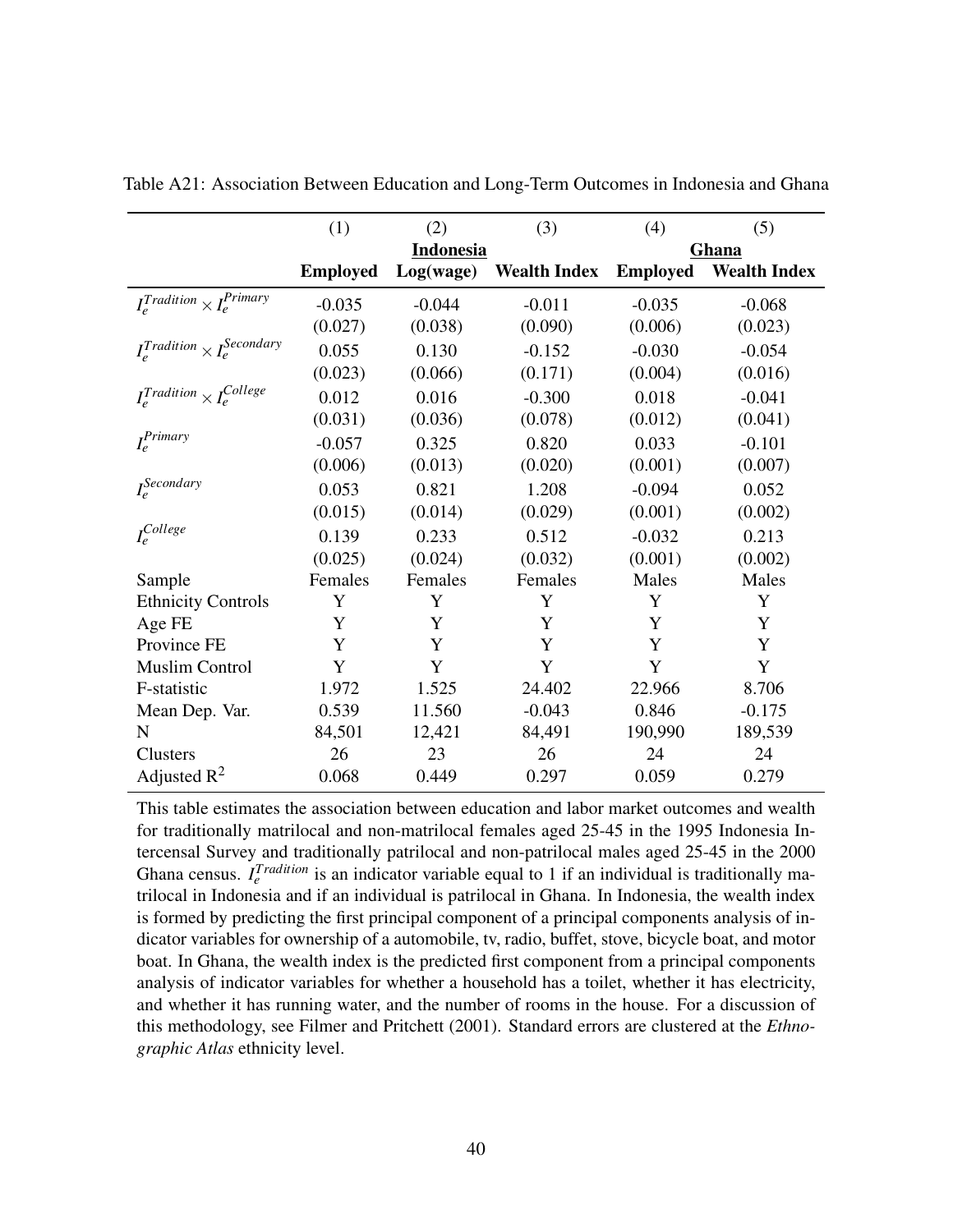|                           | (1)      | (2)                | (3)      | (4)                                 | (5)                                     | (6)      |  |
|---------------------------|----------|--------------------|----------|-------------------------------------|-----------------------------------------|----------|--|
|                           |          |                    |          | <b>Female Makes Decision About:</b> |                                         |          |  |
|                           |          | <b>Her Clothes</b> |          |                                     | Large HH Purchases Her Time Socializing |          |  |
| $I_e^{Matrixlocal}$       | $-0.038$ | $-0.019$           | $-0.025$ | $-0.006$                            | $-0.037$                                | $-0.006$ |  |
|                           | (0.010)  | (0.016)            | (0.016)  | (0.016)                             | (0.012)                                 | (0.015)  |  |
|                           | [0.002]  | [0.338]            | [0.220]  | [0.678]                             | [0.084]                                 | [0.746]  |  |
| <b>Ethnicity Controls</b> | N        | Y                  | N        | Y                                   | N                                       | Y        |  |
| <b>Muslim Control</b>     | N        | Y                  | N        | Y                                   | N                                       | Y        |  |
| Gender FE                 | Y        | Y                  | Y        | Y                                   | Y                                       | Y        |  |
| Age FE                    | Y        | Y                  | Y        | Y                                   | Y                                       | Y        |  |
| Province FE               | Y        | Y                  | Y        | Y                                   | Y                                       | Y        |  |
| <b>Survey Year FE</b>     | Y        | Y                  | Y        | Y                                   | Y                                       | Y        |  |
| Mean Dep. Var.            | 0.880    | 0.880              | 0.779    | 0.779                               | 0.850                                   | 0.850    |  |
| N                         | 20,513   | 20,506             | 20,513   | 20,506                              | 20,513                                  | 20,506   |  |
| Clusters                  | 13       | 13                 | 13       | 13                                  | 13                                      | 13       |  |
| Adjusted $\mathbb{R}^2$   | 0.055    | 0.055              | 0.058    | 0.058                               | 0.044                                   | 0.045    |  |

<span id="page-40-0"></span>Table A22: Traditional Matrilocality and Gender Bias in the Indonesia Family Life Survey

This table reports the association between traditional matrilocality and measures of gender bias towards females in rounds 3 and 4 of the Indonesia Family Life Survey. The outcome variable for columns 1 and 2 is an indicator variable for a female is listed as making decisions about her clothing. The outcome in columns 3 and 4 is an indicator variable for whether a female is listed as one of the decision-makers about large household purchases, and the outcome in columns 5 and 6 is an indicator variable for whether a female is a decision-maker about how much time she spends socializing. The sample is restricted to respondents aged 25–45. Ethnicity Controls consist of controls for bride price traditions, traditional plow use, polygamy, and male-dominated agriculture. Standard errors are clustered at the *Ethnographic Atlas* ethnicity-level. Because of the relatively small number of clusters in the IFLS, p-values from a wild bootstrap procedure appear in square brackets.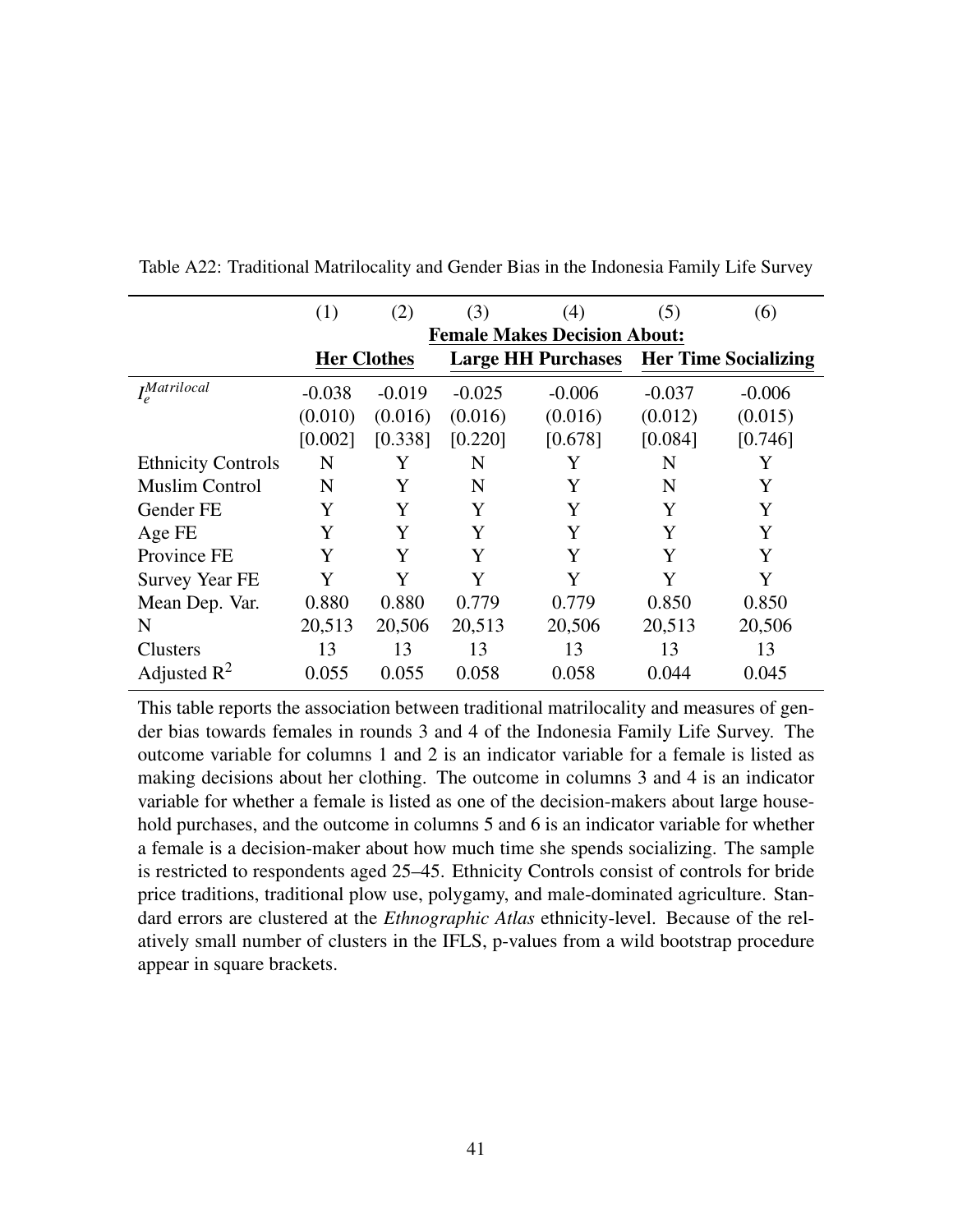|                           | (1)     | (2)                          | (3)     | (4)                    | (5)                         | (6)      |  |
|---------------------------|---------|------------------------------|---------|------------------------|-----------------------------|----------|--|
|                           |         | <b>Any Financial Support</b> |         | Log(Financial Support) | <b>Days Spent on Chores</b> |          |  |
| <i>IMatrilocal</i>        | 0.031   | $-0.034$                     | 0.118   | 0.203                  | $-1.703$                    | $-1.045$ |  |
|                           | (0.029) | (0.020)                      | (0.221) | (0.220)                | (1.247)                     | (2.287)  |  |
|                           | [0.414] | [0.178]                      | [0.468] | [0.600]                | [0.276]                     | [0.672]  |  |
| <b>Ethnicity Controls</b> | N       | Y                            | N       | Y                      | N                           |          |  |
| Muslim Control            | N       | Y                            | N       | Y                      | N                           | Y        |  |
| Age FE                    | Y       | Y                            | Y       | Y                      | Y                           | Y        |  |
| Province FE               | Y       | Y                            | Y       | Y                      | Y                           | Y        |  |
| <b>Survey Year FE</b>     | Y       | Y                            | Y       | Y                      | Y                           | Y        |  |
| Mean Dep. Var.            | 0.784   | 0.784                        | 11.962  | 11.963                 | 8.152                       | 8.150    |  |
| N                         | 7,213   | 7,209                        | 4,300   | 4,297                  | 7,230                       | 7,226    |  |
| Clusters                  | 13      | 13                           | 13      | 13                     | 13                          | 13       |  |
| Adjusted $\mathbb{R}^2$   | 0.035   | 0.044                        | 0.192   | 0.193                  | 0.028                       | 0.027    |  |

<span id="page-41-0"></span>Table A23: Traditional Matrilocality and Old Age Support for Non-Resident Parents in the Indonesia Family Life Survey

This table reports the association between traditional matrilocality and married daughters' aged 25– 45 support for parents who do not live with them in rounds 3 and 4 of the Indonesia Family Life Survey. The outcome variable for columns 1 and 2 is an indicator variable for whether a daughter provides parents with any financial support. The outcome in columns 3 and 4 is the log amount of financial support provided by daughters, and the outcome in columns 5 and 6 is the number of days spent on chores for parents in the last 12 months. Standard errors are clustered at the *Ethnographic Atlas* ethnicity-level. Because of the relatively small number of clusters in the IFLS, p-values from a wild bootstrap procedure appear in square brackets.